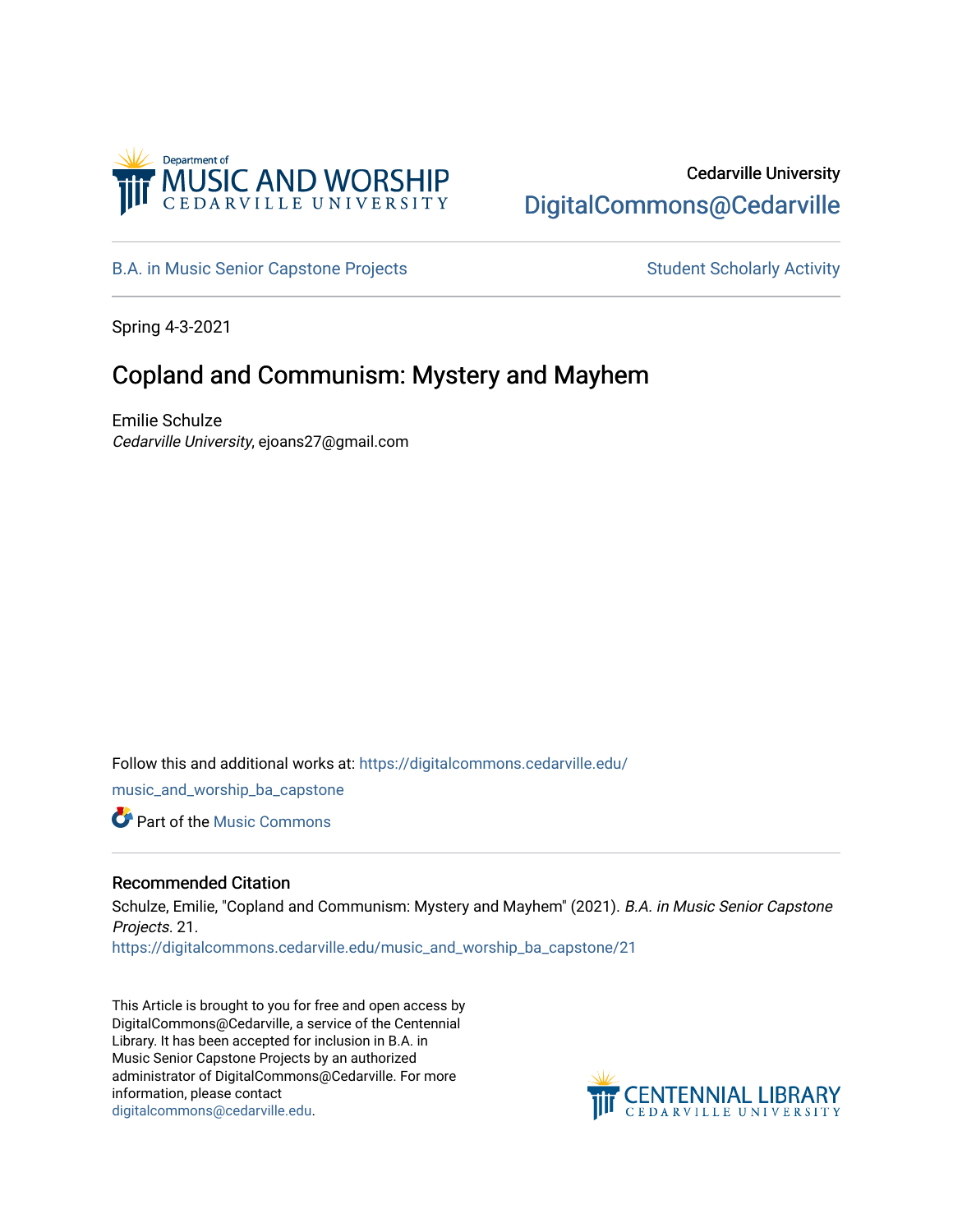# Copland and Communism: Mystery and Mayhem

by

Emilie Schulze a BA Project Submitted to the Faculty of the Music and Worship Department in Partial Fulfillment of the Requirements for the Degree of Bachelor of Arts

Committee:

\_\_\_\_\_\_\_\_\_\_\_\_\_\_\_\_\_\_\_\_\_\_\_\_\_\_\_\_\_\_\_\_\_ Chair of Faculty Committee

\_\_\_\_\_\_\_\_\_\_\_\_\_\_\_\_\_\_\_\_\_\_\_\_\_\_\_\_\_\_\_\_\_ Faculty member

\_\_\_\_\_\_\_\_\_\_\_\_\_\_\_\_\_\_\_\_\_\_\_\_\_\_\_\_\_\_\_\_\_Chair of Department

Date \_\_\_\_\_\_\_\_\_\_\_\_\_\_\_\_\_\_\_\_\_\_\_\_\_\_\_\_\_

Spring/2021 Cedarville University Cedarville, Ohio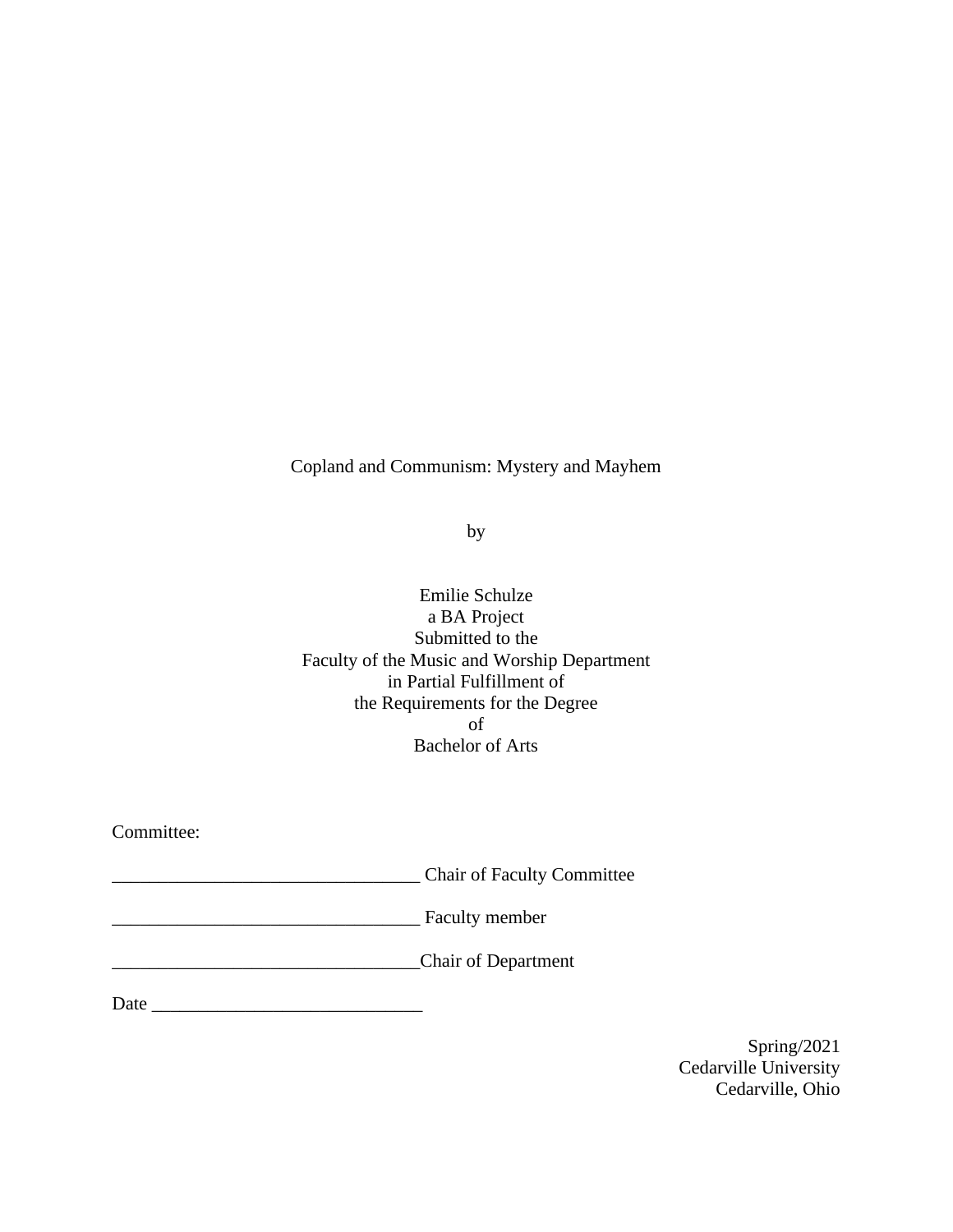Copland and Communism: Mystery and Mayhem

A lecture presented to the faculty of the Music and Worship Department of Cedarville University in partial fulfillment of the requirements for the degree of Bachelor of Arts

By

Emilie Schulze

Chair of Faculty Committee: Dr. Sandra Yang

April 2021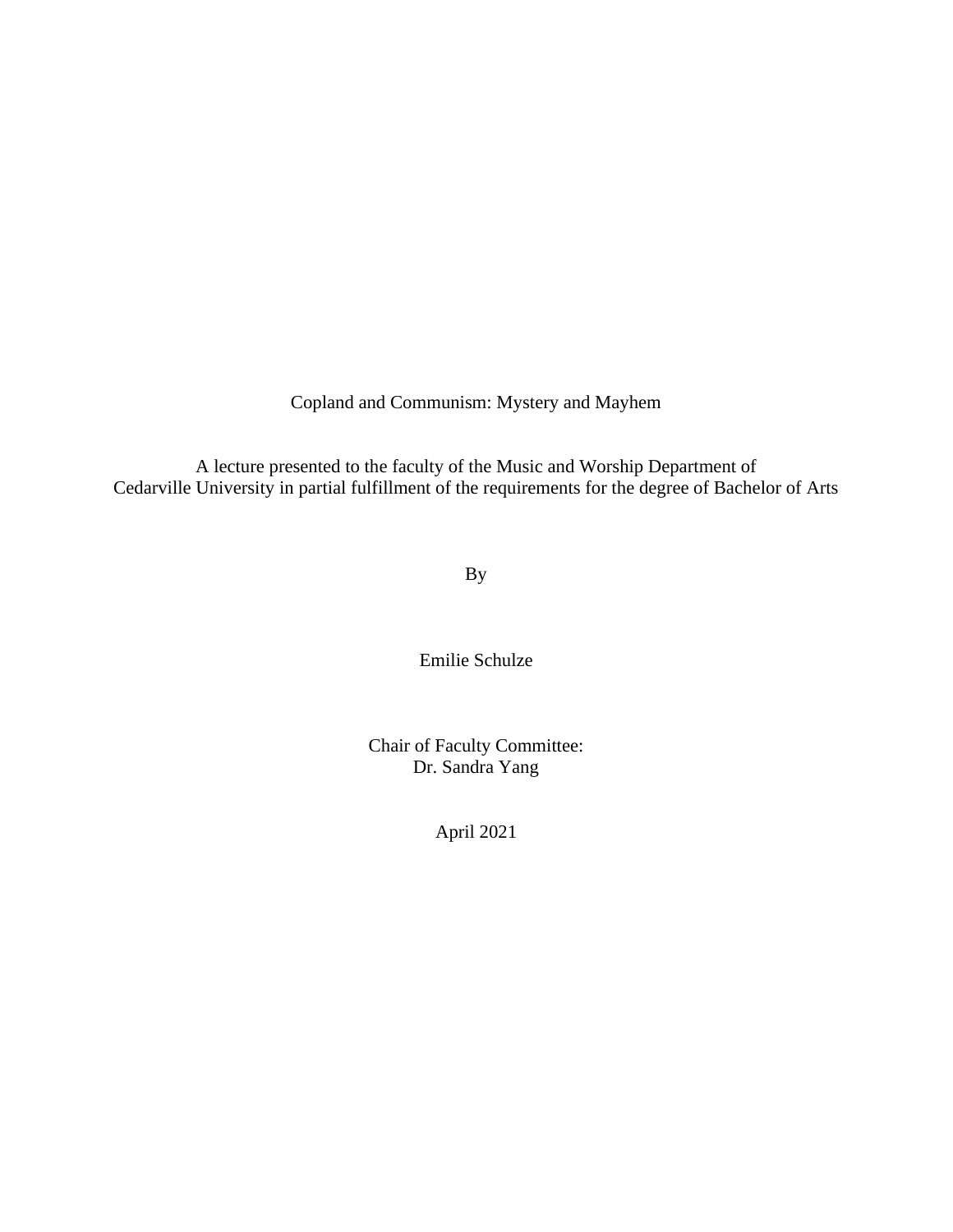# Table of Contents

| List of Figures                                                                | ii  |
|--------------------------------------------------------------------------------|-----|
| Abstract                                                                       | iii |
| <b>Introduction and Body</b>                                                   | 1   |
| The Popular Front: Copland's Community                                         | 2   |
| Lincoln Portrait and Fanfare for the Common Man                                | 8   |
| <b>Travel to South America</b>                                                 | 12  |
| The Cultural and Scientific Conference for World Peace                         | 13  |
| McCarthyism: Tensions Rise                                                     | 18  |
| The Hearing                                                                    | 21  |
| The Fall of McCarthy and the Rise of Copland                                   | 25  |
| Bibliography                                                                   | 27  |
| Appendix                                                                       | 30  |
| 1: Questions Pertaining to Copland's May Song.                                 | 30  |
| 2: Questions Pertaining to Copland's Travel with the State Department.         | 30  |
| 3: Questions Pertaining to Copland's Involvement with the Cultural and         |     |
| Scientific Conference for World Peace Part 1.                                  | 33  |
| 4: Questions Pertaining to Copland's Involvement with the Cultural and         |     |
| Scientific Conference for World Peace Part 2.                                  | 34  |
| 5: Questions Pertaining to Copland's Relationship with Hanns Eisler, pt. 1. 34 |     |
| 6: Questions Pertaining to Copland's Relationship with Hanns Eisler, pt. 2. 37 |     |
|                                                                                |     |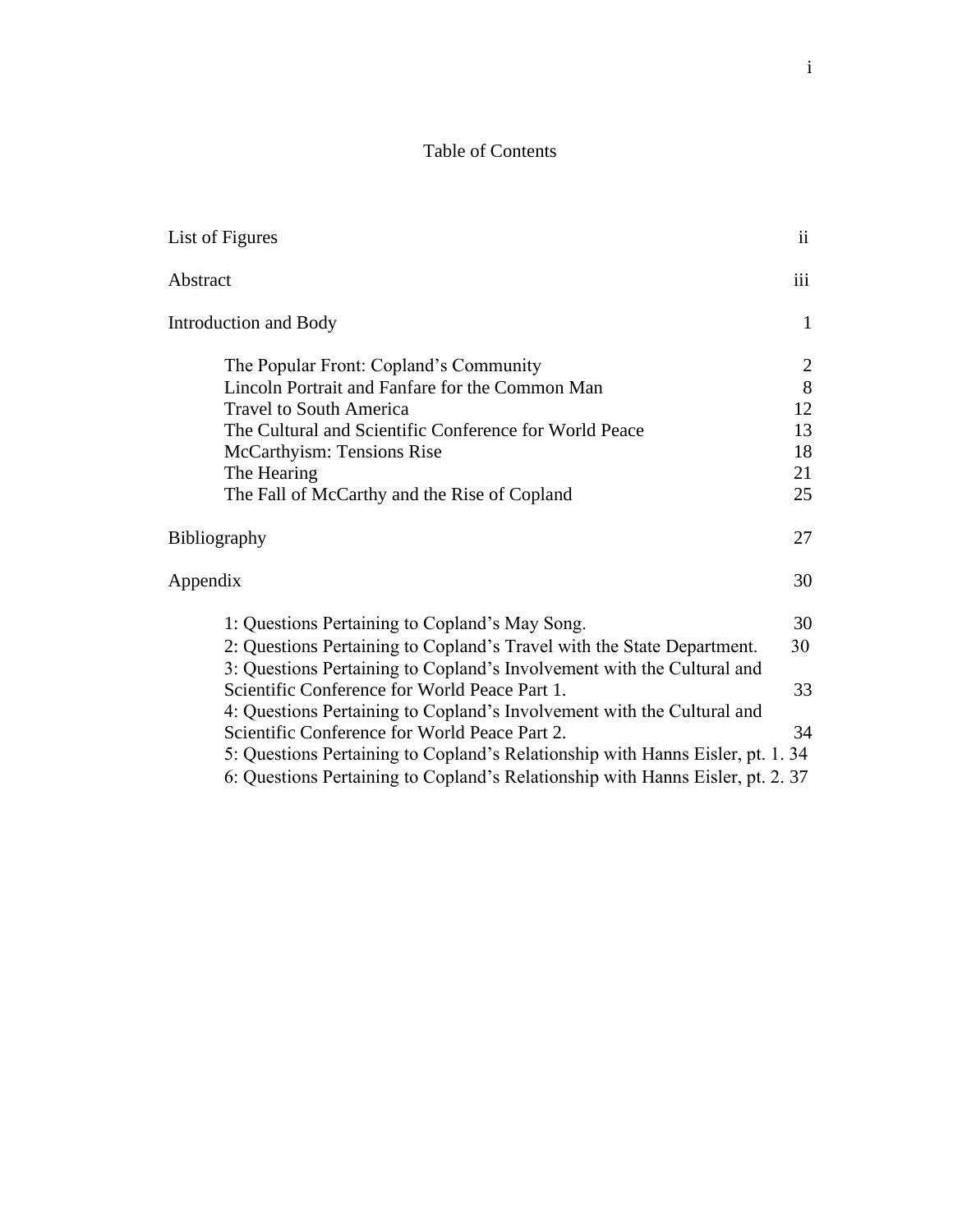# List of Figures

Fig. 1. Shostakovich and Copland at Cultural and Scientific Conference for World Peace at Waldorf 14

Fig. 2. Protestors asking Shostakovich to Escape Outside the Waldorf Conference 17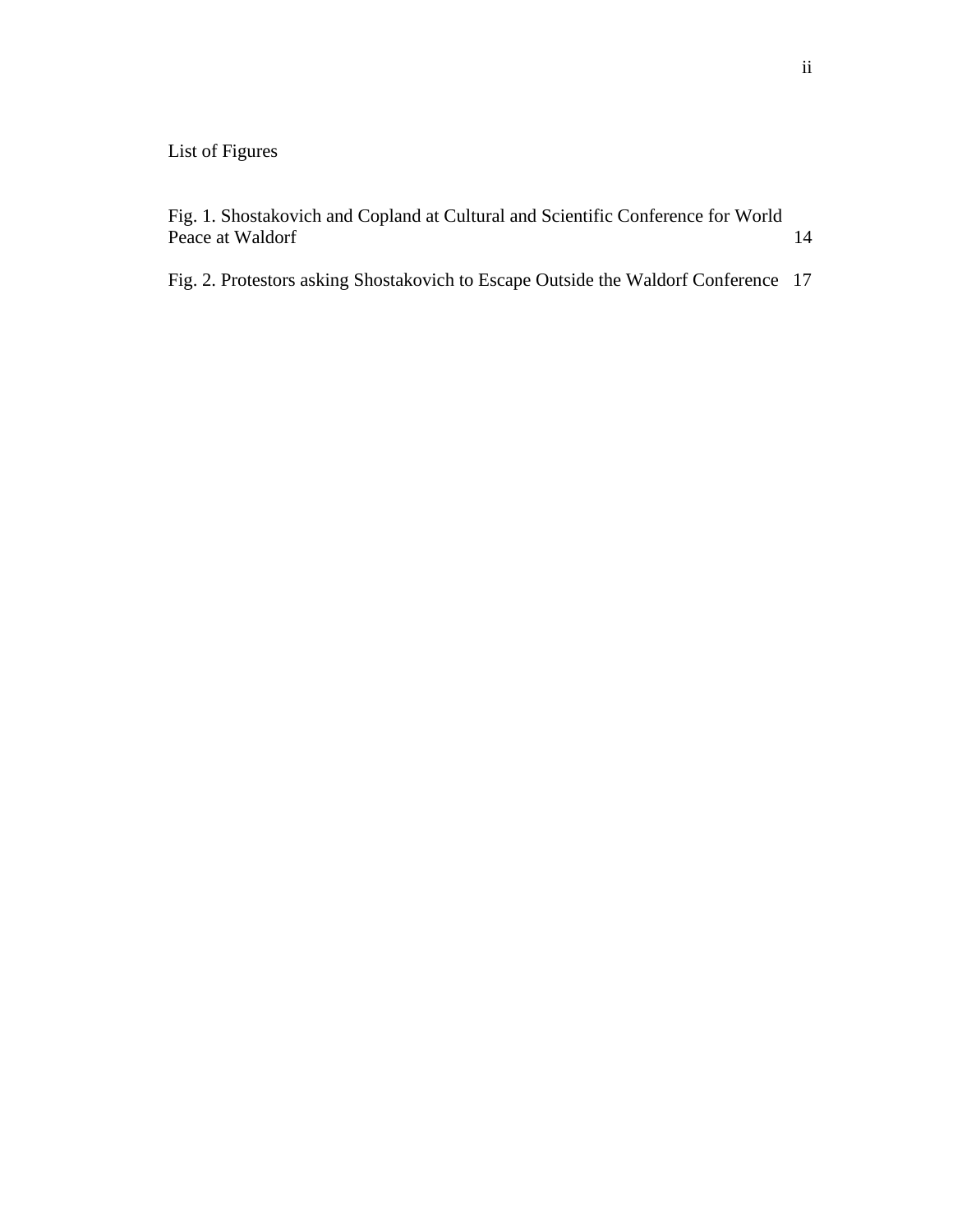#### Abstract

Copland and Communism: Mystery and Mayhem Emilie Schulze, B.A. in Music

Cedarville University (August 2021)

Chair: Dr. Sandra Yang

In the midst of the second Red Scare, Aaron Copland, an American composer, came under fire for his supposed communist tendencies. Between the 1930s and 1950s, he joined the left-leaning populist Popular Front, composed a protest song, wrote *Lincoln Portrait* and *Fanfare for the Common Man,* traveled to South America, spoke at the Cultural and Scientific Conference for World Peace, and donated to communist leaning organizations such as the American-Soviet Musical Society. Due to Copland's perceived personal communist leanings, Eisenhower's Inaugural Concert Committee censored a performance of Copland's *Lincoln Portrait* in 1953. HUAC (The House Committee on Un-American Activities) brought Copland to the committee and questioned him on his communist connections. Copland clearly denied any and all communist activities or affiliations. This raised the questions: what impact did the contemporary political climate have on Copland's music? What actual ties did he have to communism? Does it matter? To answer these questions, I examined the primary sources in the Copland Collection at the Library of Congress, during the fall of 2019. In addition to selected secondary sources, I focused on the relevant letters,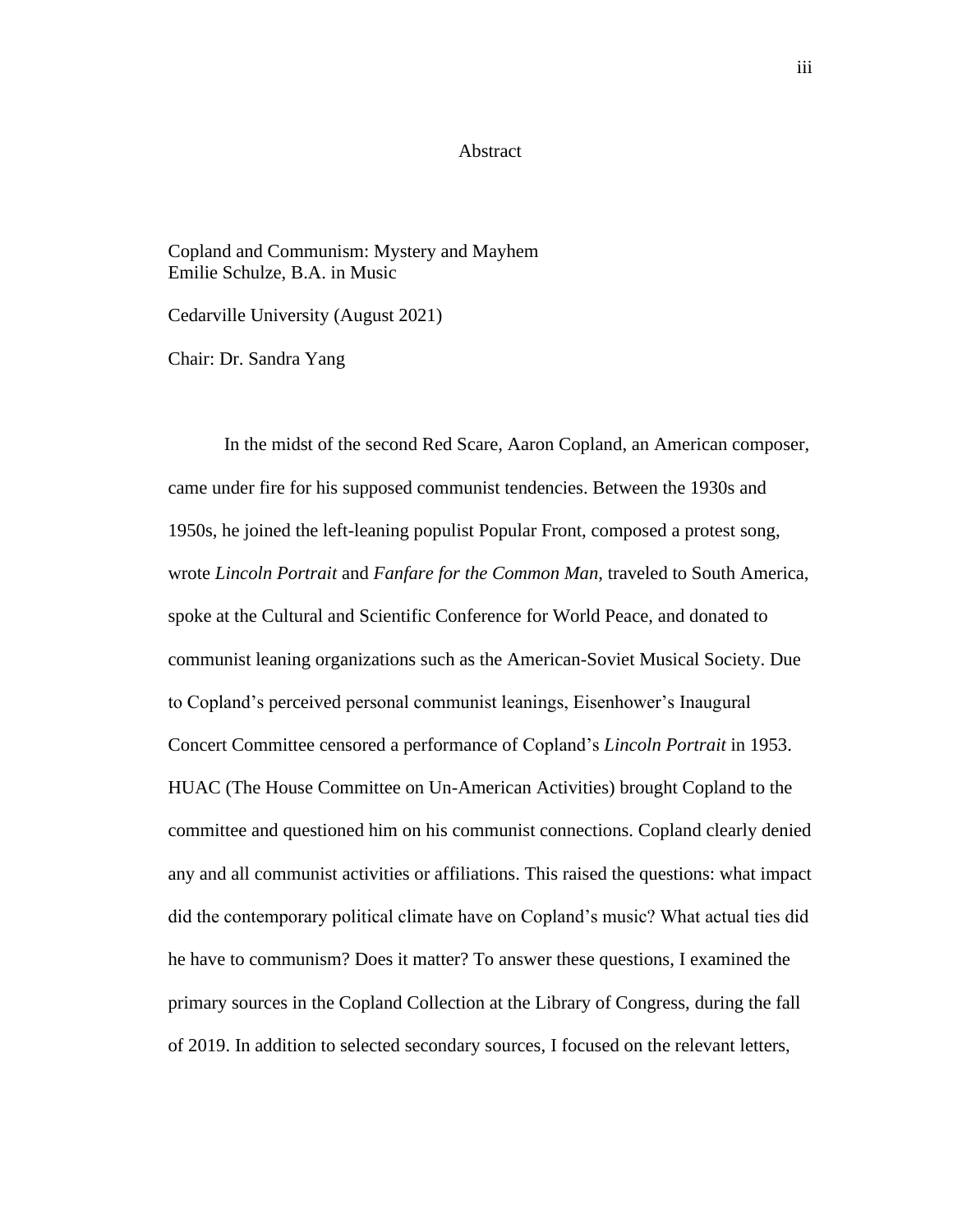hearing records, and other materials contained in Box 427: the box on HUAC. In addition to the Performing Arts Reading Room Aaron Copland Collection, I utilized the Folklife Collection and their resources on Aaron Copland. I will conclude there is significant external evidence Copland associated with communists, but since Copland himself continuously denied the identity, it is difficult to conclude whether Copland was or was not in fact a communist. It is much easier to conclude that Copland was, at the very least, politically left-leaning, although his political beliefs held a secondary role to the musical style in his compositions.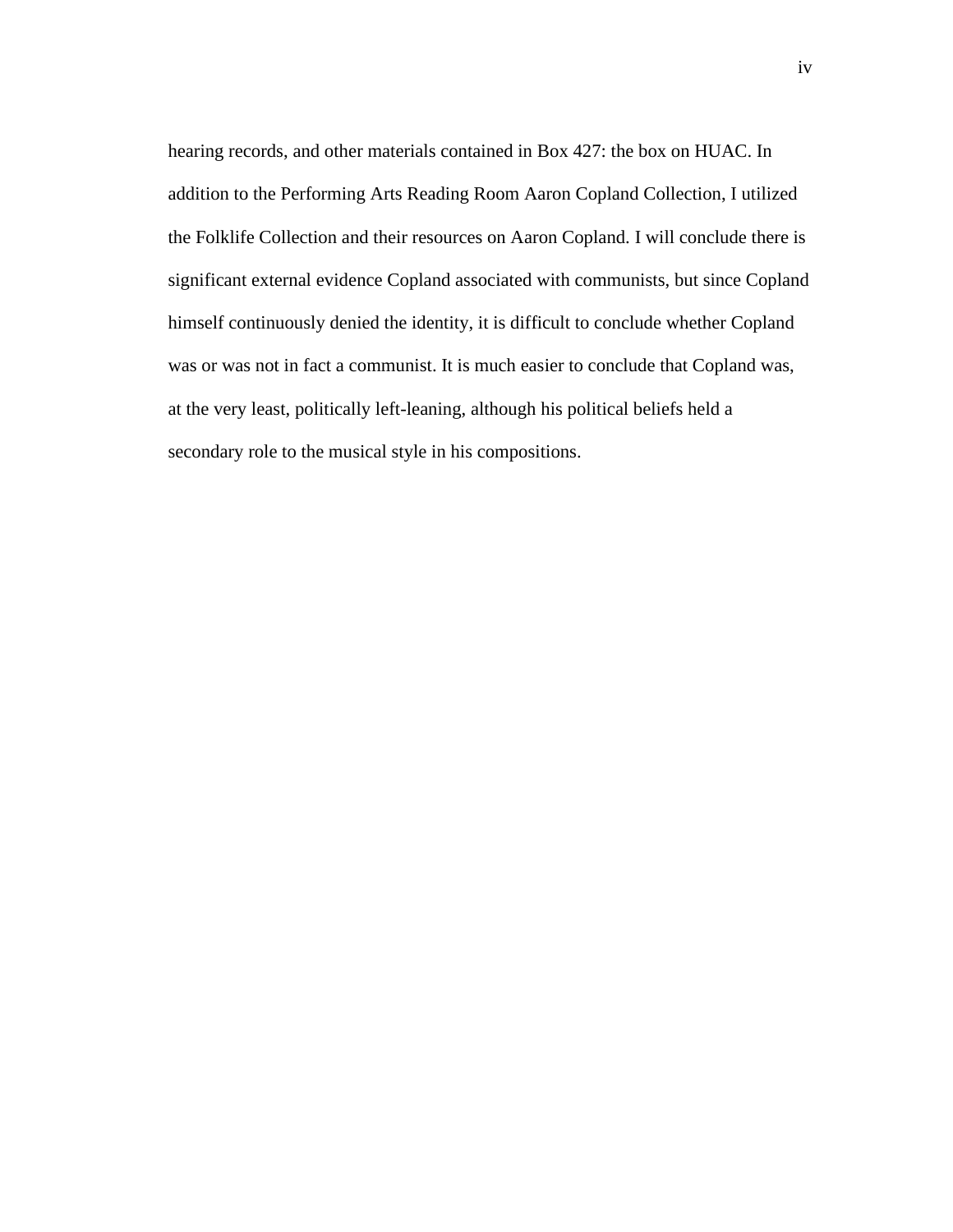"From my impression of it I have never thought of myself as a Communist sympathizer."<sup>1</sup> Subpoenaed into a closed committee hearing in 1953, Copland defended himself against charges of communism. Prior to this hearing, Senator Joseph McCarthy and Representative Martin Dies colluded to create the House Un-American Activities Committee (HUAC), which often worked with the Senate Permanent Subcommittee on Investigations of the Committee on Government Relations. The committee flagged Copland because of his involvement with alleged communist organizations and his connection to government-sponsored exchange programs in Italy and South America. They determined that he should not be teaching or advising on behalf of the United States government if he espoused communist ideals. Because he was considered a communist, the Inaugural Concert Committee removed his composition *Lincoln Portrait* from Eisenhower's inauguration concert in 1953. Many spoke out in outrage after his composition was censored, bringing to light First Amendment and democratic concerns. All this leads to the question, can we discover, by looking at historical evidence, if Copland was a communist and is this reflected in his music? There is significant external evidence that Copland associated with communists, but since Copland himself continuously denied the identity, it is difficult to conclude whether Copland was or was not in fact a communist. Based on existing evidence however, it is much easier to conclude that

<sup>1</sup> *Aaron Copland's Political Affiliations: The Senate Permanent Subcommittee on Investigations of the Committee on Government Operations*, 83rd Cong. 101st Cong. 35 (1953) (statement of Aaron Copland, composer).<https://www.npr.org/programs/atc/features/2003/may/mccarthy/copland.html>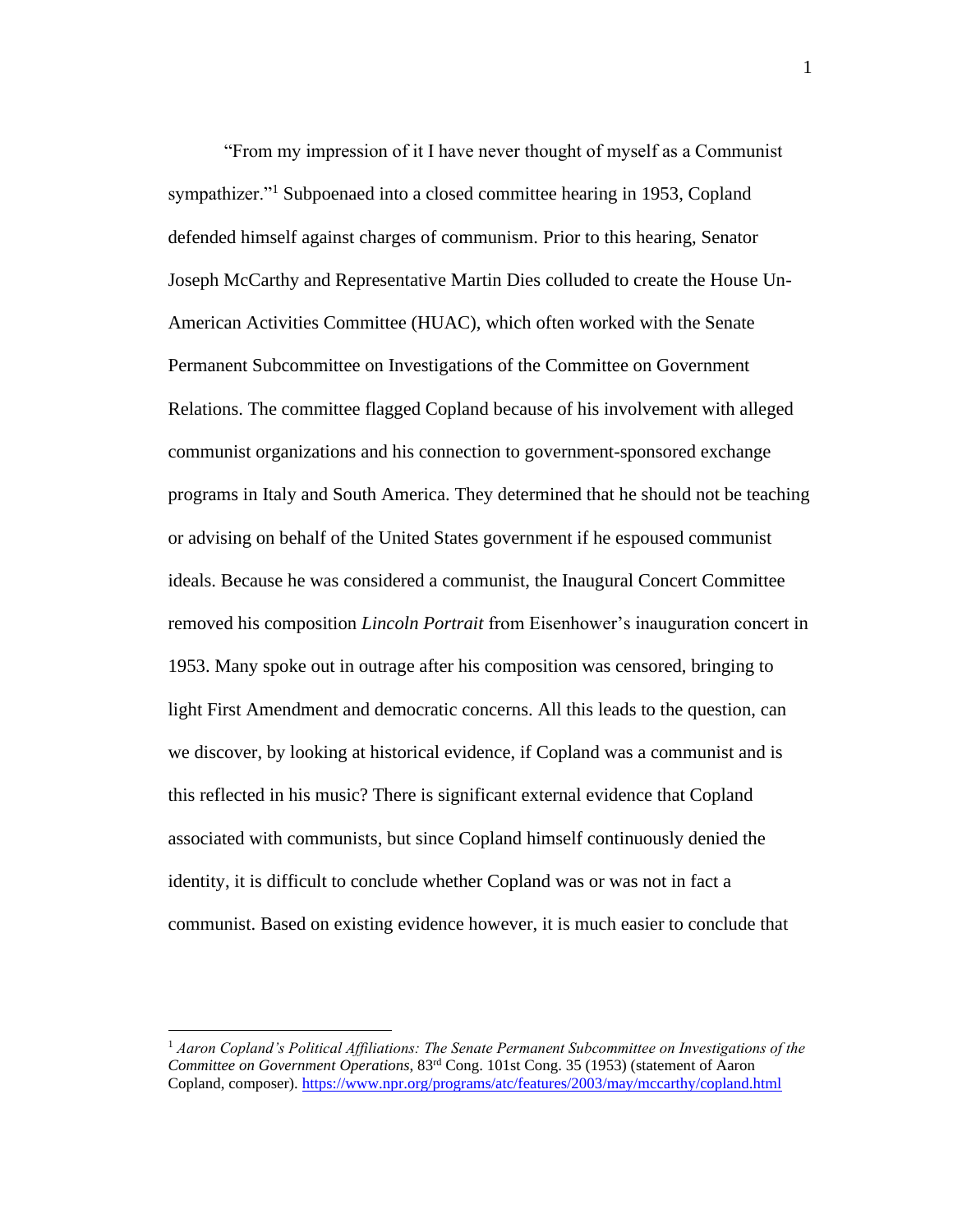Copland was, at the very least, politically left-leaning, although his political beliefs

held a secondary role to the musical style in his compositions.

During the Red Scare, there were varying definitions of how to spot a

communist. In 1947, the American magazine *LOOK* published an article titled "How

to Spot a Communist." The article lays out the following five criteria to determine

communist affiliation.

1. The Party member, who openly or secretly holds a membership card. 2. The fellow-traveller, who is not a Party member but who is carefully trained to follow the Communist policy.

3. The sympathiser, who may disagree with some policies, but who is in general agreement with Communist objectives.

4. The opportunist, who is unconcerned with Party goals or tactics but who believes… that the party can be used to his own advantage.

5. The muddled liberal, who despite deep disagreement with the Communist Party's ultimate goals, co-operates with Party members in front organisations.<sup>2</sup>

Copland is examined based on most of these criteria at different points throughout the

Red Scare.

## THE POPULAR FRONT: COPLAND'S COMMUNITY

Copland was connected to many left-leaning collectives and organizations.

His community and political involvement reflect his engagement with the news and

public events. Howard Pollack, an American pianist and musicologist, wrote that

Copland, "developed, early on, a deep admiration for the work of. . .socialists whose

novels passionately excoriated capitalism's physical and emotional toll on the average

<sup>2</sup> Leo Cherne, "How to Spot a Communist," *LOOK.* (March 1947). <https://alphahistory.com/coldwar/how-to-spot-a-communist-1947/>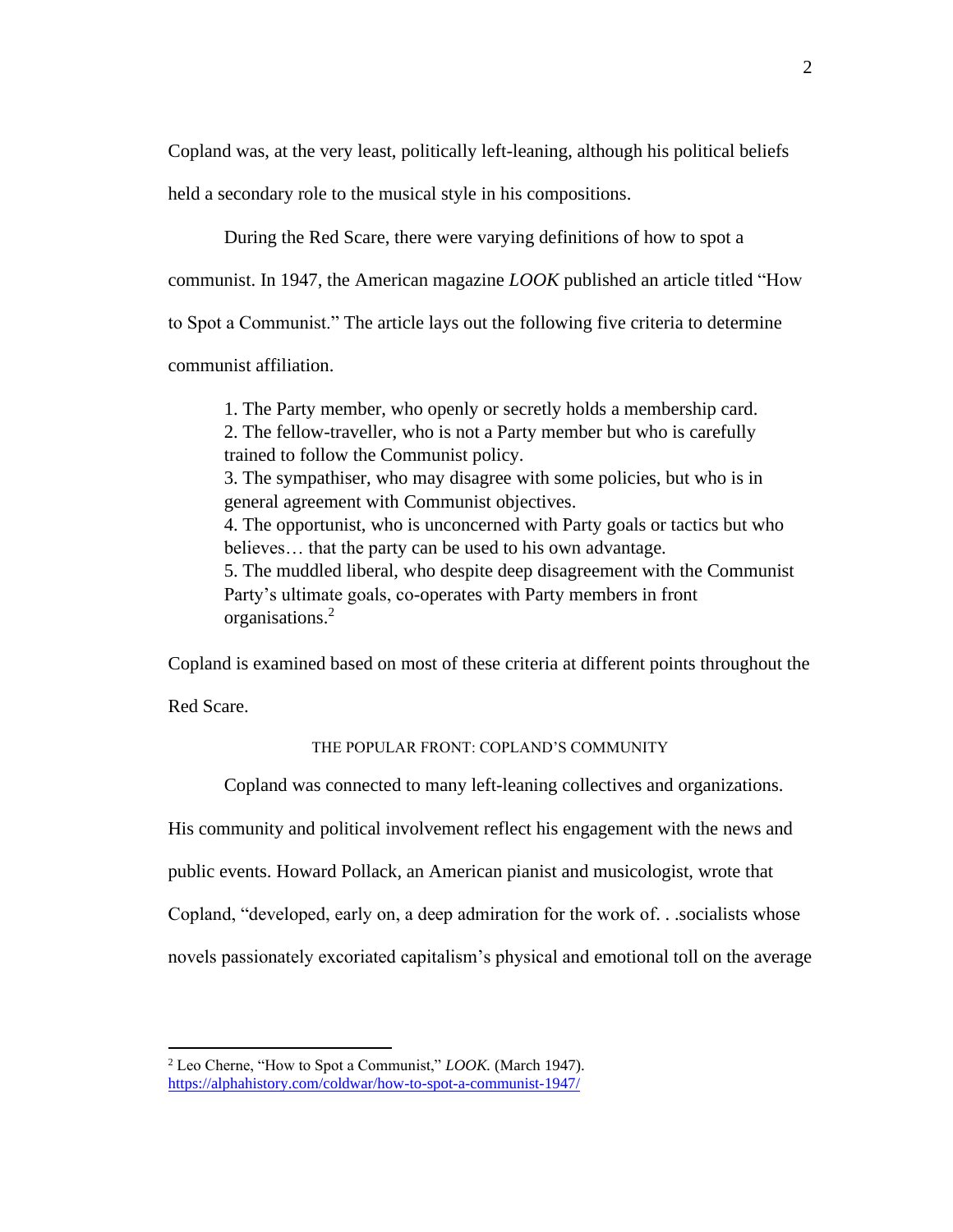man."<sup>3</sup> Vivian Perlis, an American musicologist who co-wrote Copland's autobiography, de-emphasized Copland's admiration for socialists, writing that Copland was "cautious about politics." She also wrote that "so many artists were caught up in the strong wave of sympathy for socialism that [it] *was* the thing to do."<sup>4</sup> Here Perlis makes the connection that although Copland was cautious about politics, any political movement he did get caught up with was simply a result of the sentiments of his community. Perlis' analysis downplays Copland's political affiliations, since Copland's music was influenced by his community. Copland himself discussed his position that the artist and their work should be affirmed by their community near the end of his Norton Lectures in 1951,

The artist should feel himself affirmed and buoyed up by his community. In other words, art and the life of art must mean something, in the deepest sense, to the everyday citizen. When that happens, America will have achieved a maturity to which every sincere artist will have contributed.<sup>5</sup>

In Copland's view, music should be a reflection of one's community. For Copland, his community was the Popular Front. After the stock market crash in 1929, Americans plunged into the Great Depression. Unemployment ("one-third of the American workforce found itself unemployed"<sup>6</sup>) and global fascism drove the rise of the Popular Front, a decentralized group of writers, musicians, and artists who generally subscribed to left-wing ideology.<sup>7</sup> The idea of the Popular Front was to

<sup>3</sup> Howard Pollack, *Aaron Copland: The Life and Work of an Uncommon Man* (Markham, Ontario: Henry Holt and Company, Inc., 1999), 272.

<sup>4</sup> Vivian Perlis and Aaron Copland, *The Complete Copland* (Hillsdale, NY: Pendragon Press, c. 2013), 96.

<sup>5</sup> Pollack, *Aaron Copland*, 270.

<sup>6</sup> Pollack, *Aaron Copland*, 273.

<sup>7</sup> David A. Horowitz, *The People's Voice: A Populist Cultural History of Modern America, 132.*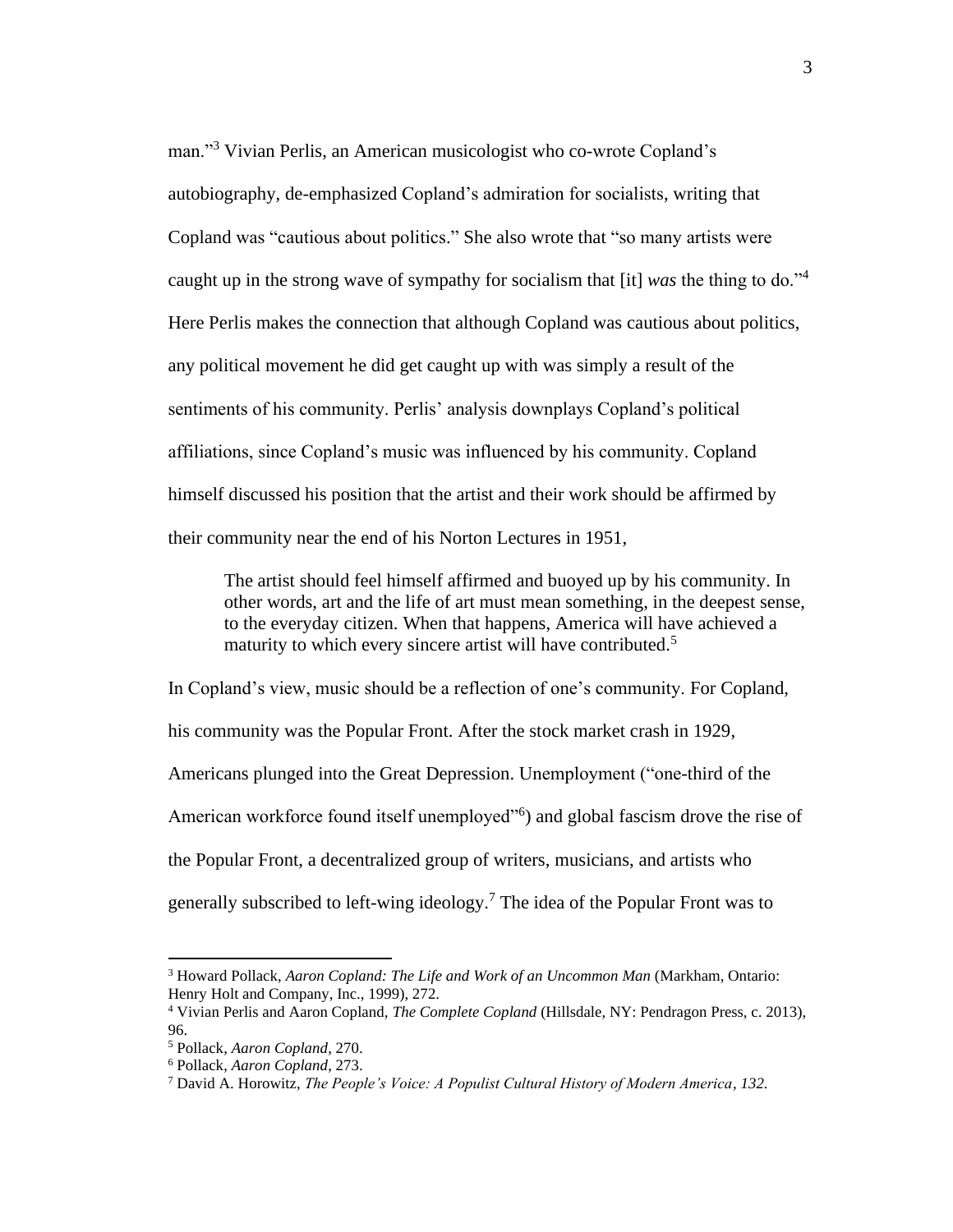replace "the worker" with "the people." They worked to expand the efforts for class solidarity, racial justice, and the New Deal. $8$  Musically, the movement meandered just next to the jazz and blues quarters of American song with the recovery of folk music. Folk-left icons like Charles Seeger revived the popularity of folk music. At the same time, Gershwin was composing *Porgy and Bess,* an intentionally American opera, and Alan Lomax, an ethnomusicologist, traveled the United States collecting recordings of folk music. For musicians, the Young Composers Group and the Composers' Collective were the two primary groups for left-leaning composers. Copland headed up the Young Composer's Group and Charles Seeger, father of Pete Seeger, worked closely with the Composers' Collective. The Composers' Collective<sup>9</sup> was begun by Charles Seeger and others in 1932, as a branch of the Worker's Music League.<sup>10</sup> According to the American Music League, a non-profit dedicated to developing young musicians in America, the Composers Collective was created for several purposes,

the writing of (1) Mass Songs, dealing with immediate social issues. . .to be sung at meetings, on parades, and on picket lines; (2) Choral music for professional as well as non-professional choruses, dealing in a broader way with the social scene;... (3) Solo songs, on social themes to be sung at meetings and concentrate the attention on the subjective, private emotions to the exclusion of the realistic social questions; [and] (4) Instrumental music, to carry on the nest musical traditions of the past, now threatened by the collapse of bourgeois culture.<sup>11</sup>

<sup>8</sup> Horowitz, *The People's Voice, 133.*

<sup>9</sup> Perlis writes, "Jacob Schafer, Leon Charles, and Henry Cowell" and Pollack writes that "Henry Cowell and Charles Seeger" established the collective. Regardless of the specifics, they were leftleaning and Copland was involved.

<sup>&</sup>lt;sup>10</sup> There is some controversy over the Worker's Music League. Some believe that it was a wing of the communist party, while others believe it is simply left-leaning.

<sup>11</sup> Perlis and Copland, *The Complete Copland*, 96.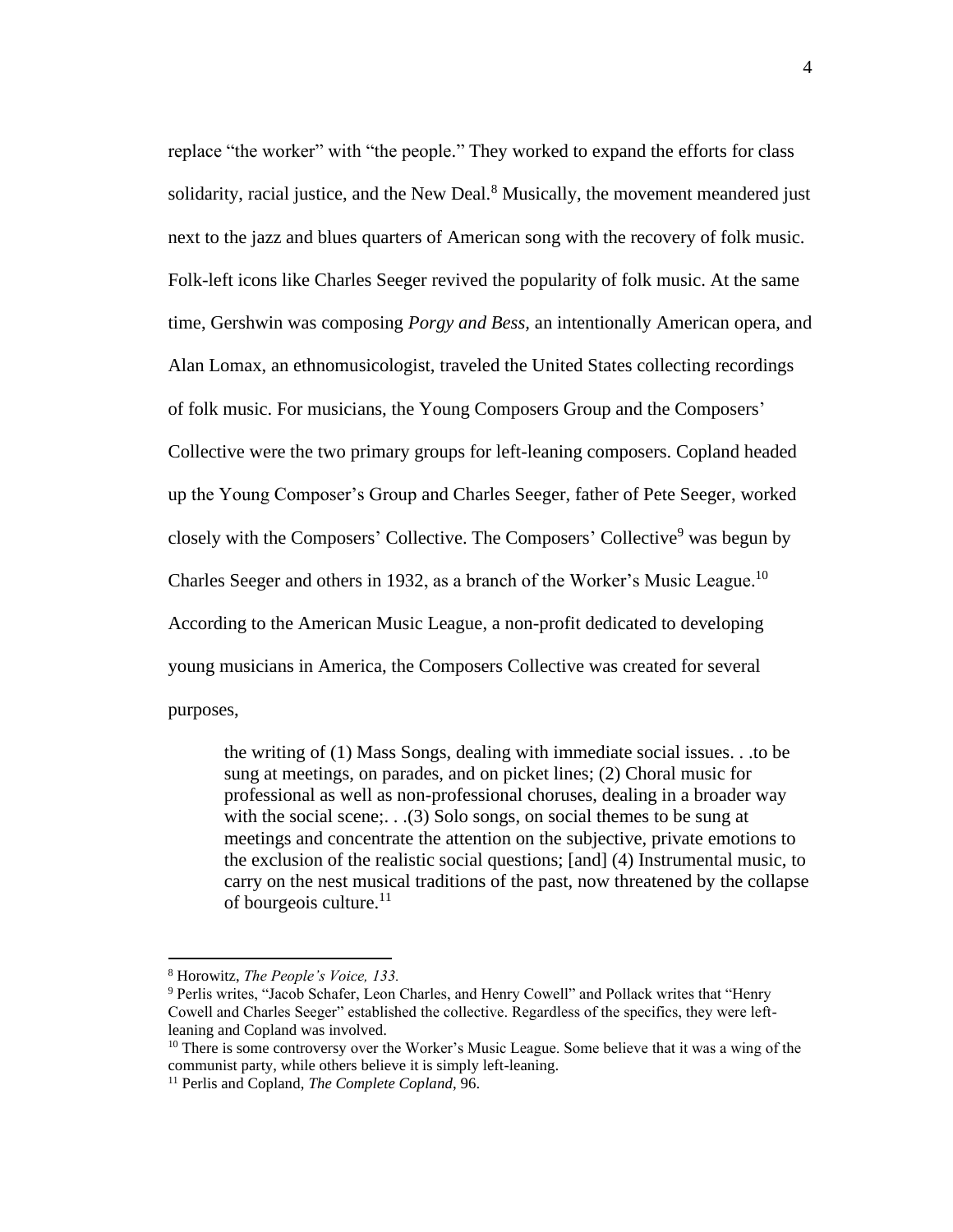Pete Seeger, who graduated from high school in 1932, remembered meeting Copland at the Composers' Collective less than a year later around Christmas. Seeger left, certain of the composer's impact noting, "I got the feeling that here were people out to change the world. The world might be corrupt, but they were confident they could change it." $^{12}$ 

Charles Seeger describes workers' music as a "social force" used to further the cause of the workers in the class struggle.<sup>13</sup> The Collective held a song contest for songs to be sung on the picket line, in "the true communist style."<sup>14</sup> Copland won in 1934. He set Alfred Hayes poem "Into the Street May First" for voice and piano.

Into the streets May First! Into the roaring Square! Shake the midtown towers! Crash the downtown air! Come with a storm of banners, Come with an earthquake tread, Bells, ring out of your belfries, Red flag, leap out your red! Out of the shops and factories, Up with the sickle and hammer, Comrades, these are our tools, A song and a banner!<sup>15</sup>

Perlis and Copland somewhat downplay the political function of the song in *The* 

*Complete Copland* when relating the following anecdote as told by Charles Seeger,

I said to Copland, "Everybody here knows your song is best. But do you think it will ever be sung on the picket line? And anyway, who would carry a piano

<sup>&</sup>lt;sup>12</sup> Library of Congress, Aaron Copland Collection, Bulletin pg. 38.

<sup>13</sup> Charles Seeger, "On Proletarian Music," *Modern Music* 11, no. 3 (1934): 126.

<sup>14</sup> Perlis and Copland, *The Complete Copland*, 97.

<sup>15</sup> Special to People's World, "Today in History: Remembering Composer Aaron Copland," *People's World*, December 2, 2015[, https://www.peoplesworld.org/article/today-in-history-remembering](https://www.peoplesworld.org/article/today-in-history-remembering-composer-aaron-copland/)[composer-aaron-copland/.](https://www.peoplesworld.org/article/today-in-history-remembering-composer-aaron-copland/)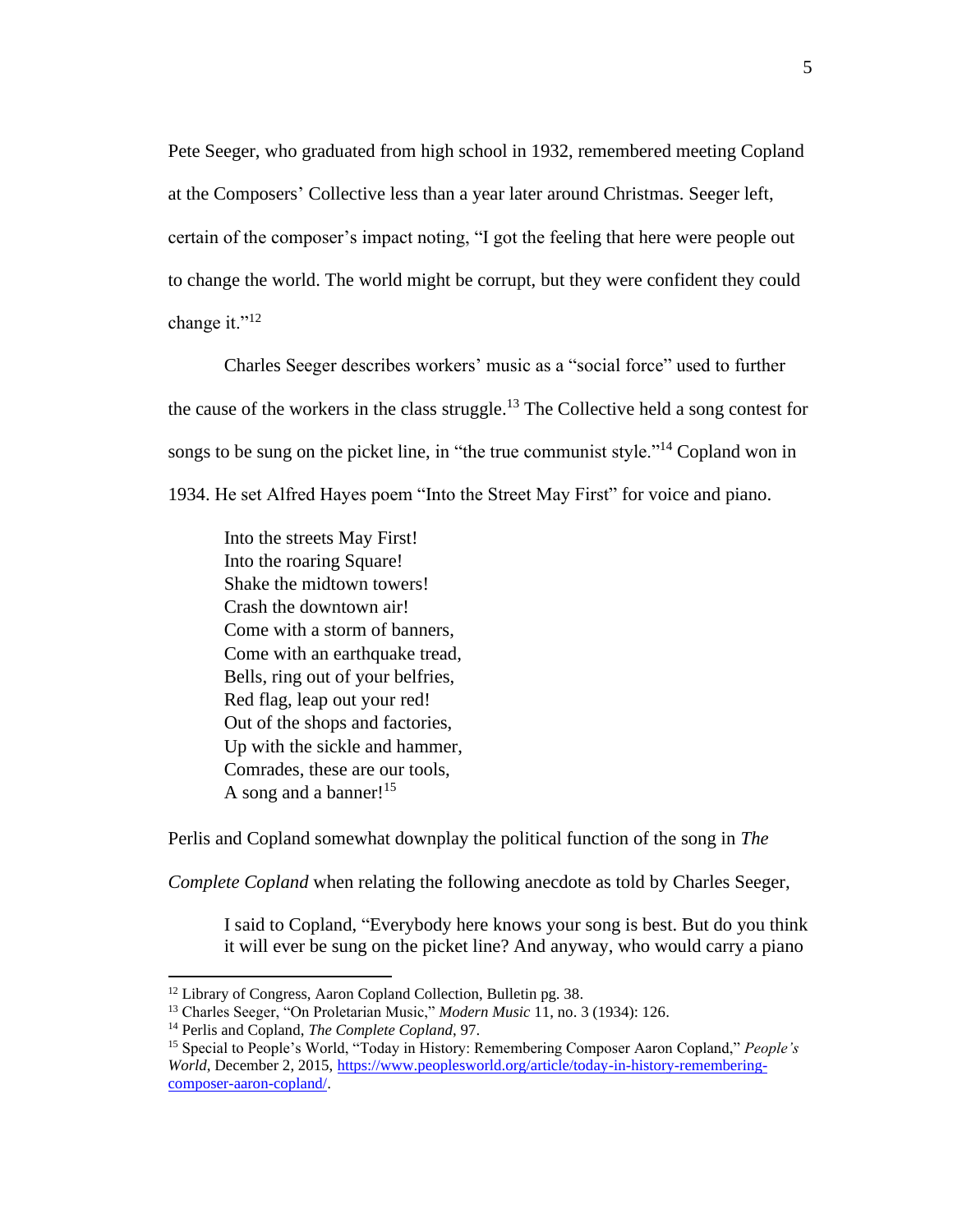into the streets May first or any time?" Well, Aaron was very nice and he said, "No, I don't suppose it ever will be sung on the picket line."<sup>16</sup>

Despite downplaying the political implications of the song, Copland himself later published a review of the Worker's Music League's publication *Workers Song Book. Workers Song Book* was a collection of folk and revolutionary songs. The review was published in *New Masses*, a Marxist magazine closely associated with the Communist Party, USA*.* Copland wrote,

Every participant in revolutionary activity knows from his own experience that a good mass song is a powerful weapon in the class struggle. It creates solidarity and inspires action. No other form of collective art activity exerts so far-reaching and all-pervading an influence. The song the mass itself sings is a cultural symbol, which helps to give continuity to the day-to-day struggle of the proletariat.<sup>17</sup>

The piece has since been withdrawn from public performance until this day.<sup>18</sup> There are few recordings of the piece and the sheet music is not widely published by reputable publishers.

The musical style of May Song is enchanting. It was unique, utilizing modal shifts, march-like syncopated rhythms, tonal harmony, and a varied melody. Ashley Pettis, who judged the contest, discussed her decision to choose Copland's piece in 1934 when she wrote, "Copland has chosen a musical style of time-honored tradition, but he has imbued it with fresh vitality and meaning."<sup>19</sup> The musical style foreshadowed his later work *Fanfare for the Common Man.* After his return to New

<sup>16</sup> Perlis and Copland, *The Complete Copland*, 97.

<sup>&</sup>lt;sup>17</sup> Aaron Copland, "Workers Sing!" In Aaron Copland: A Reader: Selected Writings 1923-1972, edited by Richard Kostelanetz (New York: Routledge, 2004), 88. <sup>18</sup> "Into the Streets May First," Aaron Copland, updated 2021, <https://www.aaroncopland.com/works/into-the-streets-may-first/>

<sup>19</sup> Perlis and Copland, *The Complete Copland*, 98.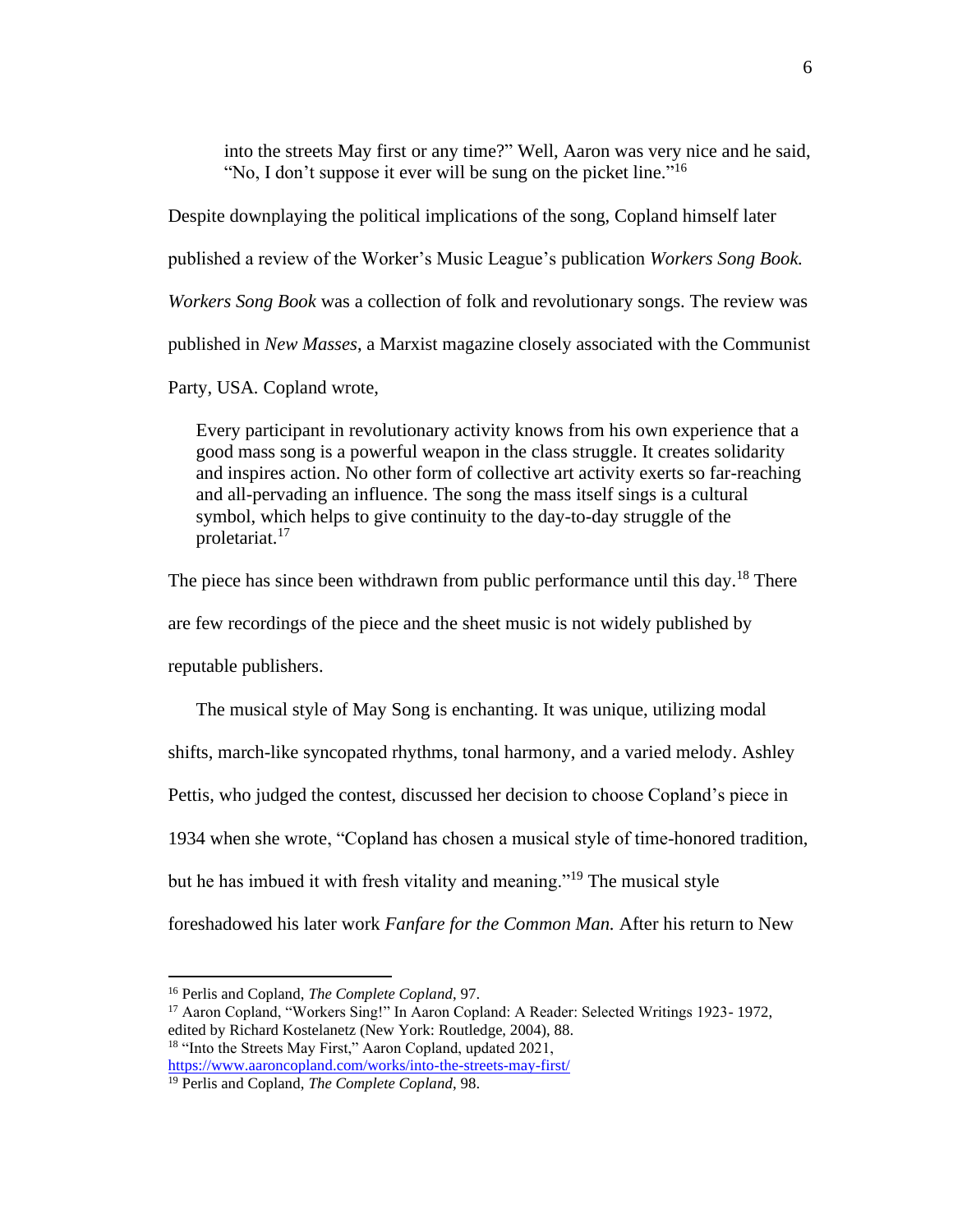York in 1934, he remained involved with the Composers' Collective, although during the McCarthy era<sup>20</sup> he declared that writing the May Song was "the silliest thing I did" and that he wrote it to "prove to myself that I could write a better mass song than the next fellow." $^{21}$ 

Despite this involvement, Copland "never joined a political party,"<sup>22</sup> but considered himself "sympathetic toward the American-Liberal principles." He wrote, "If one likes people, is sympathetic to them and concerned about their welfare in general, one's personal leaning is in the direction of the democratic or liberal viewpoint."<sup>23</sup> Given his own proclamations, Copland's political views seem to be left-leaning, although not specifically communist.

As left-wing populism grew in popularity, the Composers' Collective welcomed more members. They headed up journals such as *People's Songs* to support communist musicians and unions in the United States. As folk music became even more popular among the left thanks to the work of Charles Seeger and Alan Lomax, folk artists such as Pete Seeger, who Copland knew well, continued the social movement. Michael Tilson Thomas, an esteemed American conductor, pianist, and composer, once commented about Copland,

His great insight is that he could rouse and unite people not by scaring them, or making them angry, but by helping them to find a sense of ownership and pride in a mythical heritage that they, as Americans, all shared. $24$ 

 $20$  See Appendix A.1 for an excerpt from the Senate hearing on this topic.

<sup>21</sup> Pollack, *Aaron Copland*, 276.

<sup>22</sup> Pollack, *Aaron Copland*, 271.

<sup>23</sup> Michael Steinberg, liner notes, Copland, *Sextet* (Elektra/Nonesuch 9 791682); Copland to Marc Blitzstein and Eva Goldbeck. Note: Marc Blitzsein was, in fact, communist. (Perlis).

<sup>24</sup> Peter Seeger, *People's Songs Bulletin Collection*. NY: Bulletin of People's Songs Inc., 1, no. 1, (Feb. 1946), 425.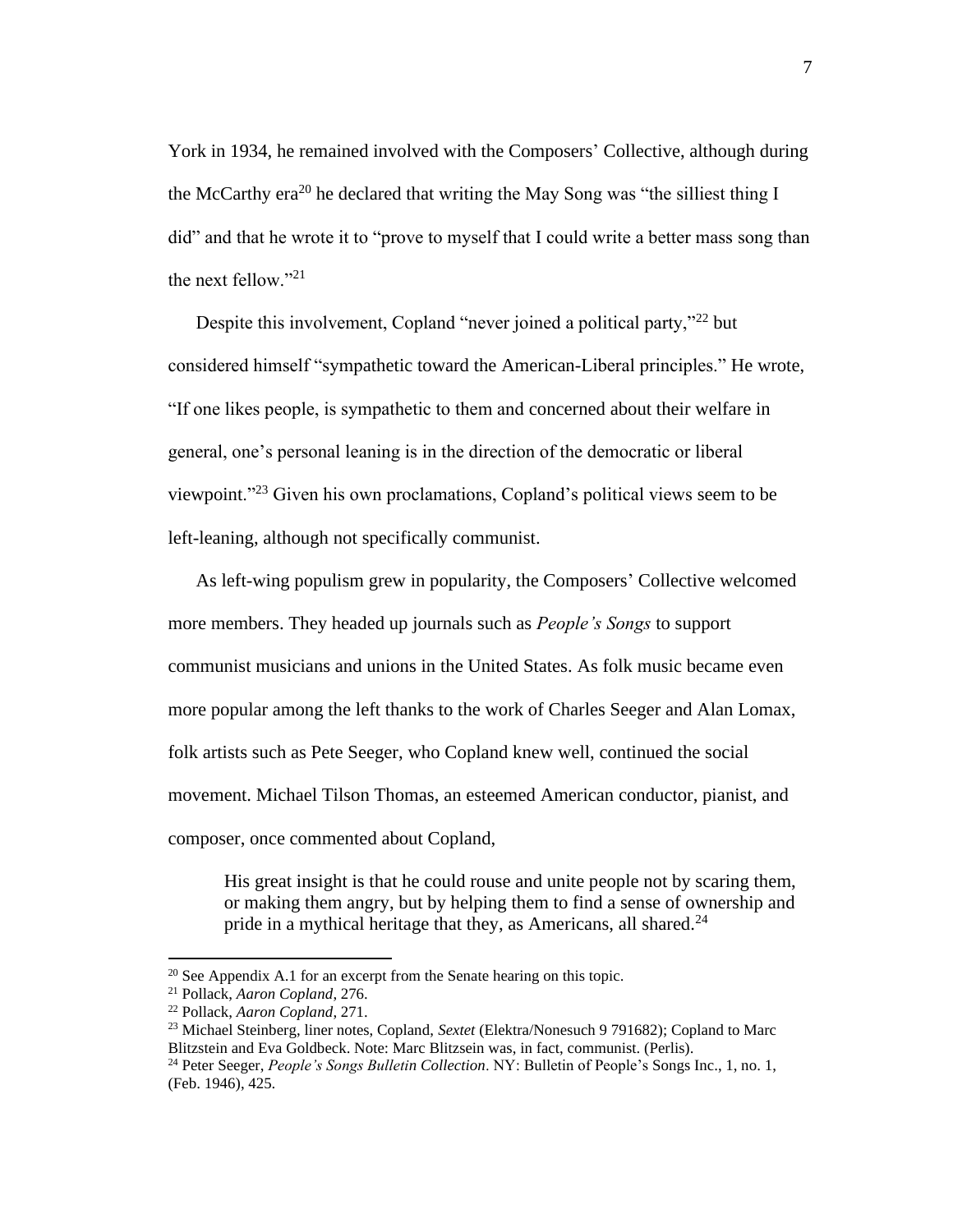It was this American heritage, the culture of his community, more than a specific political view, that Copland sought to reflect in his music. Copland incorporated the folk heritage, jazz style, and the European style (solidified during his time in Europe studying with Nadia Boulanger) into his music, including *Lincoln Portrait* and *Fanfare for the Common Man.* 

LINCOLN PORTRAIT AND FANFARE FOR THE COMMON MAN

Andre Kostelanetz, director of the New York Philharmonic, commissioned Copland, Virgil Thomson, and Jerome Kern each to write a work that presented a "musical portrait gallery of great Americans."<sup>25</sup> Copland initially chose a literary figure, but Kostelanetz suggested a statesman. Copland choose Lincoln and composed the portrait as a work for orchestra and narrator. At the time, many other poets and artists chose Lincoln as a subject for their works. Although the Popular Front claimed Lincoln to some extent, he was ultimately popular because of his non-partisan political appeal. On a more personal level, Copland may have felt an affinity for Lincoln because of his calm demeanor, short, straight-forward speeches, and plain manner of dress. Lenard Bernstein, an esteemed fellow musician, reflected on the similarities between Copland and Lincoln after he conducted *Lincoln Portrait* for Copland's eightieth birthday celebration, "Conducting *Lincoln* with Aaron himself as narrator had a special poignancy and appropriateness. You know, Aaron always had some kind of identification in his mind between plainness and Abraham Lincoln."<sup>26</sup>

<sup>25</sup> Pollack, *Aaron Copland*, 357.

<sup>26</sup> Perlis and Copland, *The Complete Copland*, 143.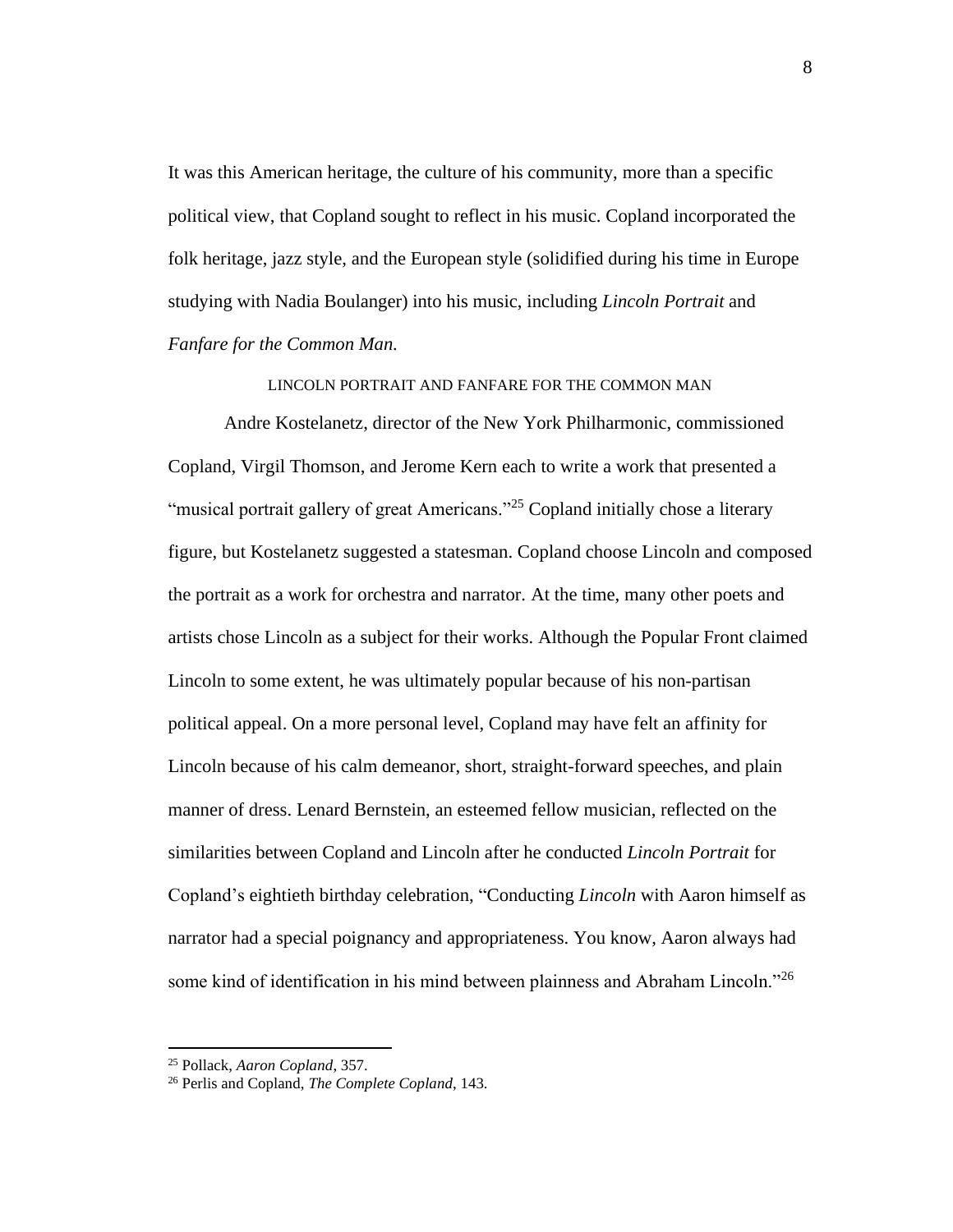Copland borrowed some of his musical ideas from Charles Seeger, whom he referred to affectionately as Earl. He related the following sentiment to Seeger while composing Lincoln Portrait, "Earl, I'm stealing some of your thunder."<sup>27</sup> The piece is in ABA (slow-fast-slow) form. Section A is placed in rural and traditional America, designed to reflect Lincoln's background and connection with the American People. There are two main themes in section A: a dotted rhythm in minor and a quotation of "Springfield Mountain." Each theme holds significance. The former, "national resolve and democratic ideals, the latter. . .death and remembrance."<sup>28</sup> The A section also includes a quotation of "Camptown Races." About this quotation, Pollack writes,

This allusion not only establishes Lincoln's time and place but makes the connection between horse racing and political races. Did Copland know that political rallies of the time often made use of the tune, or that it sometimes was sung to words expressing abolitionist sentiment, or that Foster himself rewrote the test as a campaign song for two gubernatorial candidates?<sup>29</sup>

Simply connecting "Camptown Races" to political campaigns does not prove whether or not Copland was a communist, but the connection still raises a question. The Perlis and Copland biography does address what Pollack points out about Copland's inclusion of "Camptown Races." Perlis and Copland state, "My purpose was to draw a simple but impressive frame around the words of Lincoln himself—in my opinion among the best this nation has ever heard to express patriotism and humanity."<sup>30</sup> While somewhat explanatory, the statement ignores the current political climate in which Copland wrote the piece. After these quotations, the B section is either a

<sup>27</sup> Perlis and Copland, *The Complete Copland*, 98.

<sup>28</sup> Pollack, *Aaron Copland*, 359.

<sup>29</sup> Pollack, *Aaron Copland*, 359.

<sup>30</sup> Perlis and Copland, *The Complete Copland*, 144.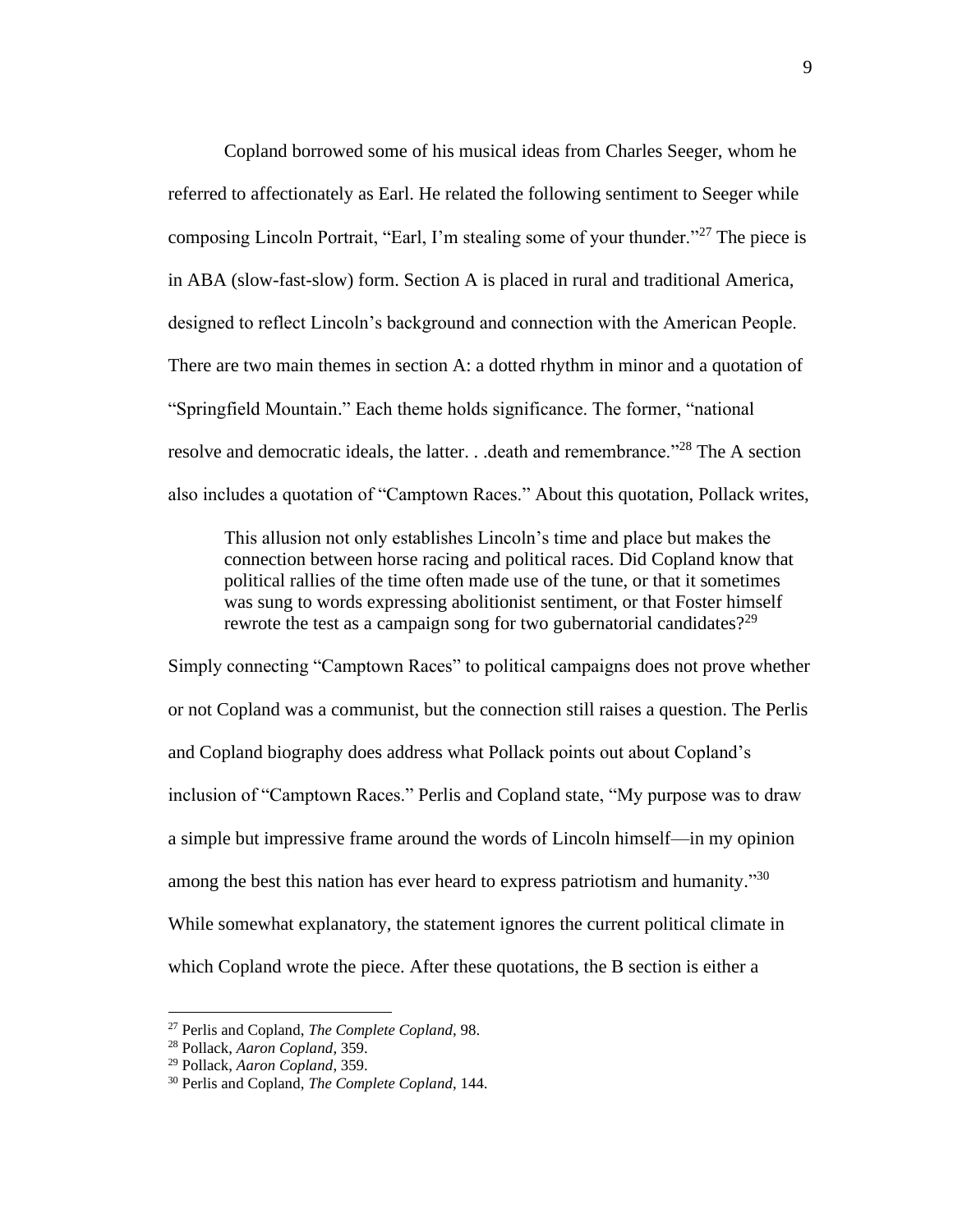reflection of Abraham Lincoln's background or a call to political action, depending on who was talking. The return of the A section for the final quotation of "Springfield Mountain" was intended to inspire Americans and remind them of their history. All of the emotions that Copland reserved for expression through music found its home in that final quotation before the words "that from these honored dead we take increased devotion to that cause for which they gave the last full measure of devotion.<sup>"31</sup>

After the completion of the work, Kostelanetz wrote to Copland, "I cannot tell you how happy I am about the *Lincoln Portrait.* You have written a magnificent work which I believe, aside from its wonderful musical value, will convey a great message to the American public. I want to thank you for dedicating it to me."<sup>32</sup> The Cincinnati Symphony, conducted by Kostelanetz, performed *Lincoln Portrait* on May 14, 1942.<sup>33</sup>

In that same year, the Cincinnati Symphony, directed by Eugene Goossens also premiered one of Copland's most famous works, *Fanfare for the Common Man.*  He previously commissioned Copland to write a fanfare for the Cincinnati Symphony

<sup>&</sup>lt;sup>31</sup> Aaron Copland, "Lincoln Portrait," 1942.

<sup>32</sup> Perlis and Copland, *The Complete Copland*, 144.

<sup>&</sup>lt;sup>33</sup> The piece gained popularity around the world, particularly in South America. On March 27, 1957, Copland traveled to Venezuela to conduct the first performance in Caracas. The narrator for the Lincoln Portrait, Juana Sujo, was a vocal opponent of former Venezuelan President Marcos Pérez Jiménez. Jiménez, a dictator, eliminated his political opponents, exploited Venezuelans, and lived with excess wealth. The dictator arrived right before the performance began. When Sujo read the famous final words from the Gettysburg Address, the audience leapt to their feet, drowning out the final bars of the music. Copland recalled, "It was not long after that the dictator was deposed and fled from the country. I was later told by an American foreign service officer that the Lincoln Portrait was credited with having inspired the first public demonstration against him. That, in effect, it had started a revolution." "The Symphony That Helped Sink a Dictator," Rick Beyer, *Astonish, Bewilder and Stupefy*. (March 29, 2011)[. http://rickbeyer.blogspot.com/2011/03/symphony-that-helped-sink](http://rickbeyer.blogspot.com/2011/03/symphony-that-helped-sink-dictator.html)[dictator.html](http://rickbeyer.blogspot.com/2011/03/symphony-that-helped-sink-dictator.html)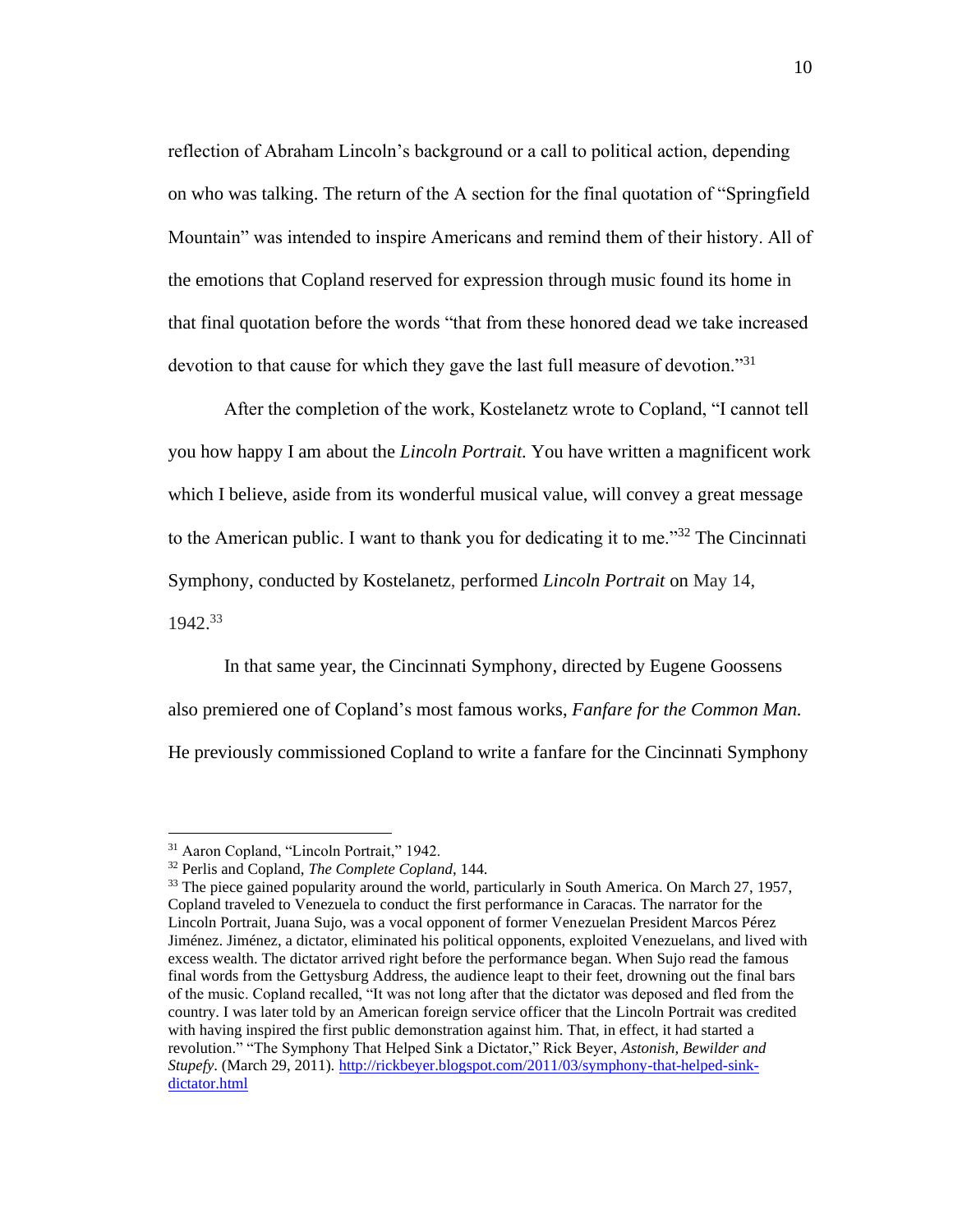Orchestra. Goossens wrote, "It is my idea to make these fanfares stirring and significant contributions to the war effort."<sup>34</sup> Given the name and Copland's involvement with the left, it was easy to assume *Fanfare for the Common Man* was written as a sort of musical communist manifesto. This is not precisely the case.

*Fanfare's* genre is a fanfare with a light but strong brass texture in ABA form performed by four horns, three trumpets, three trombones, tuba, timpani, bass drum, and tam-tam. He drew on musical ideas he previously explored in his ballet, *Billy the Kid.* When composing the ballet, Copland found himself enraptured with "hopelessly. . .expanding, contracting, rearranging and superimposing cowboy tunes."<sup>35</sup> The opening is in triple meter, unusual for a march, but Copland reminded the choreographer "that 'My Country 'Tis of Thee' is in three."<sup>36</sup> Midway through Billy's variation is a brass declamation that "include[es] a brief and telling anticipation of *Fanfare for the Common Man."<sup>37</sup>*

Copland carefully composed *Fanfare for the Common Man*, delaying the

premiere for about a month. Copland wrote of his compositional process,

As with *Lincoln Portrait,* I was gratified to participate in a patriotic activity. Goossens, a composer himself, suggested the instrumentation of brass and percussion and a length of about two minutes. He intended to open the concert season in October with my fanfare, so I had no time to lose. I composed an introduction for the percussion, followed by the theme announced by trumpets, and then expanding to include groups of brass. The challenge was to compose a traditional fanfare, direct and powerful, yet with a contemporary sound. To this end, I used bichordal harmonies that added "bite" to the brass and some irregular rhythms. The music was not terribly difficult to compose,

<sup>34</sup> Pollack, *Aaron Copland*, 360.

<sup>35</sup> Pollack, *Aaron Copland*, 320.

<sup>36</sup> Pollack, *Aaron Copland*, 321.

<sup>37</sup> Pollack, *Aaron Copland*, 322.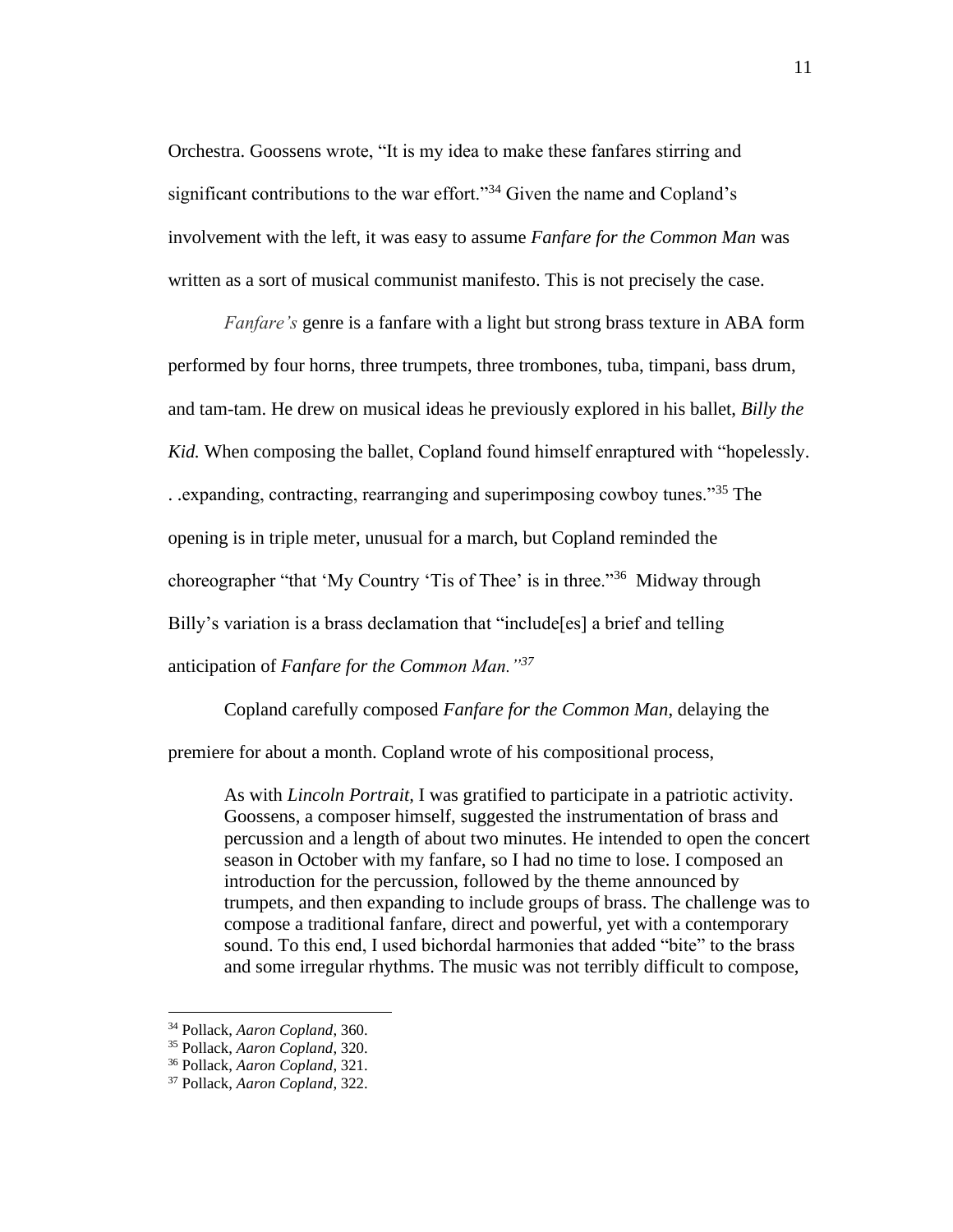but working slowly as was my custom, I did not have the fanfare ready to send to Goossens until November.<sup>38</sup>

Copland considered several titles, settling on *Fanfare for the Common Man.* All of the titles he considered showed solidarity or concern for the downtrodden or working people. Later in life, Copland wrote, "I sort of remember how I got the idea of writing 'A Fanfare for the Common Man' – it was the common man, after all, who was doing all the dirty work in the war and the army. He deserved a fanfare."<sup>39</sup> When Goossens received the score with the title, he was somewhat puzzled about the name, but wrote Copland in return, "Its title is as original as its music, and I think it is so telling that it deserves a special occasion for its performance. If it is agreeable to you, we will premiere it 12 March 1943 at income tax time."<sup>40</sup> Copland was "all for honoring the common man at income tax time."<sup>41</sup> The fanfare was well received by most everyone but the musical elites. It was covered by groups such as Emmerson, Lake, and Palmer, although Copland preferred his version, even using it in a later symphony. With this piece, Copland revealed some of his left-wing populist tendencies by emphasizing the common man at tax time, while also minimizing them in the biography with Perlis because rising anti-communist sentiments posed such a threat.

#### TRAVEL TO SOUTH AMERICA

For most of the 1940s, Copland served on various committees and traveled on State Department grants to South America. In 1947, Copland traveled to Brazil,

<sup>38</sup> Perlis and Copland, *The Complete Copland*, 154.

<sup>39</sup> Pollack, *Aaron Copland*, 360.

<sup>40</sup> Perlis and Copland, *The Complete Copland*, 154.

<sup>41</sup> Perlis and Copland, *The Complete Copland*, 154.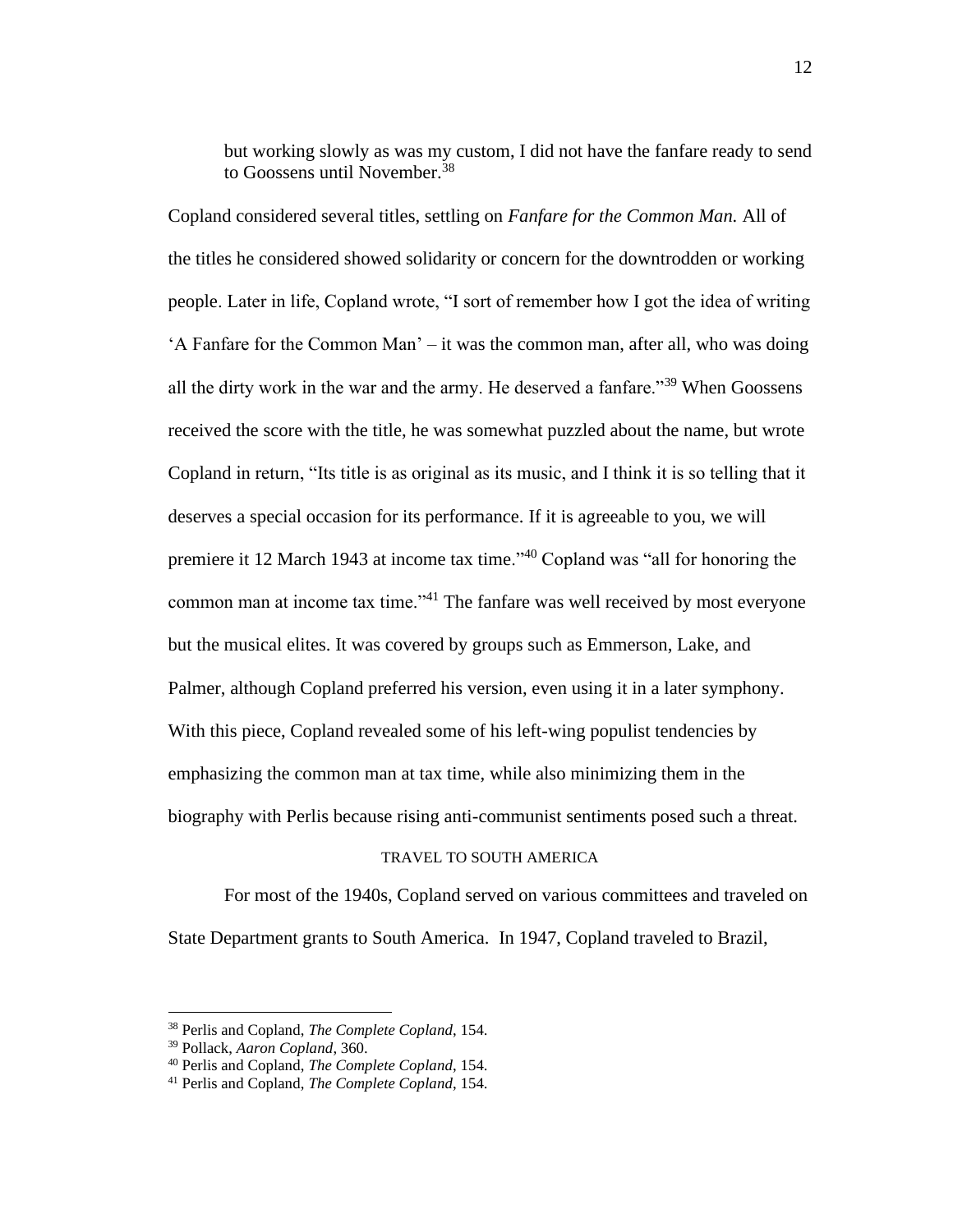Argentina, and Uruguay.<sup>42</sup> On the trip to Argentina, Copland was to be "in no sense... .a government employee" nor a "representative of the United States Government," but it was "inevitable that [he would] be regarded in Latin America as representative of the United States."<sup>43</sup> He traveled with the intention of composing and performing music and finding other musicians and composers who could take similar trips to the United States. His trip brought a sense of the United States to Latin America. In Argentina, he was viewed as, "a folkloric composer. . .[with] a nationalist stripe in the sense that a good part of his oeuvre extracts elements beyond. . . American folklore."<sup>44</sup> These trips to Latin America established Copland as a representative of the United States to other countries, even though he was not directly hired by the government (see appendix 3).

THE CULTURAL AND SCIENTIFIC CONFERENCE FOR WORLD PEACE

On March 26, 1949, artists, academics, scientists, and musicians from all over the world assembled at the Cultural and Scientific Conference for World Peace at the Waldorf in New York. The conference was not sponsored by the Soviet Government or Soviet organizations, rather it was sponsored by the National Council of Arts, Sciences, and Professions.<sup>45</sup> This was a group of American progressives who wanted

<sup>42</sup> Copland also received a Fulbright to travel to Italy in 1951.

<sup>43</sup> Letter, Henry Allen Moe to Copland, 6 June 1941, *Aaron Copland Collection,* box 358, folder 25. <sup>44</sup> D'Urbano, "Aaron Copland dirigió un concierto de sus obras anoche en el T. Colón," Crítica, 16 November 1947 *Aaron Copland Collection,* box 359, folder 9: "un autor folkló."

<sup>45</sup> Copland previously donated money to this group.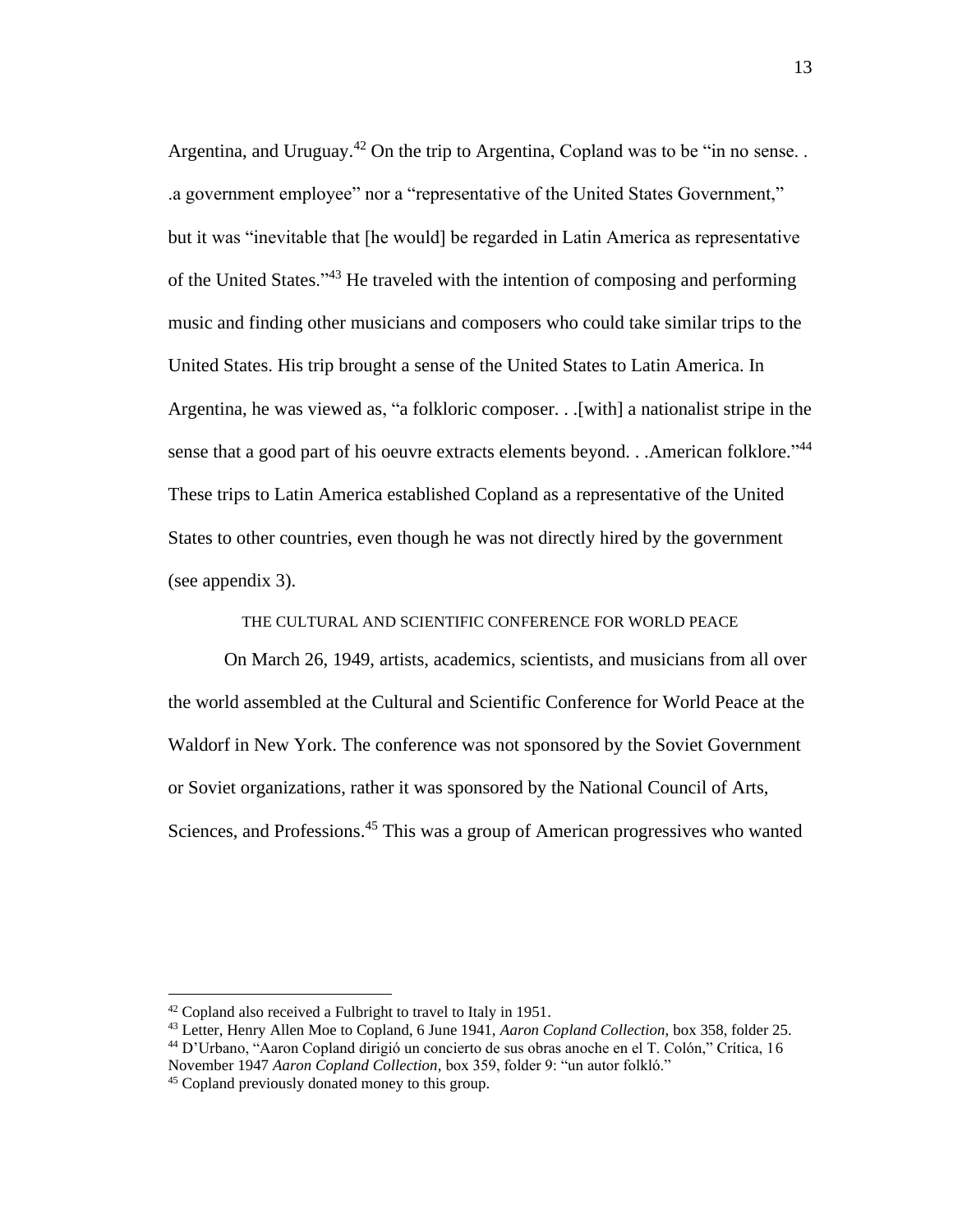labor rights, world peace, and civil rights. At the conference, Copland met Dmitri Shostakovich, a world-renowned Russian composer, in person<sup>46</sup> (see Figure 1).<sup>47</sup>



Fig. 1. Shostakovich and Copland at Cultural and Scientific Conference for World Peace at Waldorf<sup>48</sup>

Shostakovich only attended the conference after he negotiated with Stalin. The

Russian Government ruled with an iron fist, and Shostakovich was no stranger to hit

lists and political surveillance. Solomon Volkov, Shostakovich's controversial

biographer, writes,

The Shostakovich family was aware of political surveillance and denunciation even before the revolution. Caution was in their blood. The "Red Terror" of the early years of the revolution, when long lists of executed "conspirators" were posted on pillars in Petrograd, in stilled even greater fear.<sup>49</sup>

<sup>46</sup> Los Angeles Examiner, "Russia 'Blistered' at Freedom House Rally," (Sunday March 27, 1949). <sup>47</sup> Shostakovich and Copland were first connected by a Russian organization named VOKS, an acronym for the Russian "Vsesoiuznoe Obshchestvo Kul'turnoi Sviazi s zagranitsei" (All-Union Society of Cultural Relations with Foreign Countries). The organization attempted to create cultural contact between creators, artists, composers, and athletes in the USSR and other countries. In 1943, after Copland's appointment to the State Department Music Advisory Position, VOKS received some of Copland's music and sent him a picture of Shostakovich looking through the music in return. <sup>48</sup> Los Angeles Examiner, "Russia 'Blistered' at Freedom House Rally", (Sunday March 27, 1949). <sup>49</sup> Solomon Volkov, *Shostakovich and Stalin: The Extraordinary Relationship Between the Great Composer and the Brutal Dictator.* (New York: Random House, 2004), 63.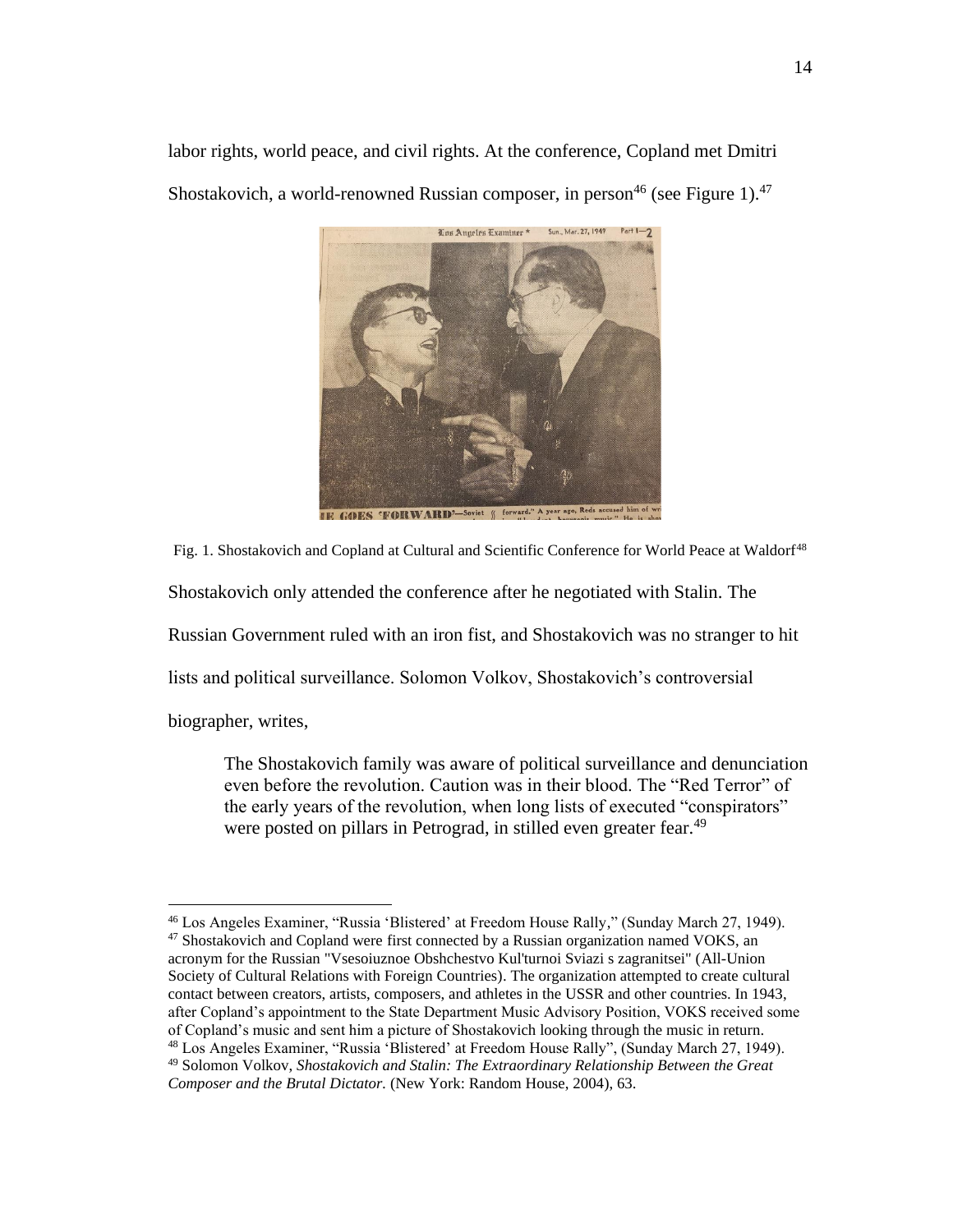Because of the authoritarian nature of the government, it is not surprising to find procommunist statements in Shostakovich's letters. But, as Volkov points out, "It is not the few profoundly "patriotic" passages in young Shostakovich's letters that surprise us,. . .but the multitude of disrespectful and mocking references to the official ideology that bursts through."<sup>50</sup> Shostakovich's works reflected his subversive attitude, specifically in the operas *The Nose* and *Lady Macbeth of the Mtsensk District*. Musicians in the USSR were required to compose in a style called Soviet Realism, which these works did not reflect. As a result, Shostakovich was deemed dangerous. His works, including some of his symphonies and *Lady Macbeth* were banned from performance in Russia. Stalin, however, wanted him to attend the conference, so Shostakovich called Stalin.

Shostakovich bravely offered to Stalin two reasons for not attending the conference: ill health and the banning of his works in the Soviet Union. The composer asked how he could represent Soviet music when his own symphonies were forbidden in the Soviet Union. Stalin asked who had instituted the ban and assured Shostakovich that it would be revoked. On March 16 Shostakovich received a copy of an order withdrawing the ban on his works and those of others that had been issued on February 14, 1948. Stalin also sent doctors to Shostakovich's apartment for an examination, and he was pronounced healthy enough for travel. Thus, did Shostakovich become an official Soviet delegate for the Waldorf Conference.<sup>51</sup>

Thus, Shostakovich's ties to Soviet communism were shaky at best. However, Shostakovich's connections to the Soviets still harmed both Copland and himself. His supposedly patriotic connection to the Russian government brought Copland under

<sup>50</sup> Volkov, *Shostakovich and Stalin,* 64.

<sup>51</sup> Terry Klefstad, "Shostakovich and the Peace Conference," *Music and Politics.* 6, Issue 2, (Summer 2012): 1-21. doi: <https://doi.org/10.3998/mp.9460447.0006.201>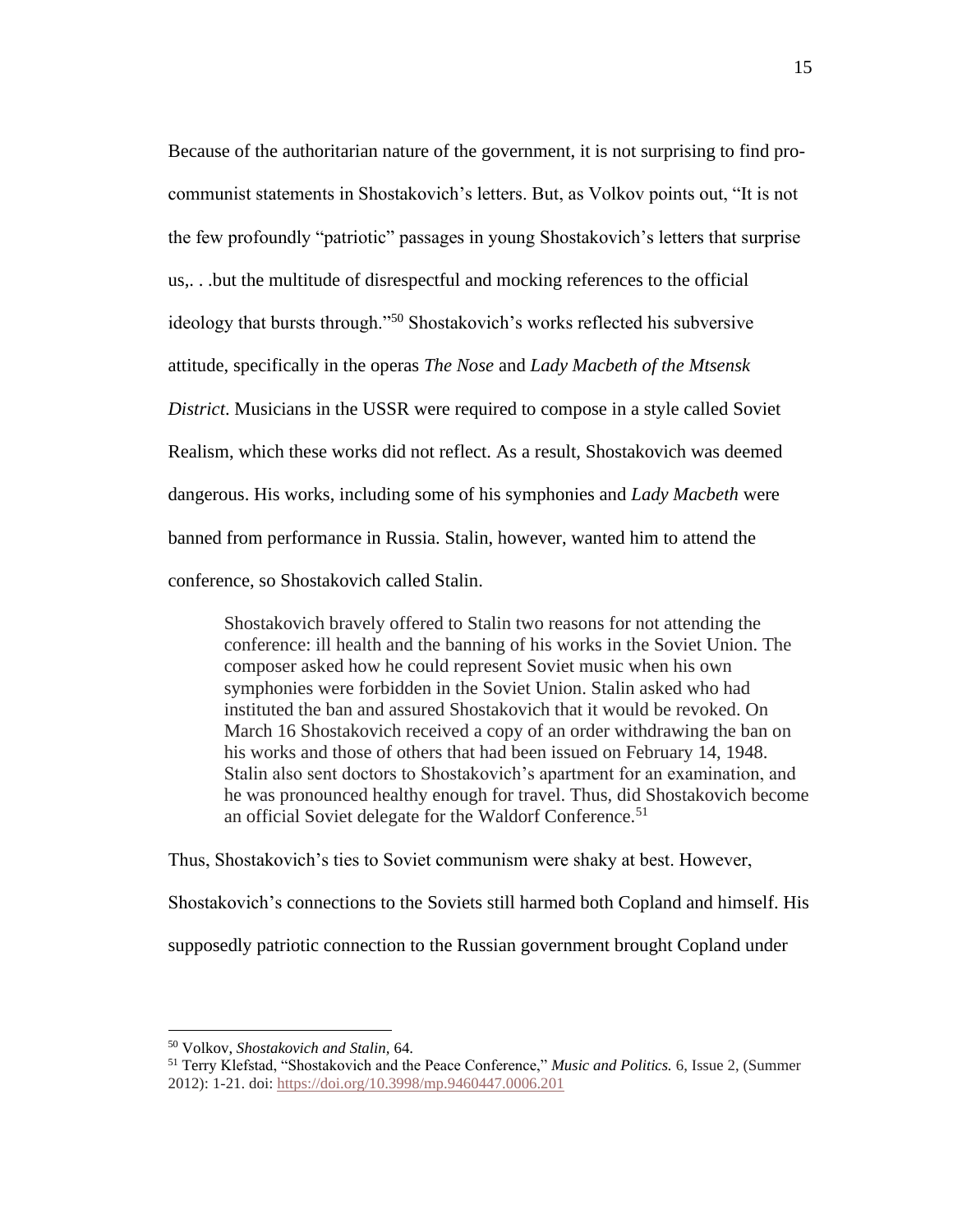suspicion in the United States and his subversive actions brought him under suspicion in Russia.

Notable speakers at the conference included Henry Wallace, A. Fadeyev, the Secretary General of the Union of Soviet Writers, Lillian Hellman, and Dr. Harlow Shapley, the conference chairman/chairman of the sponsoring National Council of the Arts, Sciences, and Professions. The conference was widely considered a gathering of communists to advance the communist agenda. *The New York Post* reported, "The conference opened off-key Friday night when Norman Cousins, editor of the Saturday Review of Literature, assailed it as sponsored by 'a small political group' which 'owes its primary allegiance and duty not to America but to an outside government."<sup>52</sup>

At the conference, Shostakovich commented on the influence that communism had on his music. He said Russian criticism "helps to move my music forward." <sup>53</sup> He concluded his speech by focusing on the uniting features of music and art, not politics,

May our struggle for peace, life and human dignity, our struggle against war, death and barbarism unite and strengthen our forces and serve the cause of the true rebirth and full flowering of the musical art of our times.<sup>54</sup>

Shostakovich's presence at the conference caused quite a stir. Some people protested and demanded he escape authoritarian Russia, which he did not do (see Figure 2).

<sup>52</sup> *New York Post Home News*, Sunday, March 27, 1949 "Rival Rallies Debate Peace Policies; Pickets Mass for Keynote Session". By Betsy Luce. Pg. 1.

<sup>53</sup> Los Angeles Examiner, Sunday March 27, 1949, "Russia 'Blistered' at Freedom House Rally" <sup>54</sup> Terry Klefstad, "Shostakovich and the Peace Conference," *Music and Politics.* 6, Issue 2, (Summer

<sup>2012):</sup> 1-21. doi: <https://doi.org/10.3998/mp.9460447.0006.201>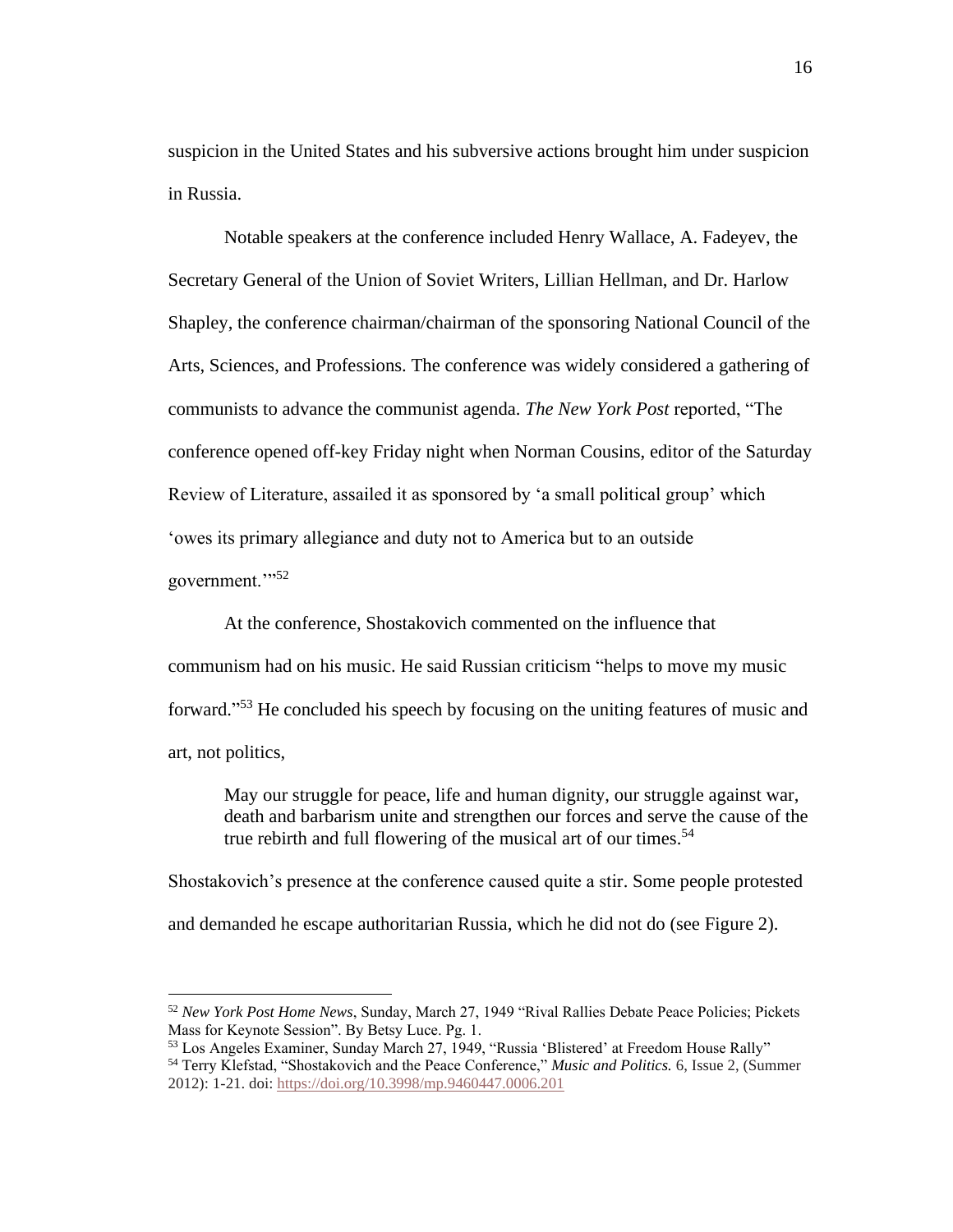

Fig. 2. Protestors asking Shostakovich to Escape Outside the Waldorf Conference<sup>55</sup> Copland, however, came "as a democratic American artist, with no political affiliations of any kind."<sup>56</sup> He spoke on "The Effect of the Cold War on the Artist in the U.S." Because he believed the United States caused the Soviet Union to take a disapproving attitude towards art and music, he placed blame for the Cold War on the United States. For Copland, the conference was a resounding failure. He was taken as a Stalinist apologist, although he did make several critical remarks about the Soviet Union. In the Senate subcommittee he recounted, "I am very glad I went to that conference because it gave me first-hand knowledge in what ways the Communists were able to use such movements for their own ends."<sup>57</sup> This comment avoids Copland's own involvement in the conference, which fits with the theme already seen from the Perlis and Copland biography. In the end, the conference brought a lot of

<sup>55</sup> Klefstad, "Shostakovich and the Peace Conference," 1-21.

<sup>56</sup> Pollack, *Aaron Copland*, 284.

<sup>57</sup> Pollack, *Aaron Copland*, 284.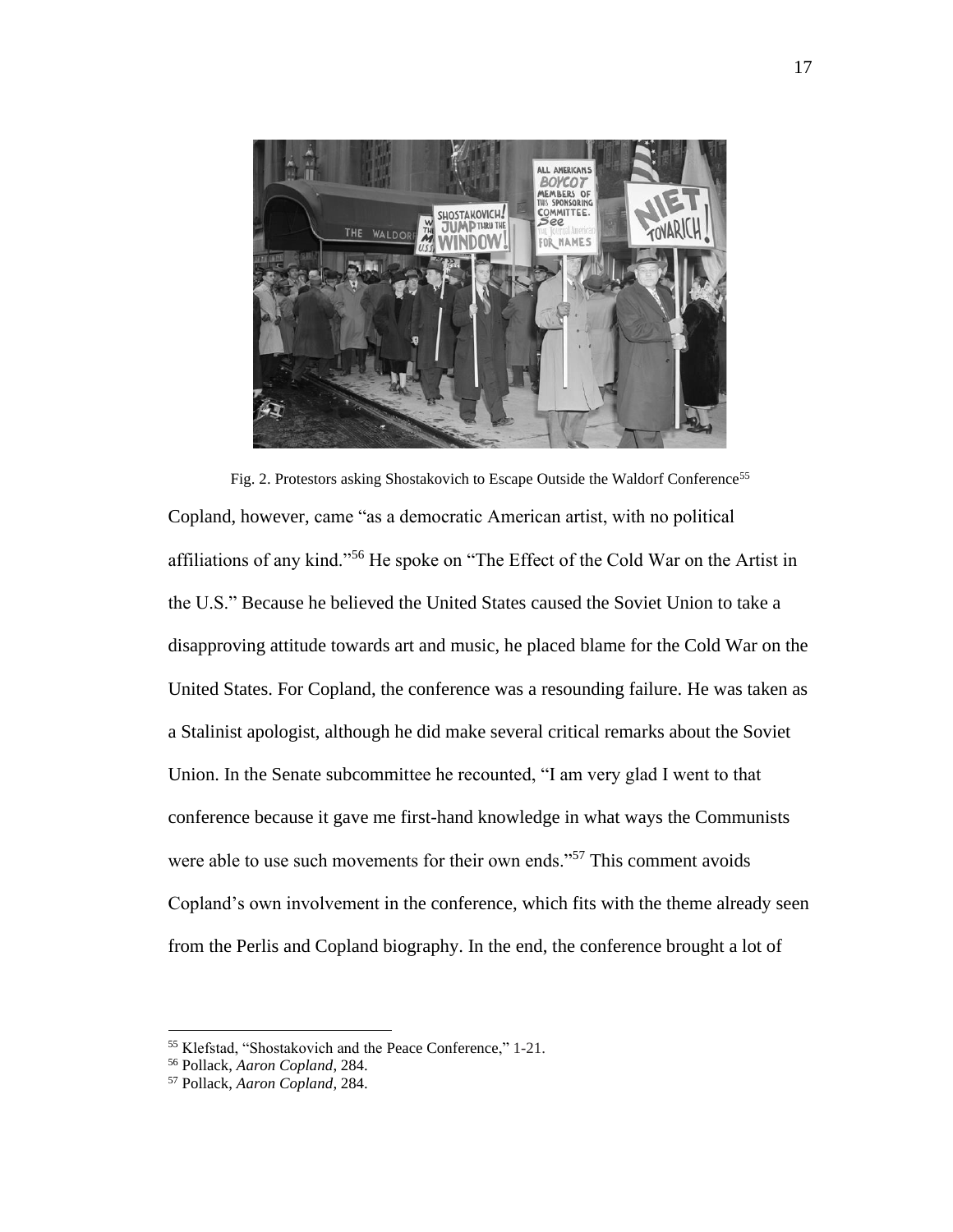tensions to the forefront that only accelerated heading into the 1950s and the rise of McCarthyism.<sup>58</sup>

## MCCARTHYISM: TENSIONS RISE

McCarthyism was a reaction to the end of WWII and the beginning of the Cold War. After WWII, tensions continued to rise between Russia and the United States, leading to the Cold War and anti-communist sentiments in the United States. Americans feared their country would become like the authoritarian Russia and so sought to purge communists from their midst. First-term Senator Joseph McCarthy, one of the activists, set out to raise the issue of communism with a series of speeches across the United States in 1950. Beginning in West Virginia, McCarthy spoke, "I have here in my hand a list of 205 [men] that were known to the Secretary of State as being members of the Communist Party and who, nevertheless, are still working and shaping the policy of the State Department."<sup>59</sup> Not only did McCarthy target the State Department, he targeted anyone with even the slightest connection to the left and the State Department. Enter Copland. Given his two Russian immigrant parents and his personal connections to Russian composers, Copland was a prime target. However, the effect WWII had on Copland showed a distaste for authoritarianism, especially since he denounced Hitler so soundly. He commented, "At the time of Hitler, Hitler hurt me. . . .I was considerably upset. . . .And I save my energy for moments where I

<sup>58</sup> See appendix A.2 and A.3 for two of three rounds of questioning at the Senate hearing regarding the Cultural and Scientific Conference for World Peace.

<sup>59</sup> Brian Fitzgerald. *McCarthyism: The Red Scare,* (Minneapolis, MN: Compass Point Books, 2007), 10.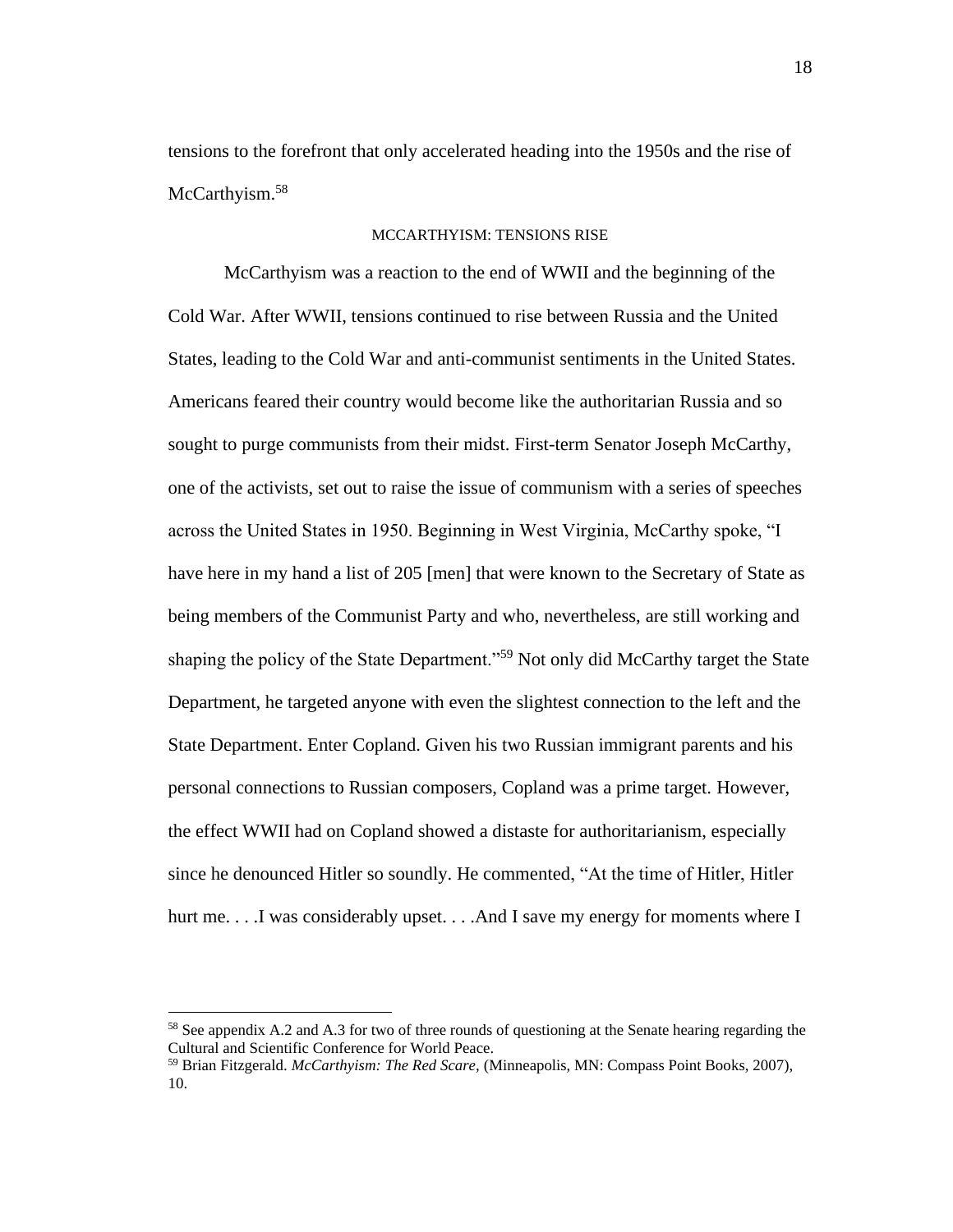think it's really worth extending all that energy."<sup>60</sup> A mild-mannered man, Copland rarely exerted his emotions or made a strong statement outside of his music, so this statement demonstrates the extent to which he was affected by WWII.<sup>61</sup>

*Lincoln Portrait* reappeared in 1953, when it was expected to be heard at Eisenhower's inauguration. However, *Lincoln Portrait* raised questions about the role of government in an artist's life. Due to Copland's political affiliations, the Inaugural Concert Committee excluded *Lincoln Portrait* from the inauguration. According to the Washington Post, the Inaugural Concert Committee censored the piece because "Copland had associated with Communist front groups."<sup>62</sup> Rep. Fred Busby spoke harshly about the place of Copland and communist tendencies in a new America saying,

I do not detract one iota from Mr. Copland's musical ability, but I do stand firm in my conviction that the Inaugural Concert of President-elect Eisenhower is no place for Copland's music. For nearly 20 years the Communist Party devoted time and effort to infiltrating the various departments of our Federal Government while the Democrats were in control. . . .You may rest assured the Communists will continue their efforts to infiltrate our Government agencies under the Republican Party. I fought the infiltration of the Government under Democratic control and I assure you I will continue to fight this infiltration under the Republican Party. <sup>63</sup>

<sup>60</sup> Harold Clurman, *All People Are Famous (Instead of an Autobiography)* (New York: Harcourt Brace Jovanovich, 1974), 27.

<sup>&</sup>lt;sup>61</sup> During the Senate hearing, Copland's connections to Hanns Eisler, the composer of the national anthem of East Germany, came into question. Despite working in Hollywood with Eisler, Copland denied extensive connections to Eisler outside of sponsoring him as a musician. (See appendixes 5 and 6).

<sup>62</sup> Hume, Paul. "Music Censorship Reveals New Peril." *The Washington Post,* Jan. 18, 1953. *Aaron Copland Collection.* 

<sup>63</sup> *Aaron Copland's Political Affiliations: The Senate Permanent Subcommittee on Investigations of the Committee on Government Operations*, 83rd Congress. 101st Cong. 35 (1953).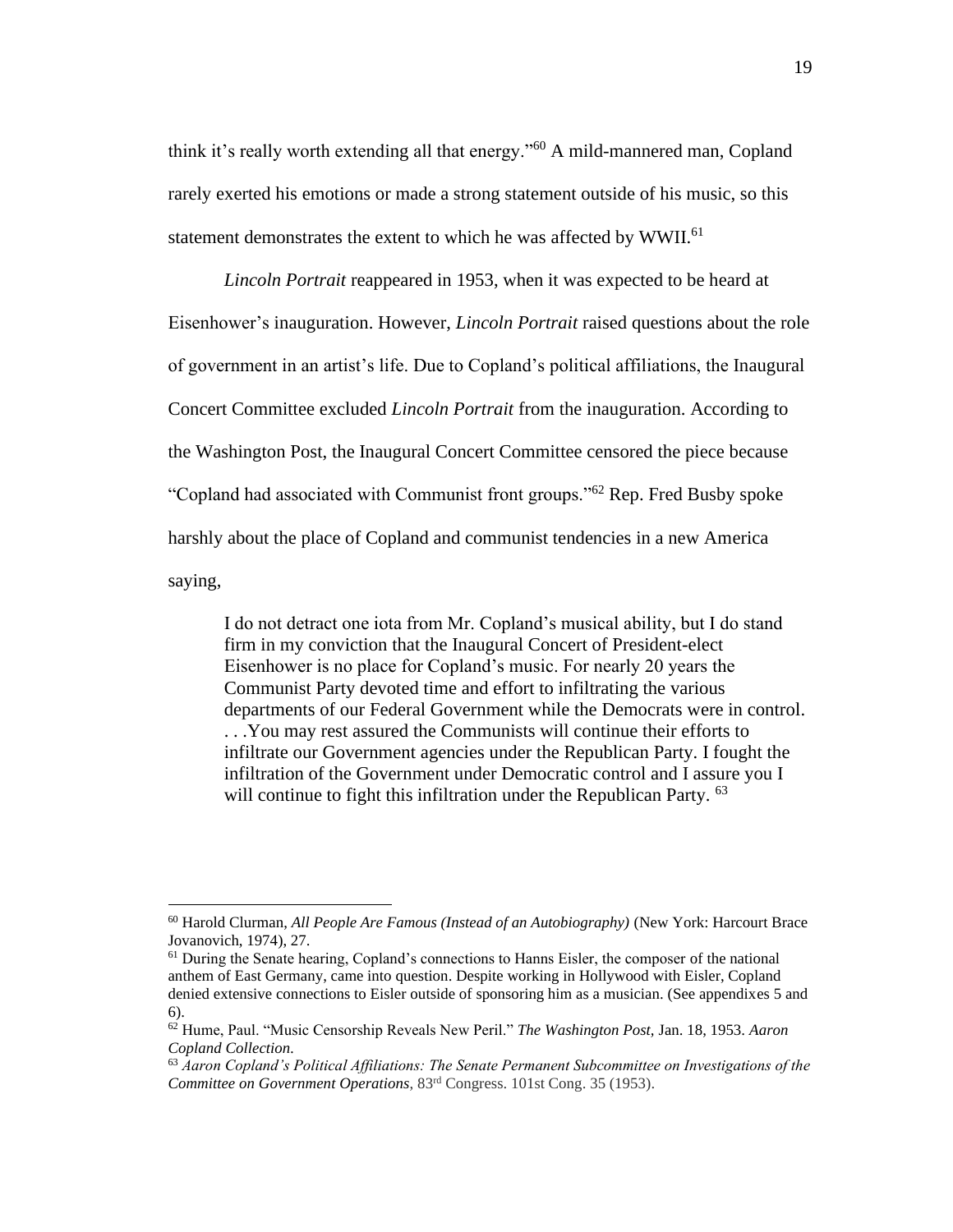Busby and the rest of those working with McCarthy stood against a bulwark of individuals who spoke out in favor of Copland. Many in the general public spoke out against the censorship of Copland's piece, citing government overreach. *The* 

*Washington Post* wrote,

There you have it. The road is clear. It was traveled in Germany, and it is being traveled in Russia today. For there is no other way out of the tangle once you start on the path laid out by the Congressman. Clearly, you must screen all composers, listing those who are acceptable and those who are not. And from there it is a quick step to the place where you begin to hear 'capitalist decadence,' 'bourgeois mouthings,' and all the other things the Soviets claim can be heard in the demoralized music of the weakening civilization of the West.<sup>64</sup>

Unlike *The Washington Post*, another newspaper, *The Week,* was milder in their

support of Copland, writing, "There is scarcely a major artist of Copland's generation

who has not, at one time or another, signed or given his name to what, now, might

seem a questionable petition."<sup>65</sup> This sentiment lines up with what Perlis wrote of

Copland, believing that socialism was "the thing to do."

Despite public outrage, Busby dug in his heels and continued to back his

decision. As published in Dartmouth, he submitted the following to the notes of the

HUAC in January 1953.

There are many patriotic composers available without the long record of questionable affiliations of Copland. The Republican Party would have been ridiculed from one end of the United States to the other if Copland's music had been played at the inauguration of a president elected to fight communism, among other things.<sup>66</sup>

<sup>64</sup> Hume, Paul. "Music Censorship Reveals New Peril." *The Washington Post,* Jan. 18, 1953.

<sup>65</sup> The Week, January 267, 1953.

<sup>66</sup> The Dartmouth, Wednesday January 21, 1953.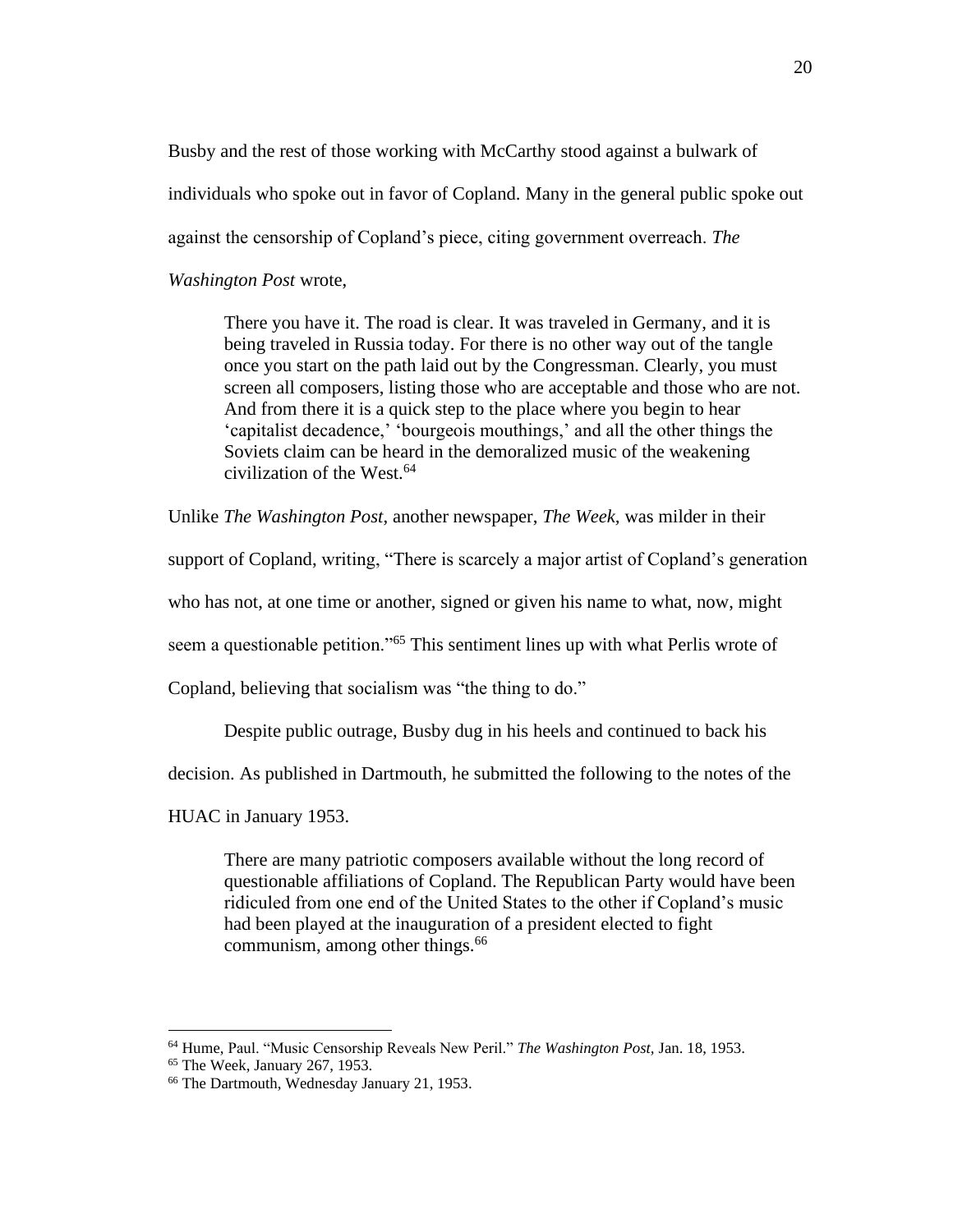Busby's analysis turned out to be dead wrong. Rather than being ridiculed for

including *Lincoln Portrait,* the Committee was ridiculed for excluding it. In response,

Copland wrote to the Inauguration Board of Directors,

I have never at any time been a member of any political party: Republican, Democrat, or Communist. I have never joined any organization which did not have as one of its primary purposes the cultural interests of America, especially as related to music. I have never sponsored any cause except as a loyal American, proud of his right to speak his mind on controversial subjects, even to protest when some action seemed unworthy of our democratic traditions. My sympathies have always been liberal and humanitarian—I have always hated totalitarianism in any form. . . .This episode would be laughable if it were an isolated one—unfortunately it is symptomatic of a hysteria which has sinister implications indeed.<sup>67</sup>

Overall, the American public, Copland, and the arts community opposed the

censorship of Aaron Copland, but that did not stop Busby or McCarthy.

### THE HEARING

The saga was not over. Copland was then brought before HUAC to testify on the relation of his music to communism as well as his own political beliefs. Copland entered the hearing calmly, maintaining his reserved and restrained temperament. As William Schuman, one of Copland's friends, remarked, "Aaron was always tactful."<sup>68</sup> An even more generous reflection on Copland's temperament came from Harold Clurman, after Copland helped him work through a disagreement with Boulanger. Clurman wrote,

Aaron is one of the most balanced persons I know; the most tactful, knowing exactly what to say to each person. He wouldn't yield to anything that he didn't want to do. He wouldn't declare anything he didn't mean. But he is never aggressive in any way, and he always knows exactly the right thing to

<sup>67</sup> Library of Congress, *Aaron Copland Collection.* Box: 427.7

<sup>68</sup> Pollack, *Aaron Copland*, 5.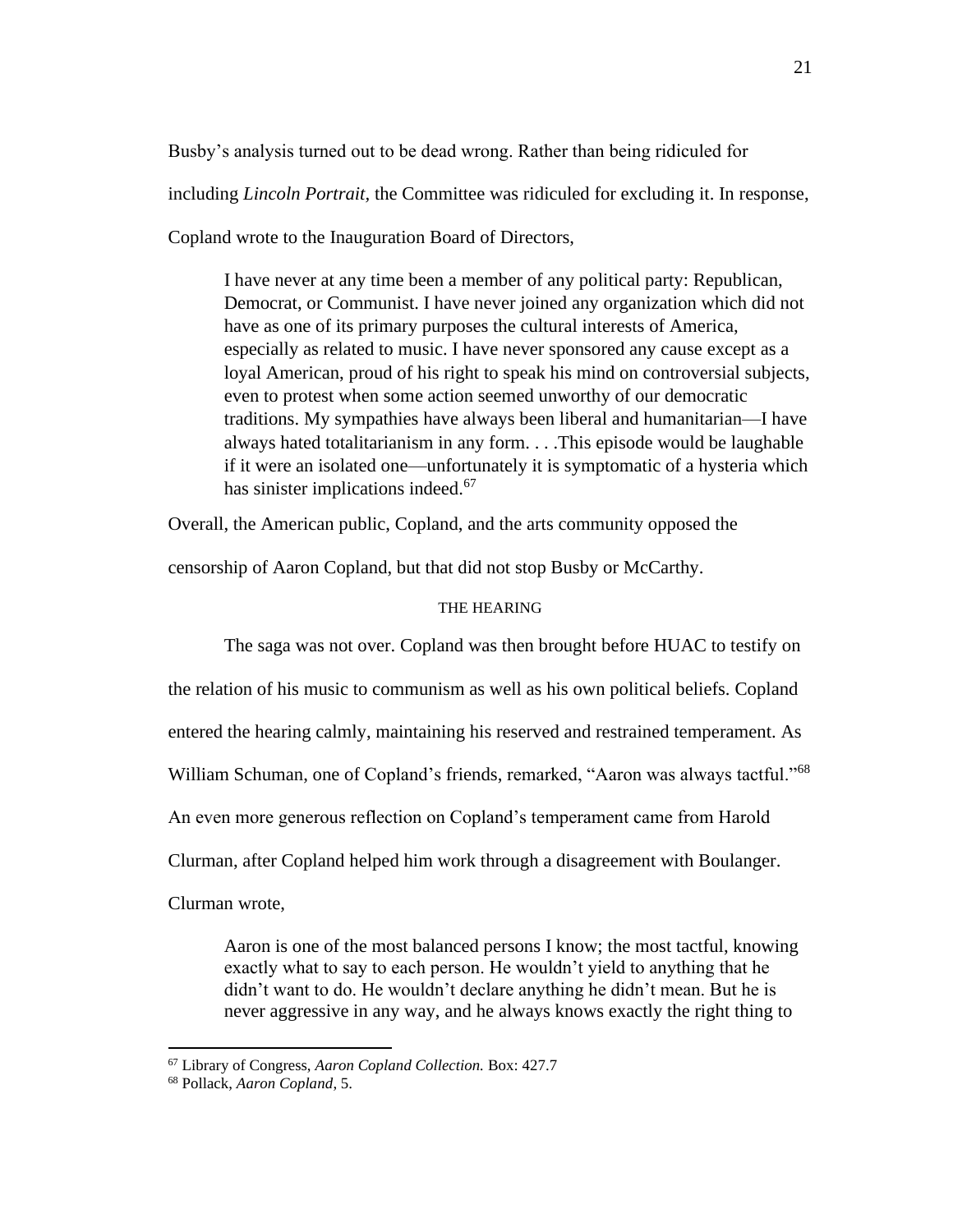say in the right circumstances. It has helped him not just as a composer but as a man of the world. The United States could send him abroad with full confidence that he would represent it well because he has an extraordinary sense of justness. He had it when he was you and he has it still. Boulanger recognized this immediately.<sup>69</sup>

When Copland entered the hearing, he remained tactful and almost shrewd,

something reflected in the answers he gave to the chairman's leading and often

accusatory questions. During the hearing, McCarthy, the chairman, and Roy Marcus

Cohn, McCarthy's fiery chief counsel, attempted to ask Copland about his

involvement in many of the causes discussed previously. Their exchange about the

Waldorf Peace Conference is recorded below.

Mr. Cohn. Now, Mr. Copland, that conference was widely publicized in advance as a completely Communist dominated thing, but nevertheless you sponsored and attended it.

Mr. Copland. I sponsored it and attended it because I was very anxious to give the impression that by sitting down with Russian composers one could encourage the thought that since cultural relations were possible that perhaps diplomatic relations were possible. I did not go there to advance the Communist line or in any way encourage their operations. I went there in order to take part in a cultural panel, which included----

The Chairman. You knew that it had been widely labeled as a completely Communist movement, didn't you?

Mr. Copland. No, I didn't know it was a complete Communist movement at that time. I became convinced of it subsequently. I am very glad I went to that conference because it gave me first-hand knowledge in what ways the Communists were able to use such movements for their own ends. After that I refused to sign the sponsorship of any further peace conference.

The Chairman. Did you meet any Communists at that meeting other than Russian Communists?

<sup>69</sup> Virgil Thomson, *American Music Since 1910* (New York: Applause Books, 1994), 1960.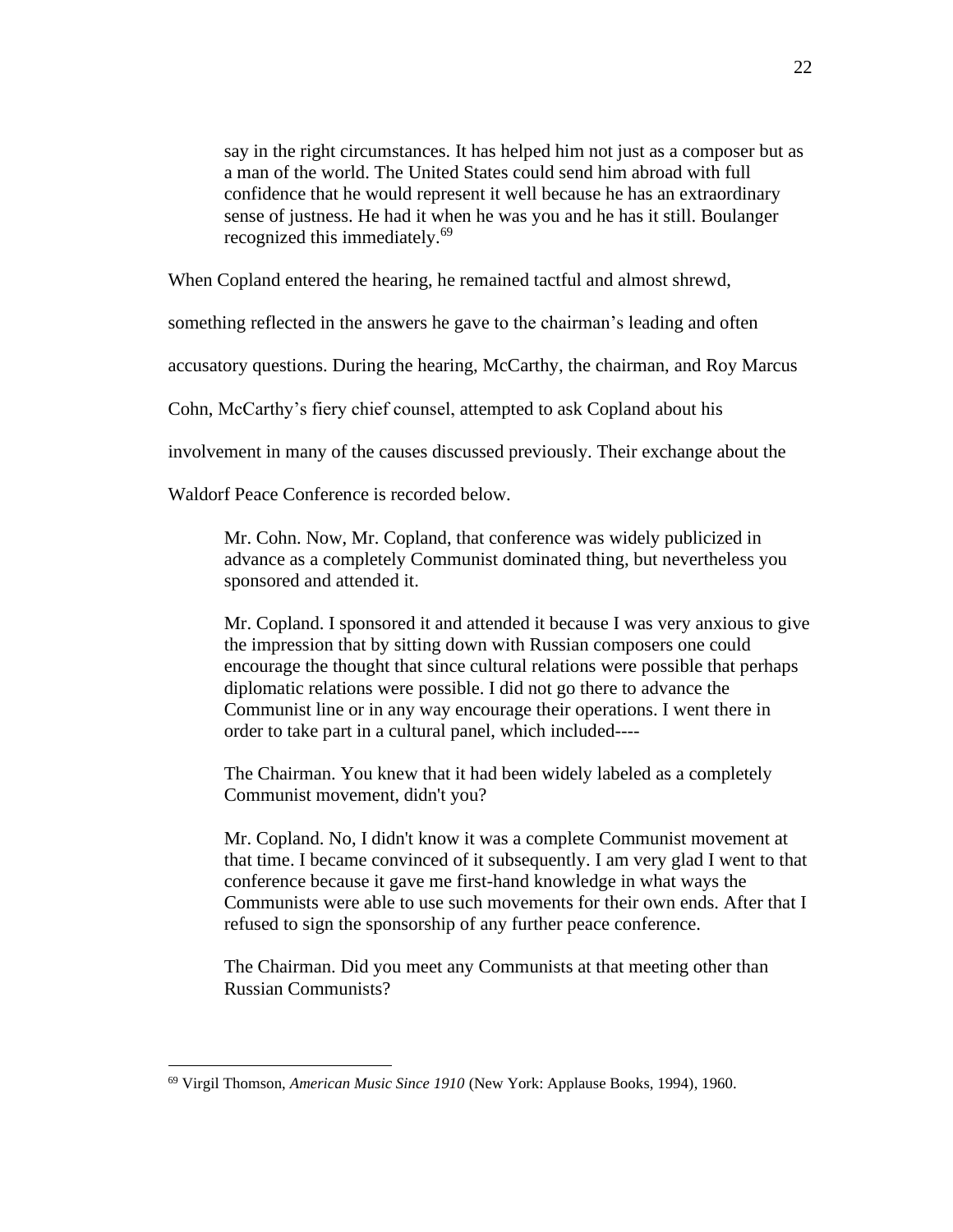Mr. Copland. Not that I know of.<sup>70</sup>

Here McCarthy discusses the Russian communists, but as previously noted, a Russian 'communist' Copland met was Shostakovich. Shostakovich's presence at the conference only occurred because he requested Stalin allow his works to be played in Russia once again. Unfortunately for McCarthy, Shostakovich was not a strong communist. It is more likely Shostakovich simply wanted to compose and have his music played. McCarthy, however, continued questioning Copland about political affiliation in music and the Soviets in particular,

The Chairman. Do you agree. . .that there is a political importance in music? Mr. Copland. I certainly would not. What the Soviet government has been trying to do in forcing their composers to write along lines favorable to themselves is absolutely wrong. It is one of the basic reasons why I could have no sympathy with such an attitude. The Chairman. Would you say a good musician who is a Communist could be important in influencing people in favor of the Communist cause? Mr. Copland. Perhaps in some indirect way.<sup>71</sup>

Copland maintained his calm but elusive air throughout the hearing as McCarthy brought lists and lists of charges against Copland, some of which had some merit under the criterion McCarthy set up and others which were almost blatant lies. Many of the charges relate to the material already discussed, but they are discussed with little nuance. McCarthy took an angle of 'guilty until proven innocent' not 'innocent until proven guilty.' These exaggerations set the precedent for McCarthy's downfall.

<sup>70</sup> *Aaron Copland's Political Affiliations: The Senate Permanent Subcommittee on Investigations of the Committee on Government Operations*, 83rd Cong. 101st Cong. 35 (1953).

<sup>71</sup> *Aaron Copland's Political Affiliations: The Senate Permanent Subcommittee on Investigations of the Committee on Government Operations*, 83rd Cong. 101st Cong. 35 (1953).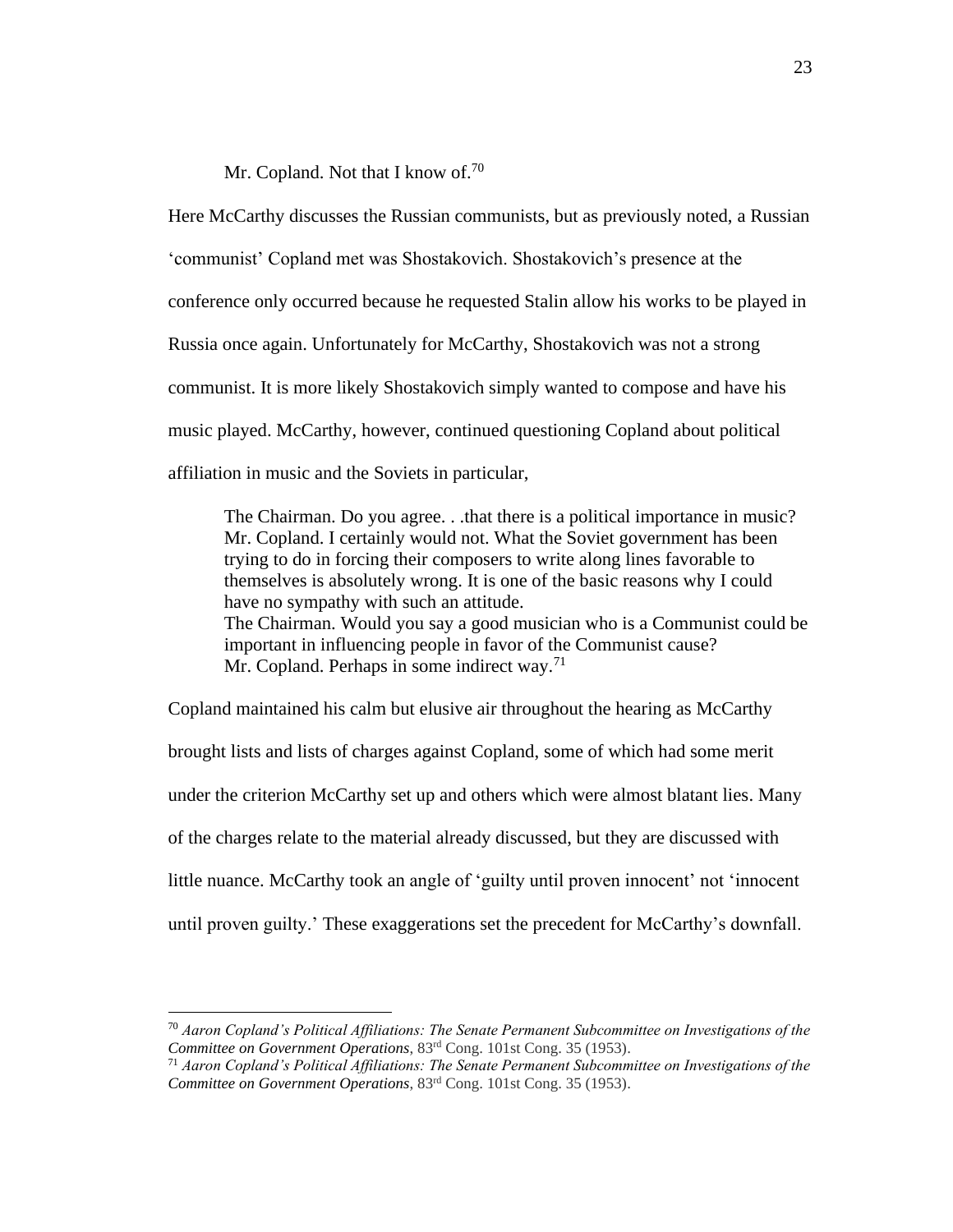After the hearing on May 26, 1953, Copland released a formal statement on the hearing. He stated,

I testified under oath that I never have been and am not now a communist; and that as a composer and free man I have always been and am now opposed to the limitations put on freedom by the Soviet Union. I also testified that as a composer I was not an expert in political matters, but I was a human being sensitive to human problems such as the conditions under which artists can best create their work and the cause of freedom. To the extent that I lent my name in the late 1930's and 1940's to organizations or causes I did so without the knowledge or intention of supporting communist or communist front organizations. When in 1919 there was sufficient knowledge available to me to know that certain organizations might be communist and that my association by me with them might lead to the erroneous view that I was a communist – which I never was – I no longer would lend my name.<sup>72</sup>

After releasing this statement, expecting another hearing, Copland gathered any evidence he had of his alleged affiliations. He found the money he sent to communist leaning organizations: a total of \$73.70, including \$25.00 to "The American-Soviet Music Society."<sup>73</sup> He submitted this report to the committee on June 5 with the defense that all connections not in the report were for "good causes" such as civil rights. However, the investigation continued. Copland had difficulty obtaining a passport. In 1955, the FBI completed a thorough investigation because a source told them Copland was a member of the Communist Party. However, the FBI concluded that there was "insufficient evidence to warrant prosecution."<sup>74</sup> Copland avoided being convicted of either conspiracy against the state or perjury.

<sup>72</sup> Aaron Copland, "Statement by Aaron Copland, Composer," *The Library of Congress Aaron Copland Collection*, (1953).

<sup>73</sup> Checks, Aaron Copland, *Aaron Copland Collection*, box 425.

<sup>74</sup> Copland, *FBI File 100-HQ-370562*, July 21, 1950.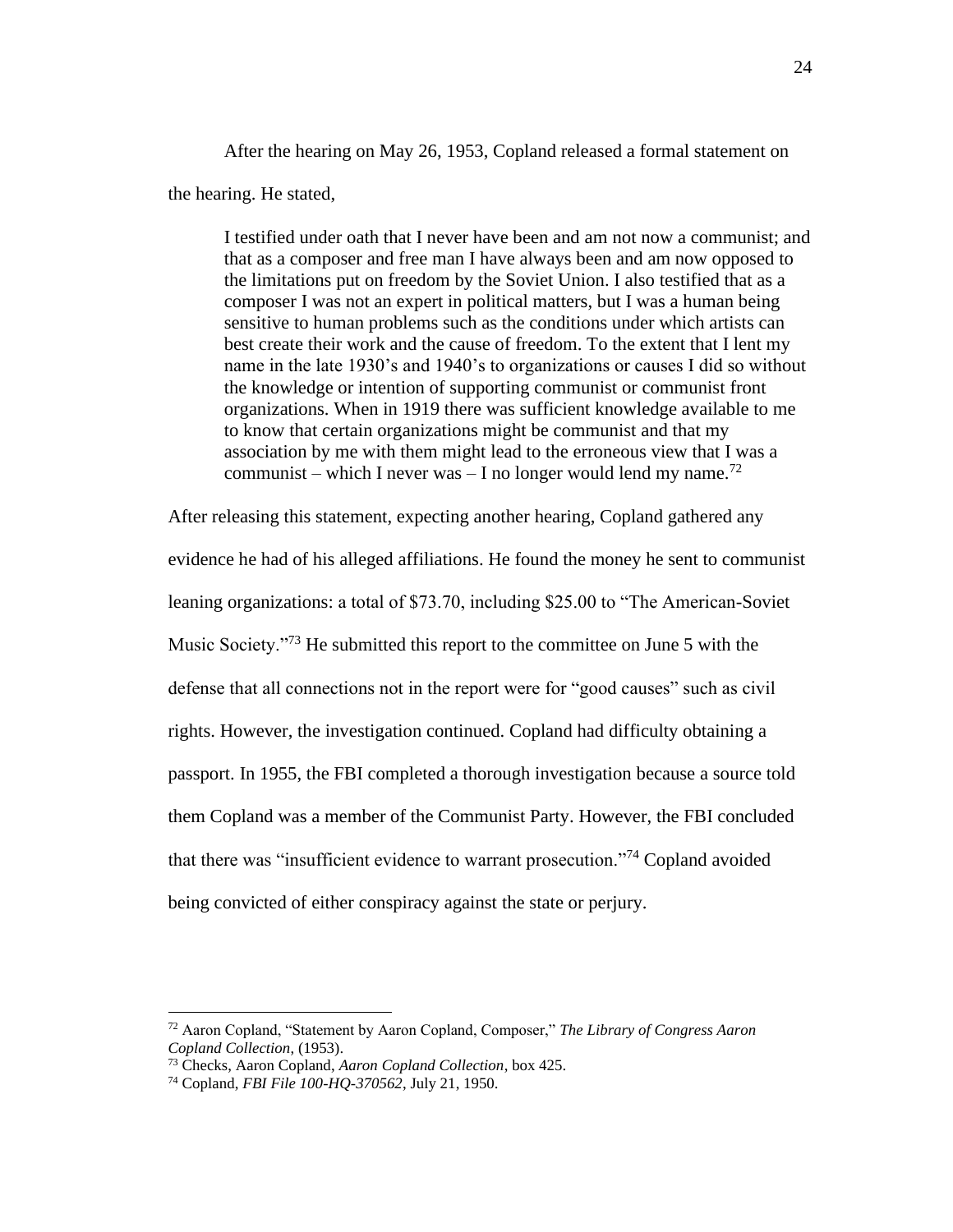#### THE FALL OF MCCARTHY AND THE RISE OF COPLAND

In the mid-1950s, McCarthy's power began to wane when he blatantly and publicly lied about Fred Fisher, a young lawyer. Joseph Nye Welch, a lawyer from Boston who hired Fisher, and McCarthy had a public discussion in a hearing. McCarthy became enraged at one of Welch's jokes and Welch replied, "Until this moment, Senator, I think I never really gauged your cruelty or your recklessness. . . .Have you no decency, sir? At long last, have you left no sense of decency?"<sup>75</sup> The room burst into applause for Welch. Because the hearings were televised, it became clear to the American public and the American government that McCarthy overstepped the First Amendment—Copland and others associated with communists should not have been censored and brought before the Senate Committee.

Unlike McCarthy, who was widely condemned, Copland's career flourished. Pollack notes, "For the most part, Americans, especially in the arts community, recognized the attacks on Copland for what they were: a sham."<sup>76</sup> Copland continued to meet with Soviet Composers almost ten years later. Copland was widely esteemed by the arts community at large and his personal friends and colleagues to whom he wrote for several hours each day.<sup>77</sup> Leonard Bernstein wrote, "I thought Aaron Copland was about the most sensational human being I'd ever come across, and with the passage of many decades, I haven't changed my line."<sup>78</sup> Copland also received several prestigious awards. In 1964, he was awarded the Presidential Medal of

25

<sup>75</sup> Brian Fitzgerald, *McCarthyism,* 76-77.

<sup>76</sup> Pollack, *Aaron Copland*, 459.

<sup>77</sup> Pollack, *Aaron Copland*, 4.

<sup>78</sup> Perlis and Copland, *The Complete Copland*, 98.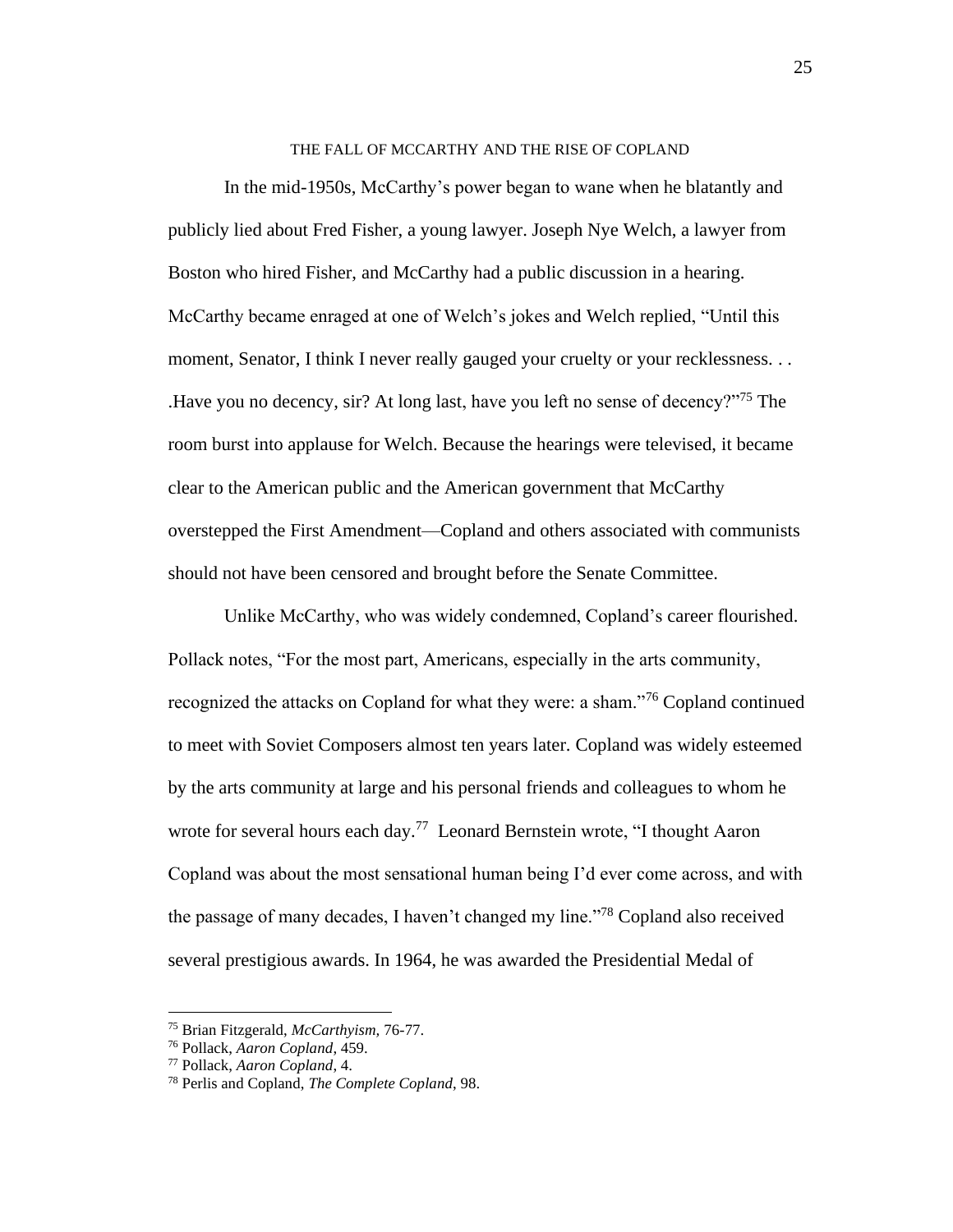Freedom by President Lydon B. Johnson. When awarding Copland, Johnson said, "his music echoes our American experience and speaks expressively to an international audience."<sup>79</sup> In 1986, one of the legislative bodies that tarnished Copland's reputation, the U.S. House of Representatives, awarded him the congressional Gold Medal.

In the end, historically, it does not seem as though Copland was a communist, although he had ties to communist strains of thought. His nuanced political views as revealed through his associations and music demonstrate a more left-leaning view of politics. Regardless, the historical question somewhat misses the point, because Copland is considered the preeminent American composer regardless of political affiliation. Although the press, some of the American public, and McCarthy all believed that being a communist was a threat to American democracy, Copland's possible ties to communist groups do not diminish his status as an American or an American composer. Copland's musical works, travels, and associations with others strengthened the music community both at home and abroad. HUAC and the Senate hearings were unnecessary shows of fear. Ultimately, Copland's somewhat vague statement "From my impression of it I have never thought of myself as a Communist sympathizer<sup>380</sup> answers the historical question.

<sup>79</sup> Lyndon B. Johnson, "Remarks at the Presentation of the 1964 Presidential Medal of Freedom Awards." (September 14, 1964) *The American Presidency Project.*  [https://www.presidency.ucsb.edu/documents/remarks-the-presentation-the-1964-presidential-medal-](https://www.presidency.ucsb.edu/documents/remarks-the-presentation-the-1964-presidential-medal-freedom-awards)

[freedom-awards](https://www.presidency.ucsb.edu/documents/remarks-the-presentation-the-1964-presidential-medal-freedom-awards)

<sup>80</sup> *Aaron Copland's Political Affiliations: The Senate Permanent Subcommittee on Investigations of the Committee on Government Operations*, 83rd Cong. 101st Cong. 35 (1953).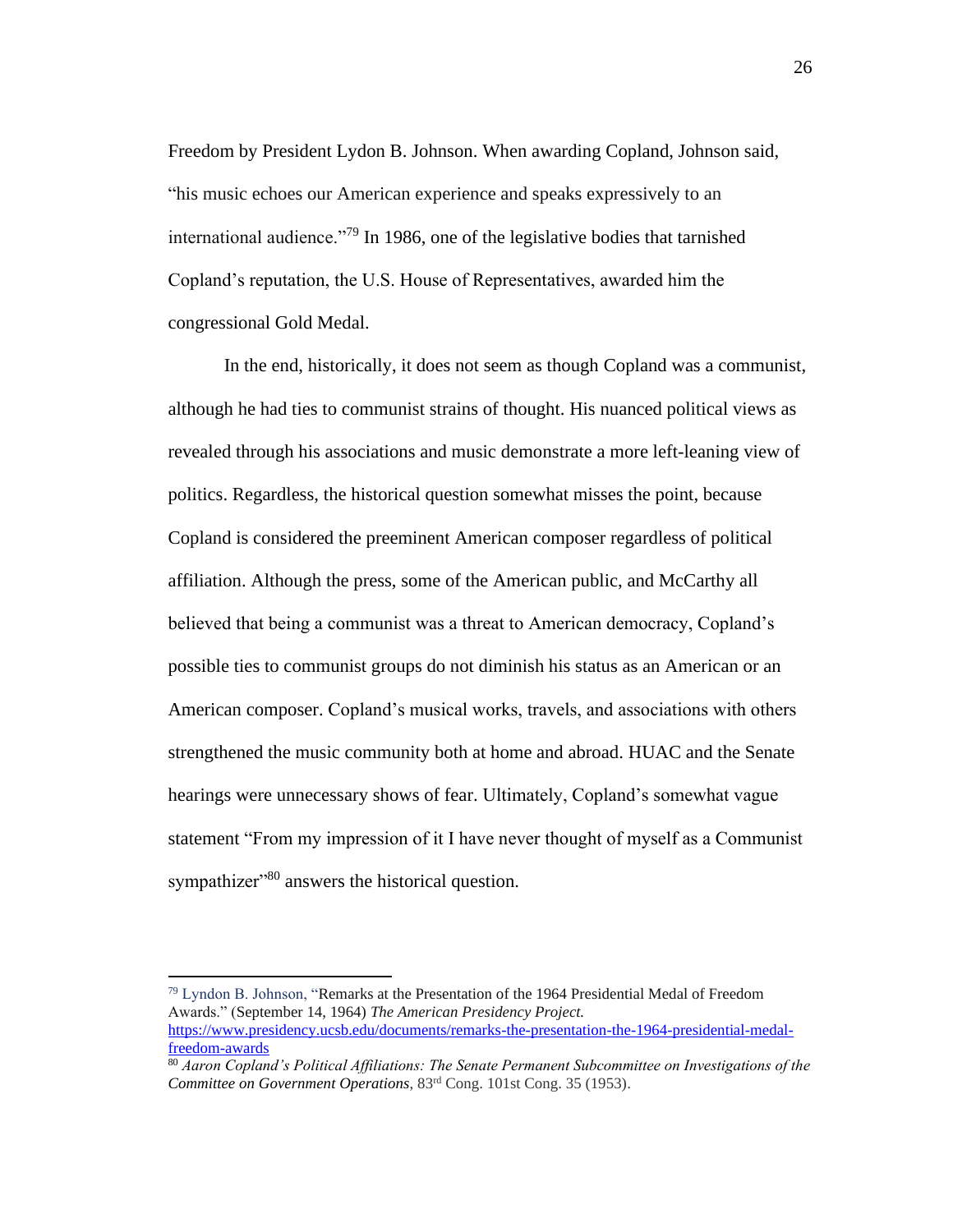#### **Bibliography**

- *Aaron Copland Collection, Box 427: HUAC.* Library of Congress. Various Dates and Materials.
- *Aaron Copland's Political Affiliations: The Senate Permanent Subcommittee on Investigations of the Committee on Government Operations*, 83<sup>rd</sup> Cong. 101st Cong. 35 (1953) (statement of Aaron Copland, composer). <https://www.npr.org/programs/atc/features/2003/may/mccarthy/copland.html>
- Ansari, Emily Abrams. "Aaron Copland and the Politics of Cultural Diplomacy." *Journal of the Society for American Music* 5, no. 3 (2011): 335– 64. doi:10.1017/S1752196311000162
- Bartig, Kevin. "Aaron Copland's Soviet Diary (1960)." *Notes* 70, no. 4 (2014): 575- 96. doi:10.1353/not.2014.0043.
- Berger, Arthur. *Aaron Copland.* New York, NY: Oxford University Press, 1953.
- Beyer, Rick "The Symphony That Helped Sink a Dictator." *Astonish, Bewilder and Stupefy*. (March 29, 2011). [http://rickbeyer.blogspot.com/2011/03/symphony](http://rickbeyer.blogspot.com/2011/03/symphony-that-helped-sink-dictator.html)[that-helped-sink-dictator.html](http://rickbeyer.blogspot.com/2011/03/symphony-that-helped-sink-dictator.html)
- Brown, Malcolm Hamrick. *A Shostakovich Casebook.* Bloomington, IN: Indiana University Press, 2005.
- Leo Cherne, "How to Spot a Communist," *LOOK.* March 1947. <https://alphahistory.com/coldwar/how-to-spot-a-communist-1947/>
- Clurman, Harold. *All People Are Famous (Instead of an Autobiography)*. New York: Harcourt Brace Jovanovich, 1974.
- Copland, Aaron. *Copland on Music.* New York, NY: Doubleday & Company, Inc., 1960.
	- ———. *Our New Music: Leading Composers in Europe and America.* New York. NY and London, UK: McGraw-Hill Book Company, Inc., 1941.

———. *The Composer in America, 1923-1933.* In *Modern Music,* May-June 1932, pp. 143-37. The New School of American Composer.

———. e.d. Richard Kostelanetz. "Workers Sing!" *Aaron Copland: A Reader: Selected Writings 1923- 1972*, New York: Routledge, 2004.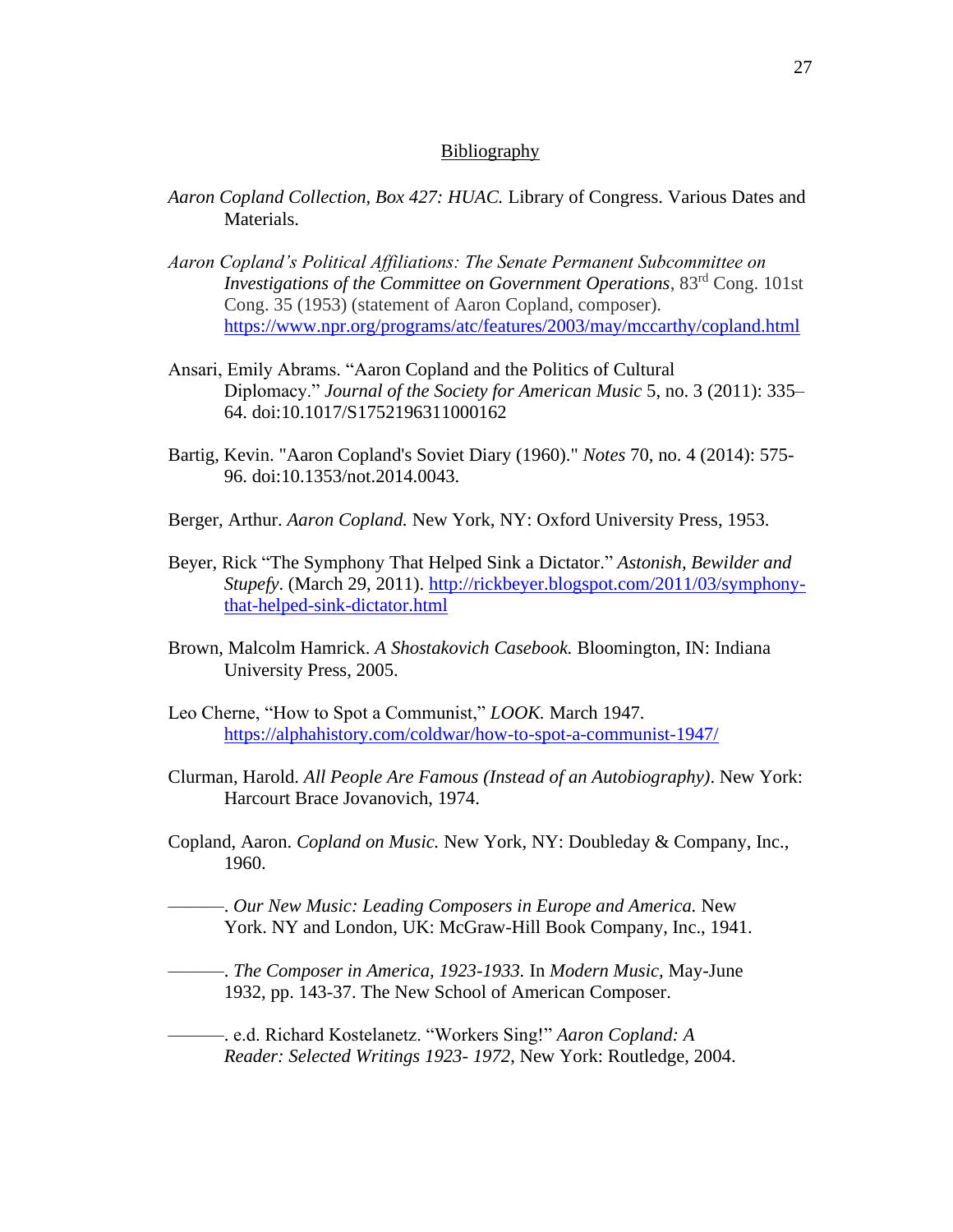———. Statement by Aaron Copland, Composer, *The Library of Congress Aaron Copland Collection*, (1953).

———. "Into the Streets May First," *Aaron Copland*, updated 2021, <https://www.aaroncopland.com/works/into-the-streets-may-first/>

———. *FBI File 100-HQ-370562*. July 21, 1950.

- Crist, Elizabeth B. *Music for the Common Man: Aaron Copland during the Depression and War.* New York, NY: Oxford University Press, 2005.
- Crist, Elizabeth B. and Wayne Shirley, ed. *The Selected Correspondence of Aaron Copland.* New Haven, CT and London, United Kingdom: Yale University Press, 2006.
- DeLapp, Jennifer L. "Copland in the Fifties: Music and Ideology in the McCarthy Era." PhD diss., University of Michigan, 1997.
- Deery, Phillip. "Shostakovich, the Waldorf Conference and the Cold War." *American Communist History* 11, no. 2 (2012): 161–80. doi:10.1080/14743892.2012.705982.
- D'Urbano, "Aaron Copland dirigió un concierto de sus obras anoche en el T. Colón," *The Library of Congress, Aaron Copland Collection,* (1947).
- Dunway, David K. *How Can I Keep from Singing? The Ballad of Pete Seeger.* New York, NY: Villard Books, 2008.
- Fitzgerald, Brian. *McCarthyism: The Red Scare.* Minneapolis, MN: Compass Point Books, 2007.
- Hume, Paul. "Music Censorship Reveals New Peril." *The Washington Post,* Jan. 18, 1953.
- Johnson, Lyndon B. "Remarks at the Presentation of the 1964 Presidential Medal of Freedom Awards." (September 14, 1964) *The American Presidency Project.* [https://www.presidency.ucsb.edu/documents/remarks-the-presentation-the-](https://www.presidency.ucsb.edu/documents/remarks-the-presentation-the-1964-presidential-medal-freedom-awards)[1964-presidential-medal-freedom-awards](https://www.presidency.ucsb.edu/documents/remarks-the-presentation-the-1964-presidential-medal-freedom-awards)
- Klefstad, Terry. "Shostakovich and the Peace Conference." *Music and Politics.*  6, no. 2, (Summer 2012): 1-21. doi: <https://doi.org/10.3998/mp.9460447.0006.201>

Kostelanetz, Richard, ed. *Aaron Copland: A Reader*. New York, NY: Routledge,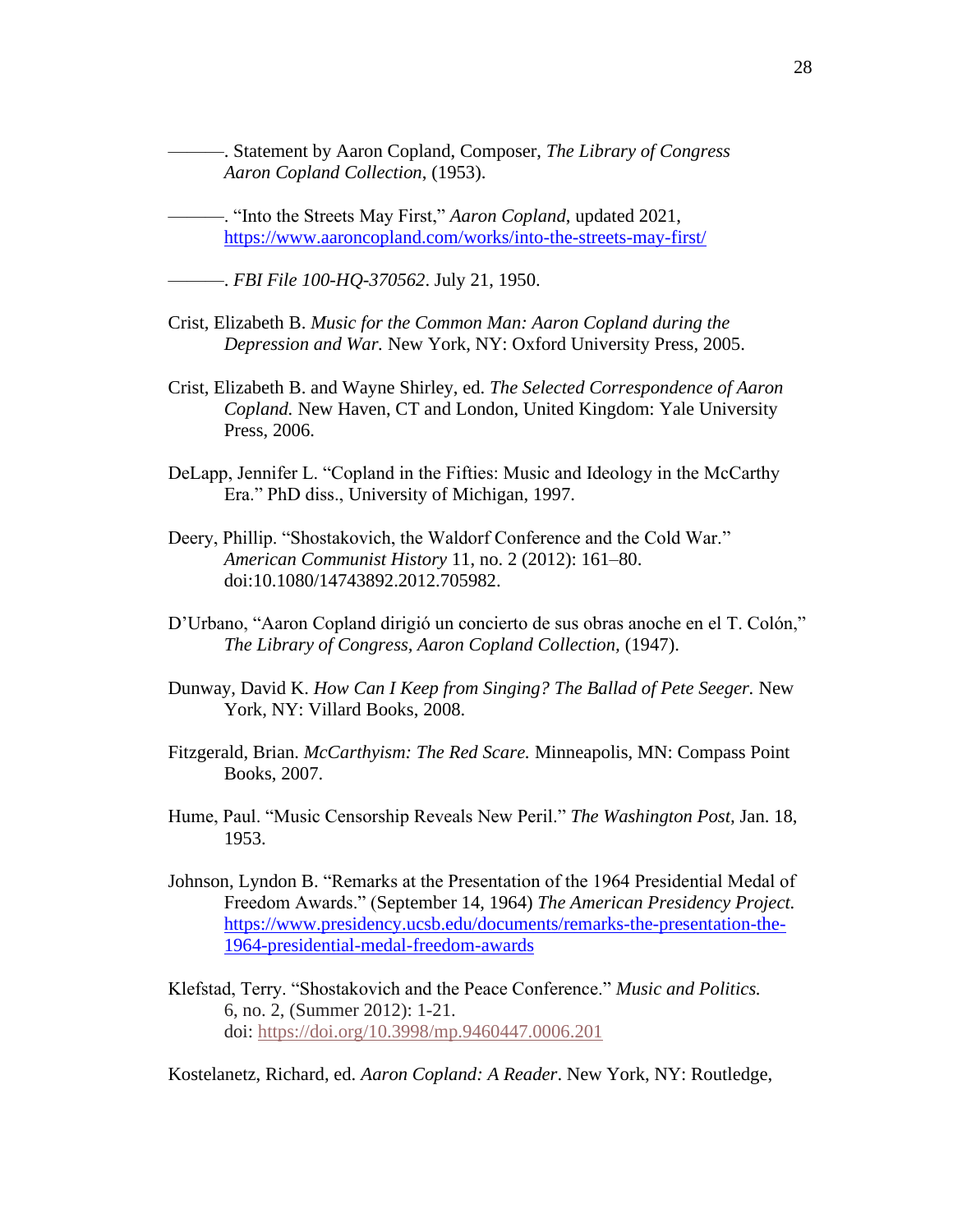2004.

- Lincoln, Abraham. "Gettysburg Address." Gettysburg, PA, November 19, 1863. "American Speeches", *National Archives*. Accessed January 7, 2017. [www.nationalarchives.gov/abraham-lincoln.](https://www.nationalarchives.gov/abraham-lincoln)
- *Los Angeles Examiner*, "Russia 'Blistered' at Freedom House Rally," (Sunday March 27, 1949).
- Luce, Betsy. "Rival Rallies Debate Peace Policies; Pickets Mass for Keynote Session," *New York Post Home News*, Sunday, March 27, 1949, 1.
- Macdonald, Ian. *The New Shostakovich.* Edited by Raymond Clarke. London: Pimlico, 2006.
- Murchison, Gayle. "Copland's Journey Left." *The American Stravinsky: The Style and Aesthetics of Copland's New American Music, the Early Works, 1921-1938*. University of Michigan Press, 2012. https://www.jstor.org/stable/j.ctv3znzqf.14
- Oja, Carol J. and Judith Tick, ed. *Aaron Copland and His World.* Princeton, NJ and Woodstock, Oxfordshire: Princeton University Press, 2005.
- Perlis, Vivian and Aaron Copland. *The Complete Copland.* Hillsdale, NY: Pendragon Press, 2013.

———. *Copland 1900 through 1942.* London: St. Martin's Press, 1984.

- Personal Correspondence. From Ryessa D. Liberson (Chief of the American Department) at The U.S.S.R. Society for Cultural Relations with Foreign Countries to Aaron Copland. Library of Congress. June 3, 1943.
- Pollack, Howard. *Aaron Copland: The Life and Work of an Uncommon Man.*  Markham, Ontario: Henry Holt and Company, Inc., 1999.
- Reid, Susan E. "All Stalin's Women: Gender and Power in Soviet Art of the 1930s." *Slavic Review* 57, no. 1 (1998): 133-73. doi:10.2307/2502056.
- Shaw, John. *This Land that I Love: Irving Berlin, Woody Guthrie and the Story of Two American Anthems.* New York, NY: Public Affairs, 2013.
- Schmelz, Peter J. "Shostakovich Fights the Cold War: Reflections from Great to Small." *Journal of Musicological Research* 34 no. 2 (2015): 91–140. doi:10.1080/01411896.2015.1020250.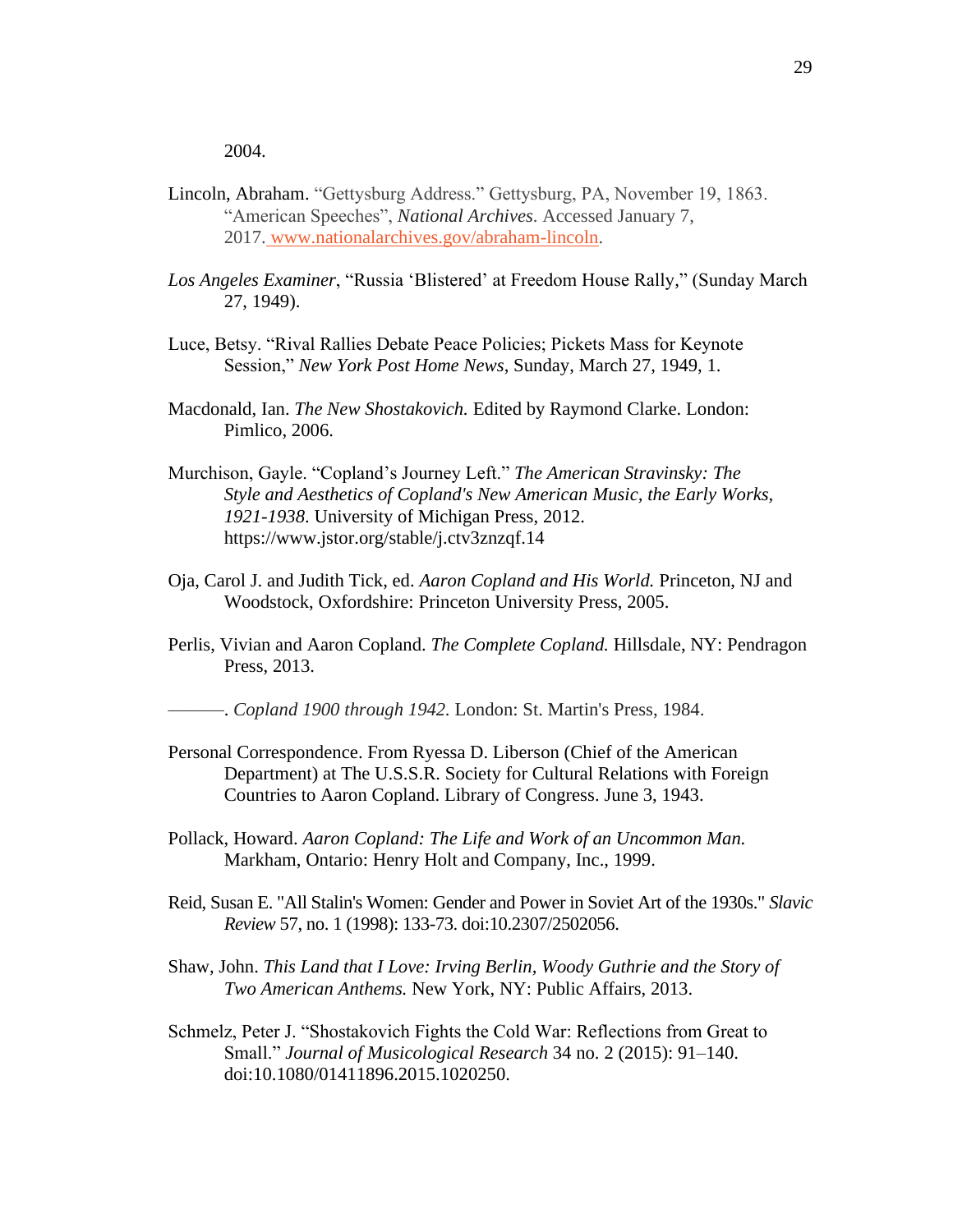Seeger, Charles. "On Proletarian Music," *Modern Music* 11 no. 3 (1934): 126.

- Seeger, Peter. "People's Songs Bulletin Collection." NY: *Bulletin of People's Songs Inc*., 1 no. 1 (Feb. 1946): 1-432.
- Shostakovich, Dmitriĭ Dmitrievich and Solomon Volkov. *Testimony: The Memoirs of Dmitri Shostakovich.* NY: Harper Colophon Books, 1980.
- Smith, Julia. *Aaron Copland, His Work and Contribution to American Music.* New York, NY: Dutton, 1955.
- Special to People's World. "Today in History: Remembering Composer Aaron Copland," *People's World*, December 2, 2015, [https://www.peoplesworld.org/article/today-in-history-remembering](https://www.peoplesworld.org/article/today-in-history-remembering-composer-aaron-copland/)[composer-aaron-copland/.](https://www.peoplesworld.org/article/today-in-history-remembering-composer-aaron-copland/)
- Szwed, John. *Alan Lomax: The Man Who Recorded the World.* London, England: The Penguin Group, 2010.
- Solomon Volkov, *Shostakovich and Stalin: The Extraordinary Relationship between the Great Composer and the Brutal Dictator."* New York: Random House, 2004.
- *Week*, *The.* January 26, 1953.
- Wilentz, Sean. "Copland's Paradoxical Fanfare." *Raritan* 25 no. 4 (2006): 130–42. http://search.ebscohost.com/login.aspx?direct=true&db=vth&AN=21005792 &site=ehost-live.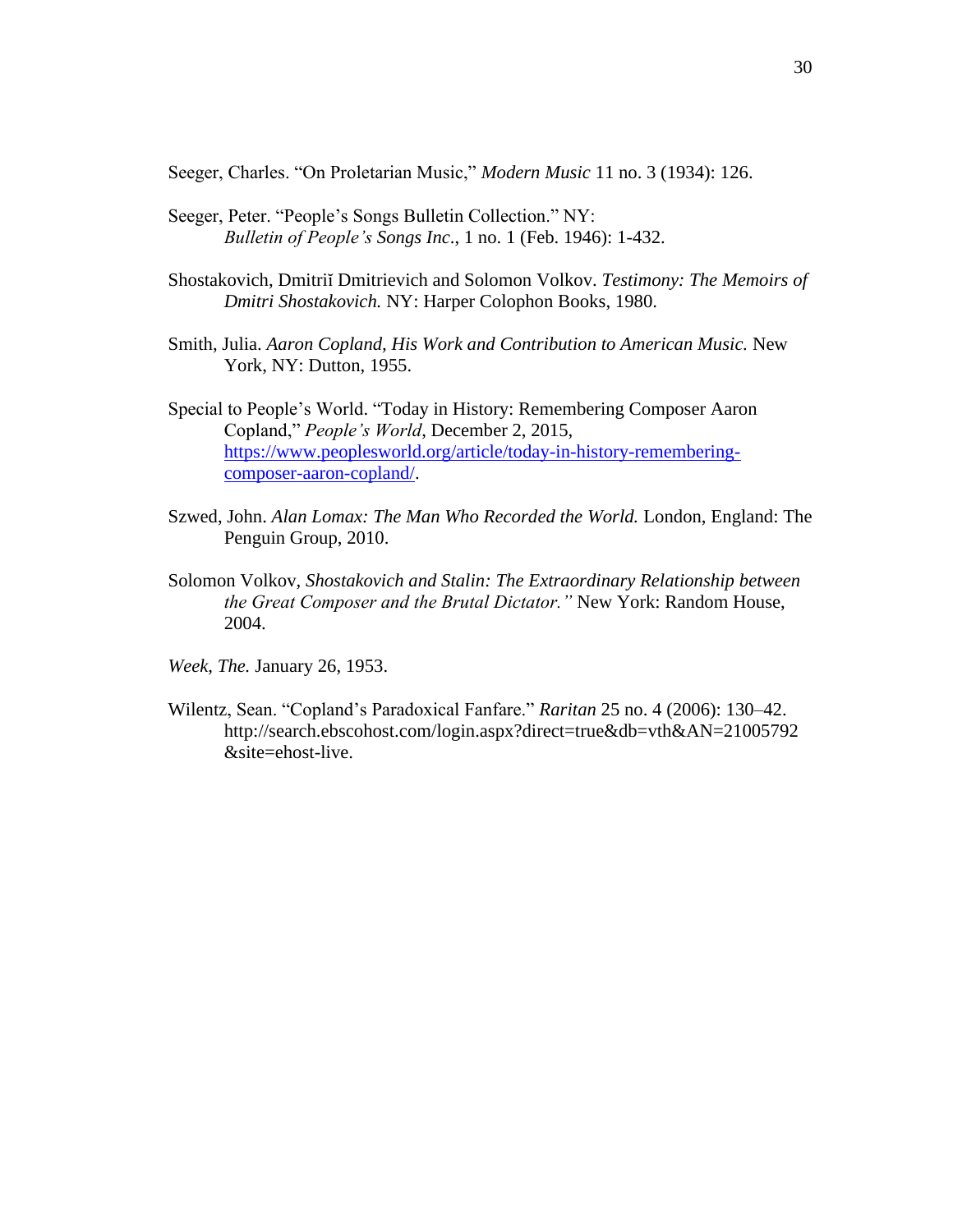### Appendix: Excerpts from the Senate Hearing

## 1: Questions Pertaining to Copland's May Song.

The Chairman. You knew the New Masses was a Communist paper, I suppose. Mr. Copland. I knew Communists wrote for it. The Chairman. And Communist controlled? Mr. Copland. I didn't know it was Communist controlled. The Chairman. Did you know there were a lot of Communists in it? Mr. Copland. I knew there was a considerable number. The Chairman. Do you know now that it is Communist controlled? Mr. Copland. I would suspect it. The Chairman. Did you judge contests for the New Masses? Mr. Copland. Well, I don't know. The Chairman. Do you recall judging any contest for the New Masses? Mr. Copland. I may have. The Chairman. You don't remember? Mr. Copland. Not precisely. I have a vague recollection. I see here the date is 1937. That is sixteen years ago. $81$ 

2: Questions Pertaining to Copland's Travel with the State Department

The Chairman. Give us what you have and you can complete it later on. I may say that I can understand a man who has got to depend upon the government for part of his income to have accepted a job with the government, perhaps knowing he had joined these front organizations, but it seems you have none of these qualifications and have been rather active in a number of these fronts.

Do you care to give us the list?

Mr. Copland. I think, Senator McCarthy, in fairness to me and my activity in relation to the Department of State, it was not primarily a financial relationship. I think that I was chosen because I had a unique position in American symphonic and serious music and I had a reputation as a lecturer on that subject. I, at any rate, was under the impression that I was chosen for that purpose. The payment was not the primary consideration. I was trying to help spread in other countries what we American composers were doing. Senator McClellan. Were you employed by the federal government -- by the State Department?

<sup>81</sup> *Aaron Copland's Political Affiliations: The Senate Permanent Subcommittee on Investigations of the Committee on Government Operations*, 83rd Cong. 101st Cong. 35 (1953).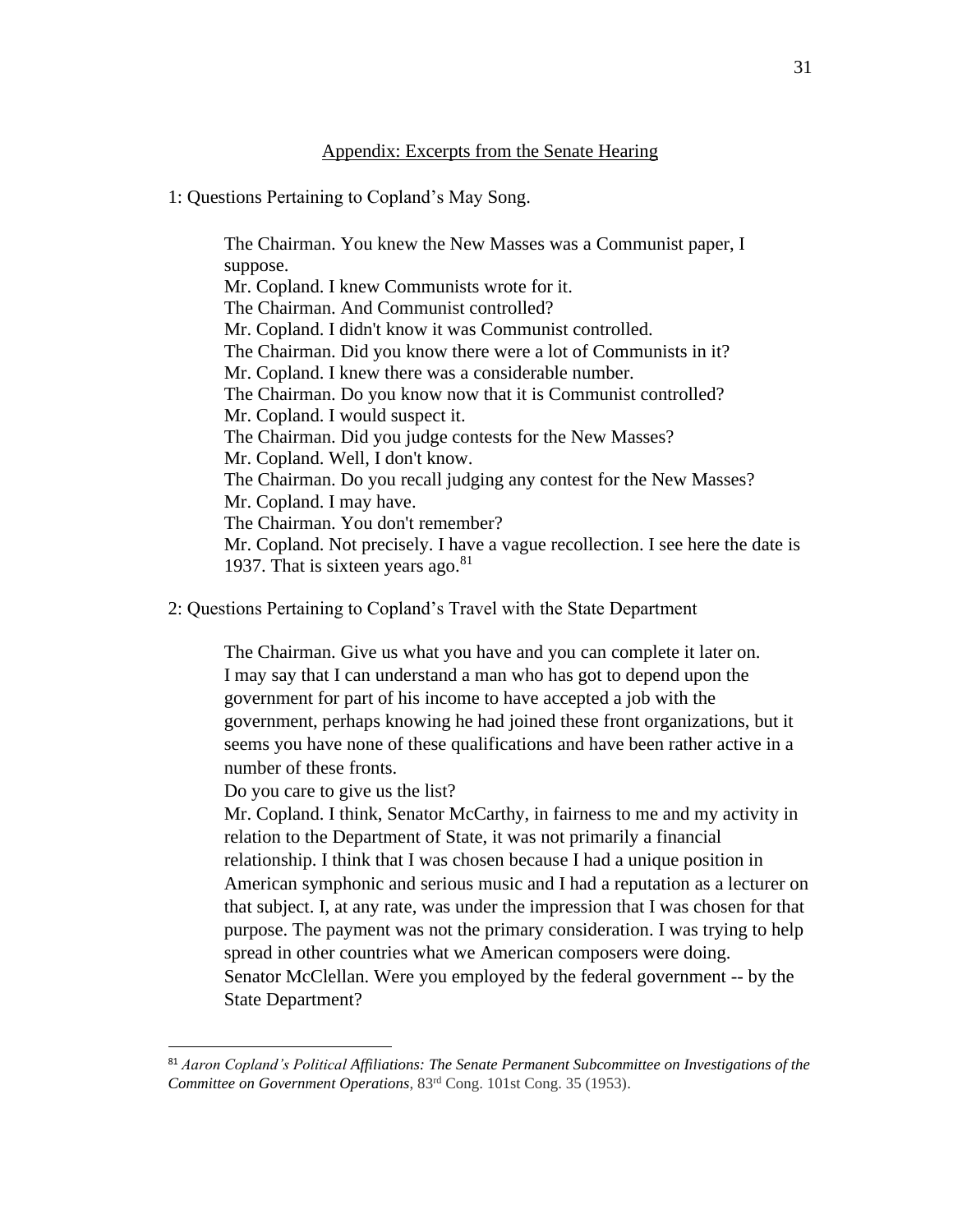Mr. Copland. I believe it was in the program of interchange of persons. I don't know if that is an employee----

Senator McClellan. Were you paid by the government?

Mr. Copland. I was paid by the Department of State interchange of persons.

Senator McClellan. Over what period of time?

Mr. Copland. Are you referring now to the non-paid advisory capacity?

Senator McClellan. Give us both. I want to get both in the record.

Mr. Copland. I was a member of the Advisory Committee on Music,

Department of State between July 1, 1950 and June 30, 1951.

Senator McClellan. Did you receive any pay for that?

Mr. Copland. No. Except the per diem expenses.

Senator McClellan. How much was the per diem?

Mr. Copland. My memory may not be right. I think it was about \$10.00 a day. I was also a member of the same advisory committee from September 8, 1941

to June 30, 1942. I was also a music advisor to Nelson Rockefeller's

committee when he was coordinator of Inter-American Affairs and that music advisory post was renewed to June 1943. As far as I know, that was the end of the music advisory capacity.

Senator McClellan. Did you receive a salary?

Mr. Copland. No. That was not a government job.

I was appointed visiting lecturer on music in Brazil, Argentina, etc., by the Grant-In-Aid at a salary of \$500.00 a month over a period of three months around August or September of 1947.

Senator McClellan. Was that plus expenses?

Mr. Copland. I can't quite remember. It may have been per diem expenses when traveling.

Senator Mundt. You did secure traveling expenses for that?

Mr. Copland. Yes, sir.

Senator Mundt. And per diem also?

Mr. Copland. Yes.

Senator Mundt. What was the per diem?

Mr. Copland. It may have been eight or ten dollars a day. My compensation was \$500.00 a month.

I was given a Fulbright professorship for six months to Italy from January to June of 1951 at a salary of \$3,000 for six months, plus transportation to and from.

Senator Mundt. Did you get \$3,000 from the State Department or the difference between what the Italian University paid you and what you received over here.

Mr. Copland. I was paid by the embassy in Rome. I wasn't attached to the university. I was attached to the American Academy in Rome and they housed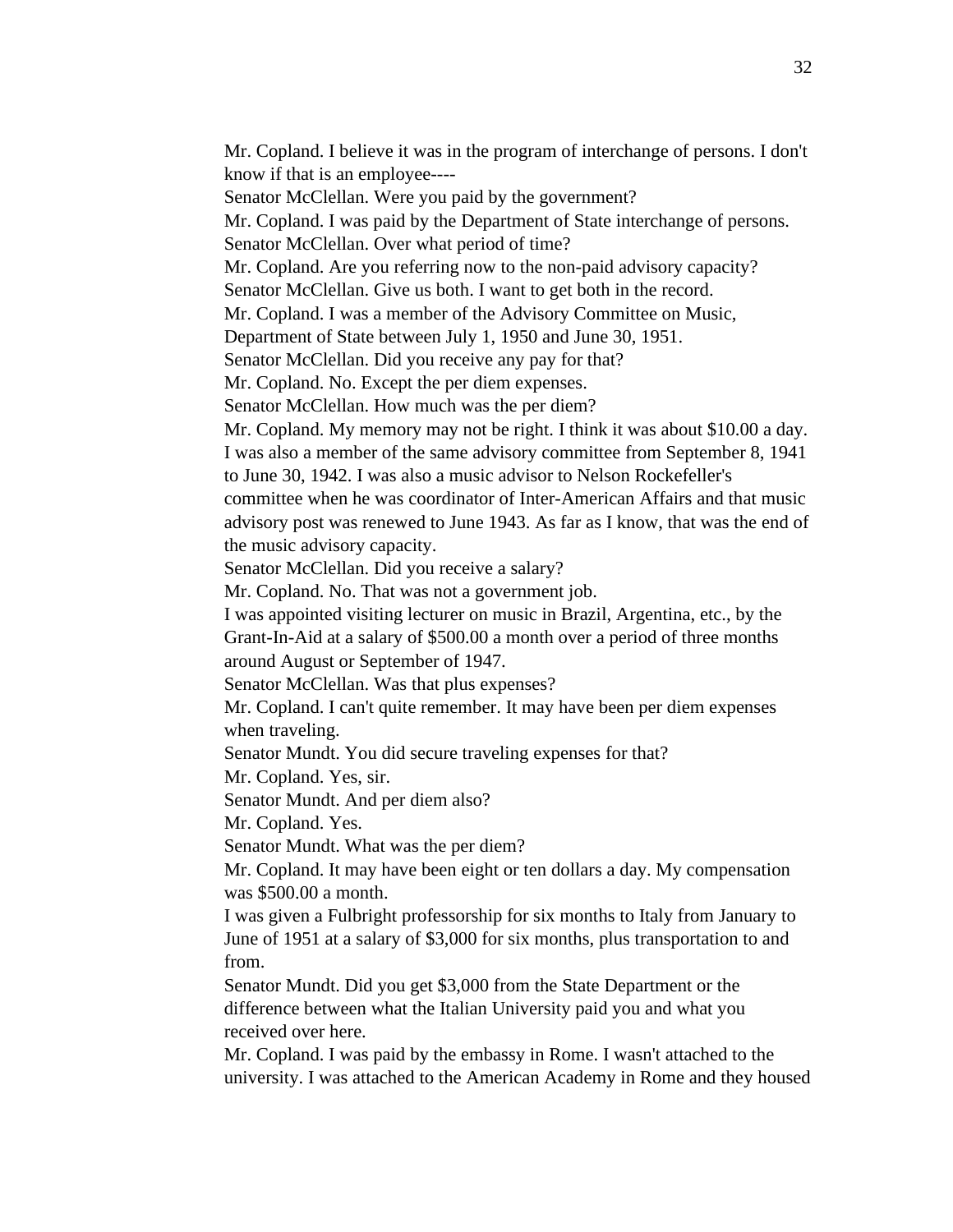me, but I was paid at the embassy itself. Mr. Cohn. Did you have a security clearance before you undertook this? Mr. Copland. One that I knew about, no. Mr. Cohn. Did you have to fill out a form prior to receiving this appointment? Mr. Copland. No. Mr. Cohn. None at all. Mr. Copland. I am not sure there were none at all. Mr. Cohn. Did you go under Public Law 402, the Smith-Mundt Bill? Mr. Copland. No. I knew of the bill, of course.<sup>82</sup>

3: Questions Pertaining to Copland's Involvement with the Cultural and Scientific Conference for World Peace Part 1.

The Chairman. Were you a sponsor and speaker at the Cultural and Scientific Conference for World Peace?

Mr. Copland. Yes, I was.

The Chairman. That was held at the Waldorf-Astoria?

Mr. Copland. Yes, sir.

The Chairman. Counsel should not coach the witness unless he asks for coaching.

What year was this?

Mr. Copland. March 1949.

Mr. Cohn. Now, Mr. Copland, that conference was widely publicized in advance as a completely Communist dominated thing, but nevertheless you sponsored and attended it.

Mr. Copland. I sponsored it and attended it because I was very anxious to give the impression that by sitting down with Russian composers one could encourage the thought that since cultural relations were possible that perhaps diplomatic relations were possible. I did not go there to advance the Communist line or in any way encourage their operations. I went there in order to take part in a cultural panel, which included----

The Chairman. You knew that it had been widely labeled as a completely Communist movement, didn't you?

Mr. Copland. No, I didn't know it was a complete Communist movement at that time. I became convinced of it subsequently. I am very glad I went to that conference because it gave me first-hand knowledge in what ways the Communists were able to use such movements for their own ends. After that I refused to sign the sponsorship of any further peace conference.

The Chairman. Did you meet any Communists at that meeting other than Russian Communists?

<sup>82</sup> *Aaron Copland's Political Affiliations: The Senate Permanent Subcommittee on Investigations of the Committee on Government Operations*, 83rd Cong. 101st Cong. 35 (1953).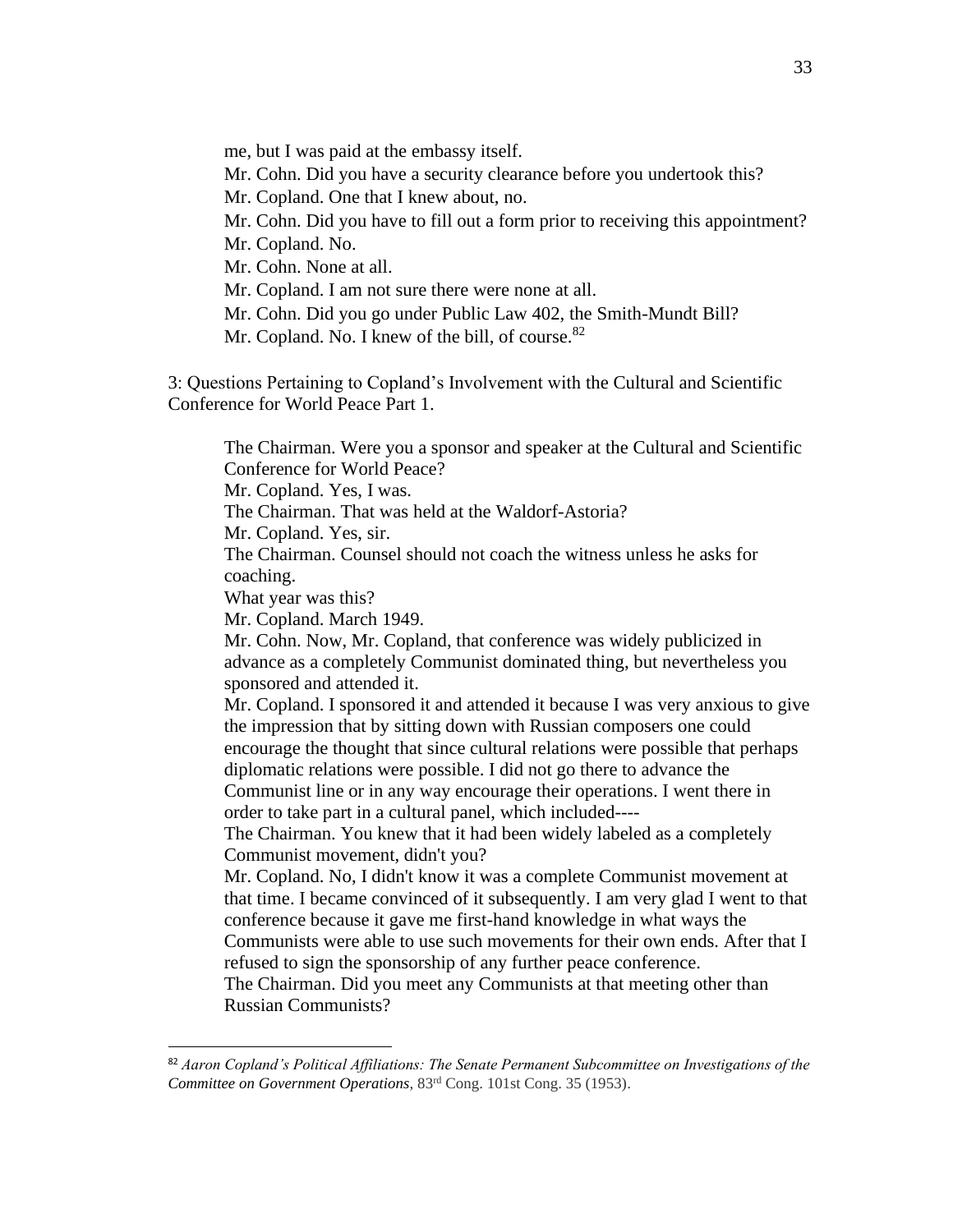Mr. Copland. Not that I know of. The Chairman. Has the FBI or any other government intelligence agency ever interviewed you as to who you met at that conference? Mr. Copland. No.<sup>83</sup>

4: Questions Pertaining to Copland's Involvement with the Cultural and Scientific Conference for World Peace Part 2.

Mr. Copland. Could I ask you to tell me again what you said about my having been connected with Sam Adams Darcy after the peace conference? The Chairman. What date was that?

Mr. Copland. I believe the peace conference was March 1949 and you quoted the Darcy connection, if there was one, at a later date. I gather that your thought is that the Darcy petition may have been signed before that. The Chairman. Here we are. We have it here. It appears from the report we

have that you were a sponsor and speaker at the Cultural and Scientific Conference for World Peace which was held March 25-27, 1945 inclusive. Mr. Copland. The other matter was considerably before that, the petition. The Chairman. I beg your pardon.

May I amplify the record. I had previously indicated in the questioning that the Sam Darcy petition had been signed after the New York conference. I misread it. I thought it was December 1949. Actually it was December 1940. You are correct.

Mr. Copland. I was going to explain why I didn't resign until 1950. The music committee was organized to further relations on a musical plane with the Soviet Union. It was an off-shoot of a committee, I believe, that had to do with the State Department. At any rate, that committee itself left the National Council and set itself up as the National Soviet Music Society and since I went with the music committee, I was under the impression that I was no longer a member of the National Council. In order to be sure I had severed connections I wrote a letter in 1950.<sup>84</sup>

5: Questions Pertaining to Copland's Connection to Hanns Eisler pt. 1

The Chairman. You said with certainty. Do you have any reason to believe that you were affiliated with any of the others? Mr. Copland. I have reason to believe that I was a sponsor of a concert devoted to Hanns Eisler's music in 1948. The Chairman. In 1948.

<sup>83</sup> *Aaron Copland's Political Affiliations: The Senate Permanent Subcommittee on Investigations of the Committee on Government Operations*, 83rd Cong. 101st Cong. 35 (1953).

<sup>84</sup> *Aaron Copland's Political Affiliations: The Senate Permanent Subcommittee on Investigations of the Committee on Government Operations*, 83rd Cong. 101st Cong. 35 (1953).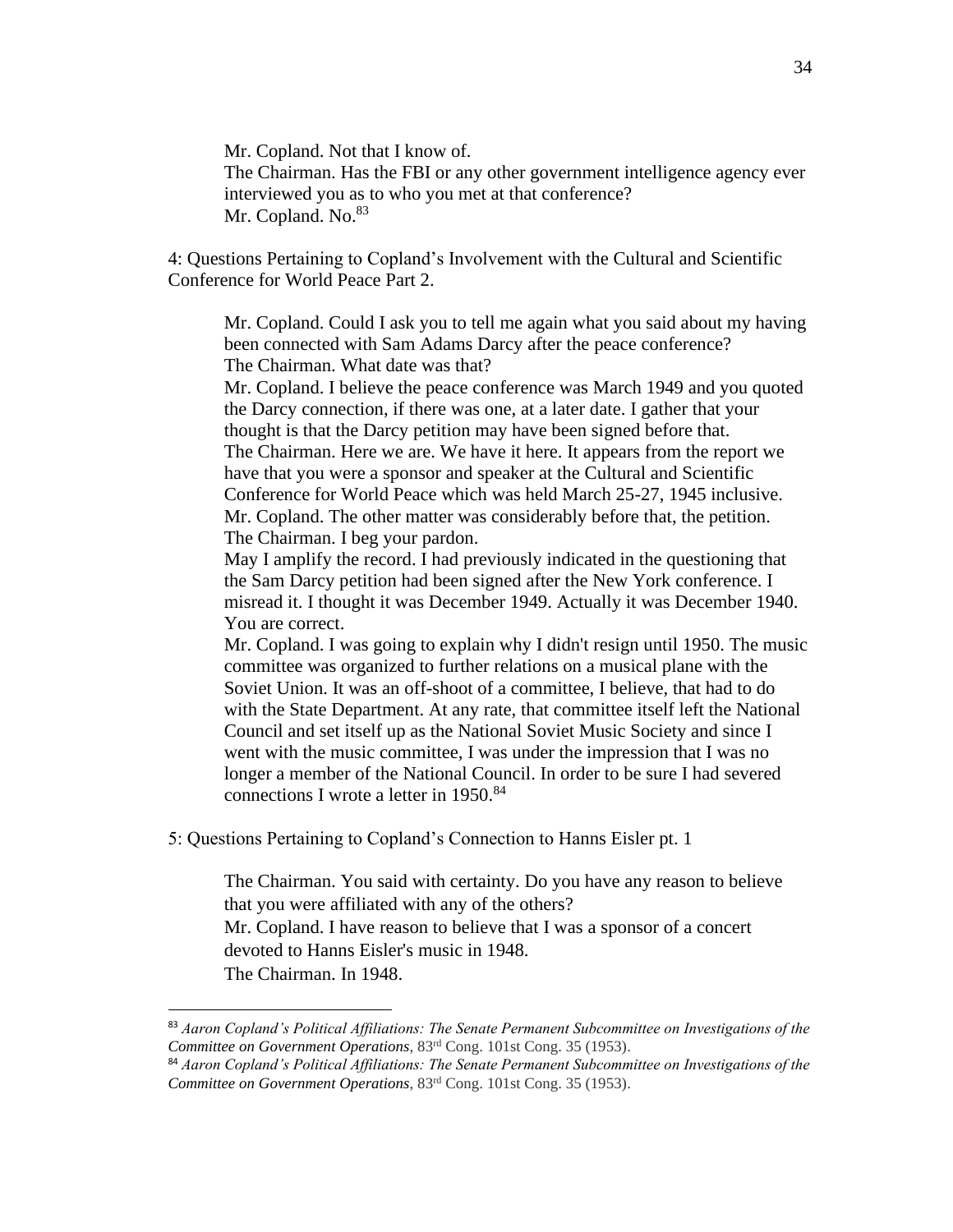Mr. Copland. 1948.

The Chairman. Anything else?

Mr. Copland. Nothing else that I with certainty can----

The Chairman. Not certainty now -- that you have any reason to believe you were affiliated with any of these other organizations?

Mr. Copland. No. In view of the shortness of time and the seriousness of this question I am afraid I would have to ask for further time to study and investigate and refresh my mind.

The Chairman. Then at this time you have no recollection of any affiliation with any of the other organizations listed upon the two sheets which I just read into the record.

Mr. Copland. No recollection other than the fact that some of these organizations are names that I have seen on occasion.

The Chairman. Did you sign a petition to the attorney general in behalf of Hanns Eisler?

Mr. Copland. I may have.

The Chairman. Do you recall whether you did or not?

Mr. Copland. Not positively, no.

The Chairman. Did you know Hanns Eisler had been named as a Communist agent at that time?

Mr. Copland. No, I didn't.

The Chairman. When did you first learn that Hanns Eisler had been named as a Communist agent?

Mr. Copland. I never heard that he had been named as a Communist agent. I never heard that he had been named. I knew that he had a reputation in

Germany in the twenties of having been a Communist, but I understood that was in the past and since his arrival in America and the Rockefeller grant of \$20,000, it was my impression that the Communist element in him was in the past.

The Chairman. Did you feel that you knew enough about the Hanns Eisler case to petition the attorney general in his behalf?

Mr. Copland. I would have to study what the petition was and think about the problem.

The Chairman. Were you well-acquainted with Hanns Eisler?

Mr. Copland. No.

The Chairman. Who asked you to sign the petition?

Mr. Copland. I have no memory if I did sign it.

The Chairman. This was not too long ago. It was reported in the Daily

Worker, December 17, 1947. You say you can't remember whether you signed it or not or who asked you to sign it in 1947?

Mr. Copland. Well, that was six years ago. I might have been asked to sign it.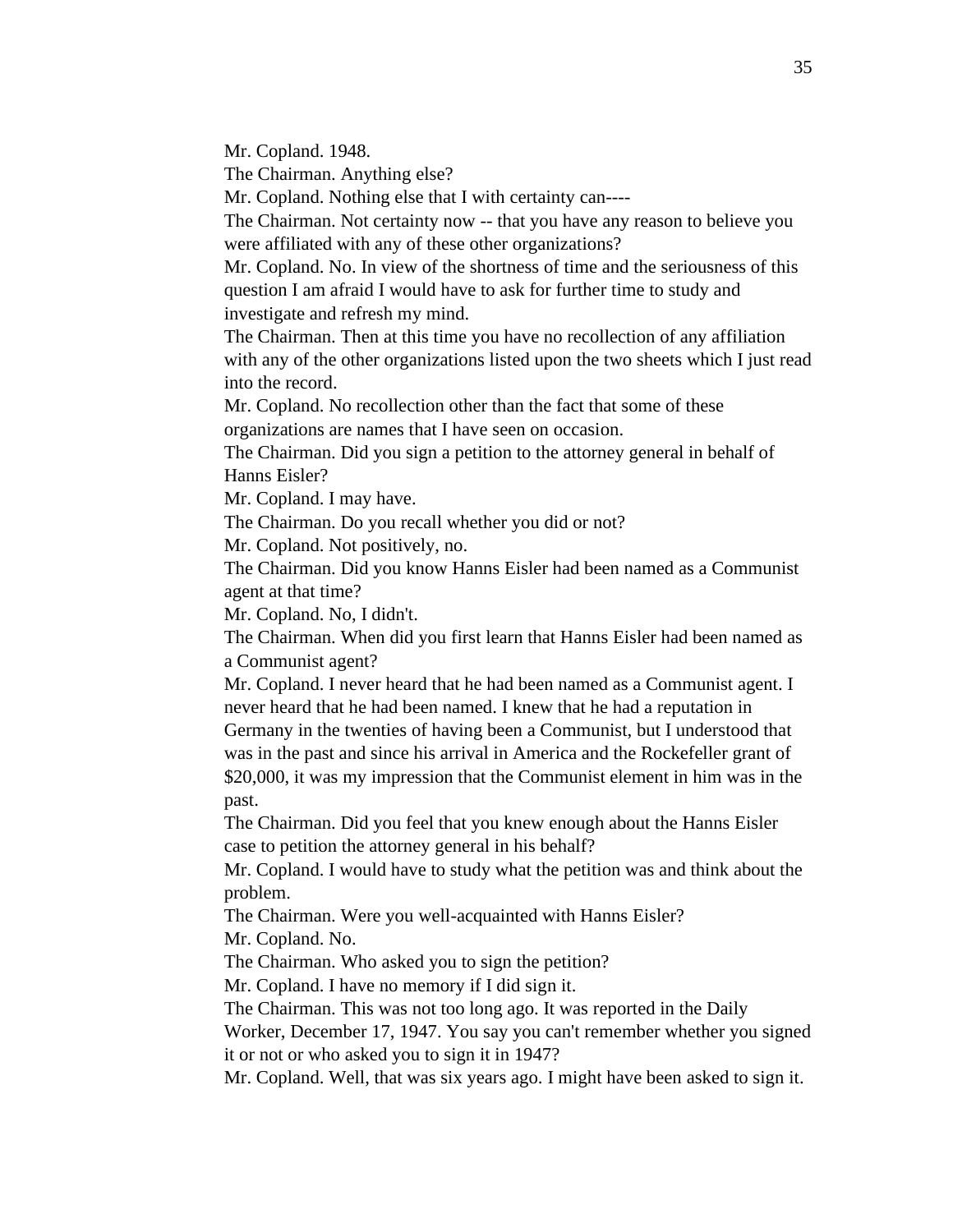I can't be certain.

The Chairman. In any event, your testimony is that you did not know enough about the case to advise the attorney general as to what he should do? Mr. Copland. That is my impression at this time.

The Chairman. So that if you signed it you were either signing it out of sympathy for Eisler, the Communist, or you were duped into doing it? Mr. Copland. I don't think that is a fair summary of my feeling. I have never

sympathized with Communists as such. My interest in Eisler was purely as a musician. I think he is, in spite of his political ideas, a great musician and my signing of the concert sponsorship was in relation to that feeling.

The Chairman. Concert sponsorship? It is the petition I am talking about. Do you use the same term so many witnesses use? Do you refer to political beliefs--do you consider the Communist party as a political party in the American sense?

Mr. Copland. In the American sense? Not since the designation of the Supreme Court.

The Chairman. Was this a benefit for Eisler at which you appeared on February 28th, 1948?

Mr. Copland. I don't remember.

Pardon me. Will you repeat the question?

The Chairman. Did you appear at an Eisler program at Town Hall, New York, on February 28, 1948?

Mr. Copland. No, I did not. That was purely sponsorship.

The Chairman. Did you sponsor that?

Mr. Copland. I was one of the sponsors.

The Chairman. Did you know at that time he was in difficulty with the law enforcement agencies of this country for underground or espionage activities? Mr. Copland. I may have known that, but my sponsorship was in terms of music only and him as a musician.

The Chairman. Would you feel today if you knew an outstanding musician who was also a member of the Communist espionage ring would you sponsor a benefit for him? Mr. Copland. Certainly not.

The Chairman. Then do you think it was improper to do it in 1948? Mr. Copland. 1948? I had no such knowledge in 1948.

The Chairman. Well, if you signed a petition to the attorney general in 1947--- -

Mr. Copland. Senator McCarthy, I didn't say I signed it. Mr. Cohn. Do you think your signature was forged on all these things?

Mr. Copland. I don't know.

The Chairman. Do you feel a man using common sense, Mr. Copland, apparently signing the petition to the attorney general advising him what he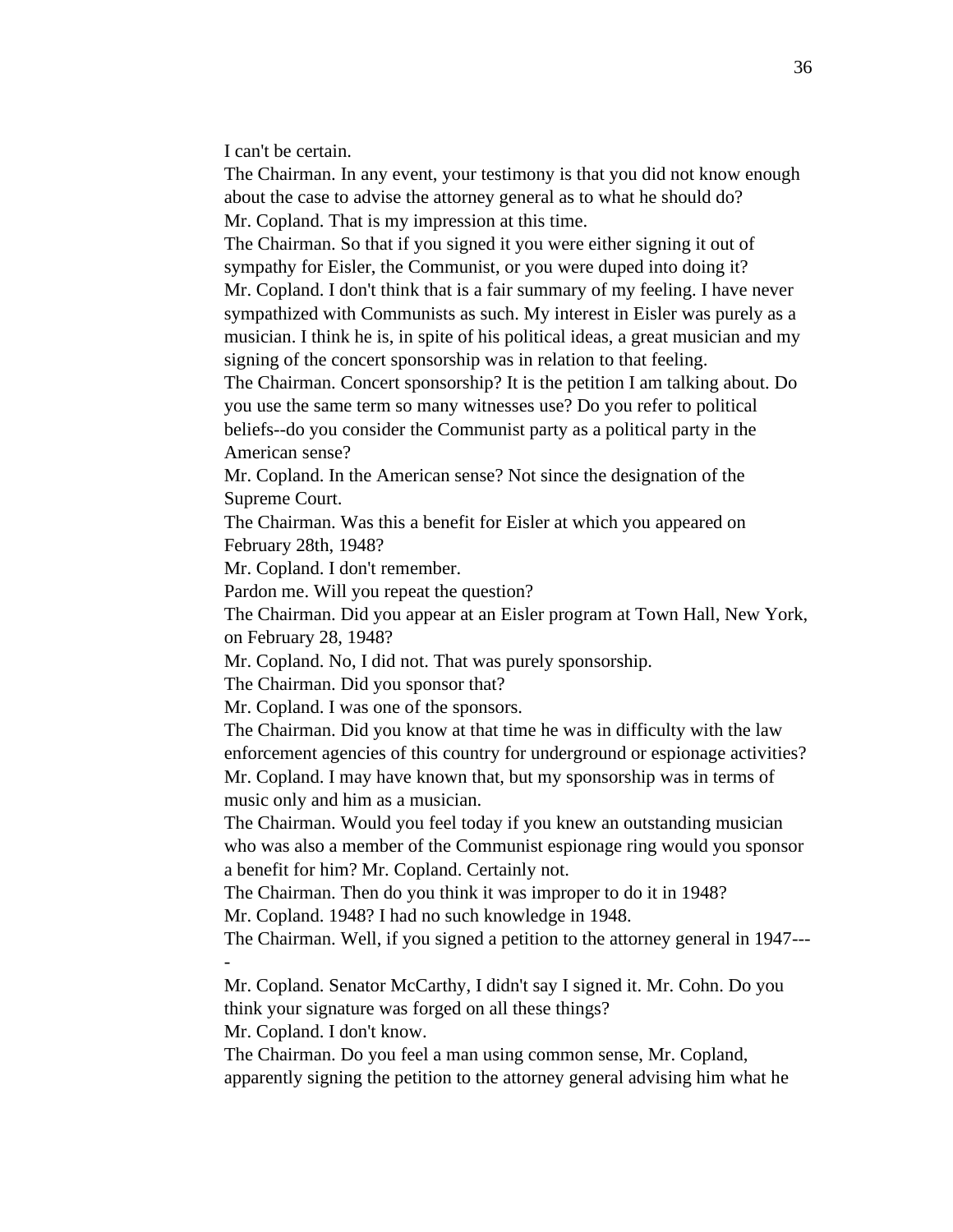should do in the Eisler case--who was accused of espionage then--do you think the following February--this was in December that the petition was signed and this was about two months later that you sponsored a benefit for this man--you certainly knew of his alleged espionage activities. Mr. Copland. The concert was not a benefit as far as I know, and I took no part in the concert other than just sponsor it. I didn't deny or affirm signing the petition. I said that in relation to all these organizations I must have more time to give consideration to them. I have had three days since receiving the telegram and finding myself here. I am trying to do my best to remember things. I am under oath and want to be cautious.<sup>85</sup>

6: Questions Pertaining to Copland's Relationship with Hanns Eisler, pt. 2.

The Chairman. Were you a good friend of Hanns Eisler? Mr. Copland. No, I knew him slightly. I was not a good friend of his. The Chairman. Did you meet him socially? Mr. Copland. Yes. The Chairman. Roughly, how many times? Mr. Copland. Roughly, this is a guess, two or three times. The Chairman. When did you last see him? Mr. Copland. My impression is I last saw him in California. The Chairman. Did you agree with the statement by Eisler that "Revolutionary music is now more powerful than ever. Its political and artistic importance is growing daily.'' Mr. Copland. That is a vague statement. I don't know what he means by "revolutionary music.'' The Chairman. Do you agree with him that there is a political importance in music? Mr. Copland. I certainly would not. What the Soviet government has been trying to do in forcing their composers to write along lines favorable to themselves is absolutely wrong. It is one of the basic reasons why I could have no sympathy with such an attitude. The Chairman. Would you say a good musician who is a Communist could be important in influencing people in favor of the Communist cause? Mr. Copland. Perhaps in some indirect way. The Chairman. One final question. Quoting Hanns Eisler, is this a correct description of you by Eisler:

<sup>85</sup> *Aaron Copland's Political Affiliations: The Senate Permanent Subcommittee on Investigations of the Committee on Government Operations*, 83rd Cong. 101st Cong. 35 (1953).